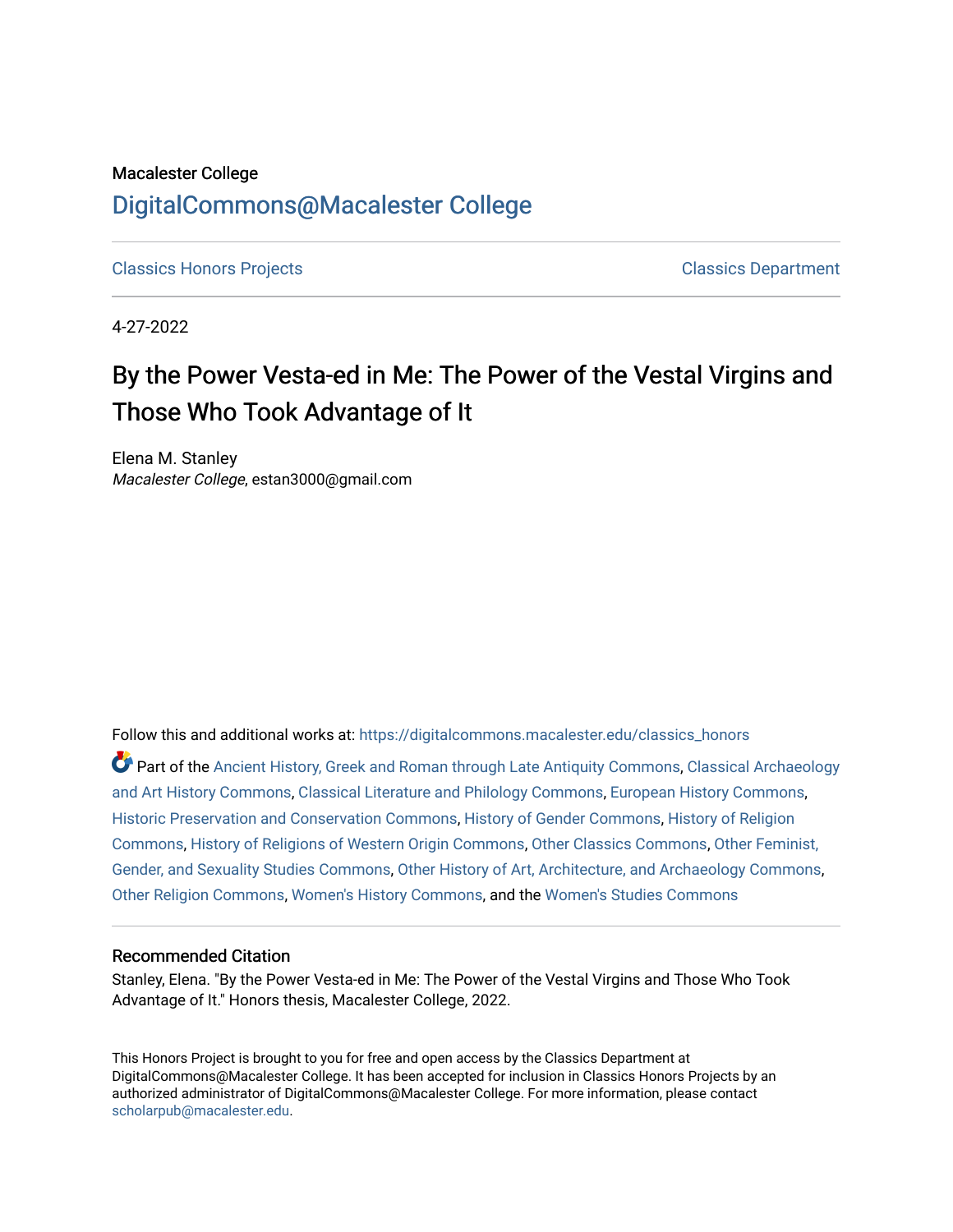**By the Power Vesta-ed in Me:**

**The Power of the Vestal Virgins and Those Who Took Advantage of It**

Elena Stanley

Beth Severy-Hoven

Classical Mediterranean and Middle Eastern Studies

April 27th, 2022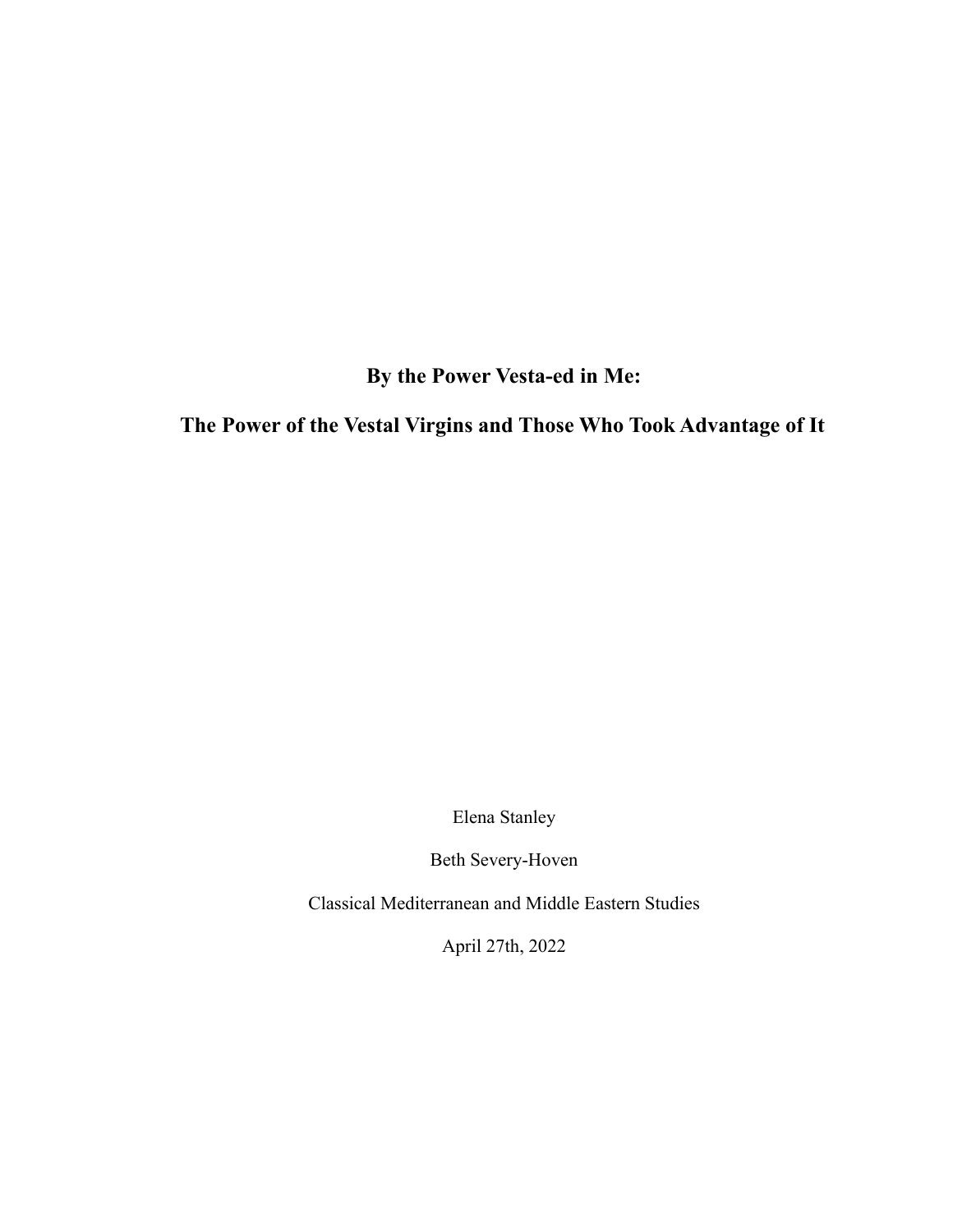# **Abstract**

Vestal Virgins were high ranking members of the Roman elite. Due to the priestesses' elevated standing, Romans made use of their inherent privileges. Through analyses of case studies from ancient authors and archaeology, I identify three ways Romans wielded Vestal power: familial connections, financial and material resources, and political sway. I end by exploring cases of *crimen incesti*, the crime of unchastity, which highlight all three forms. The Vestals were influential women who shared access to power in different ways. The Vestals were active participants in the social and political world of Rome.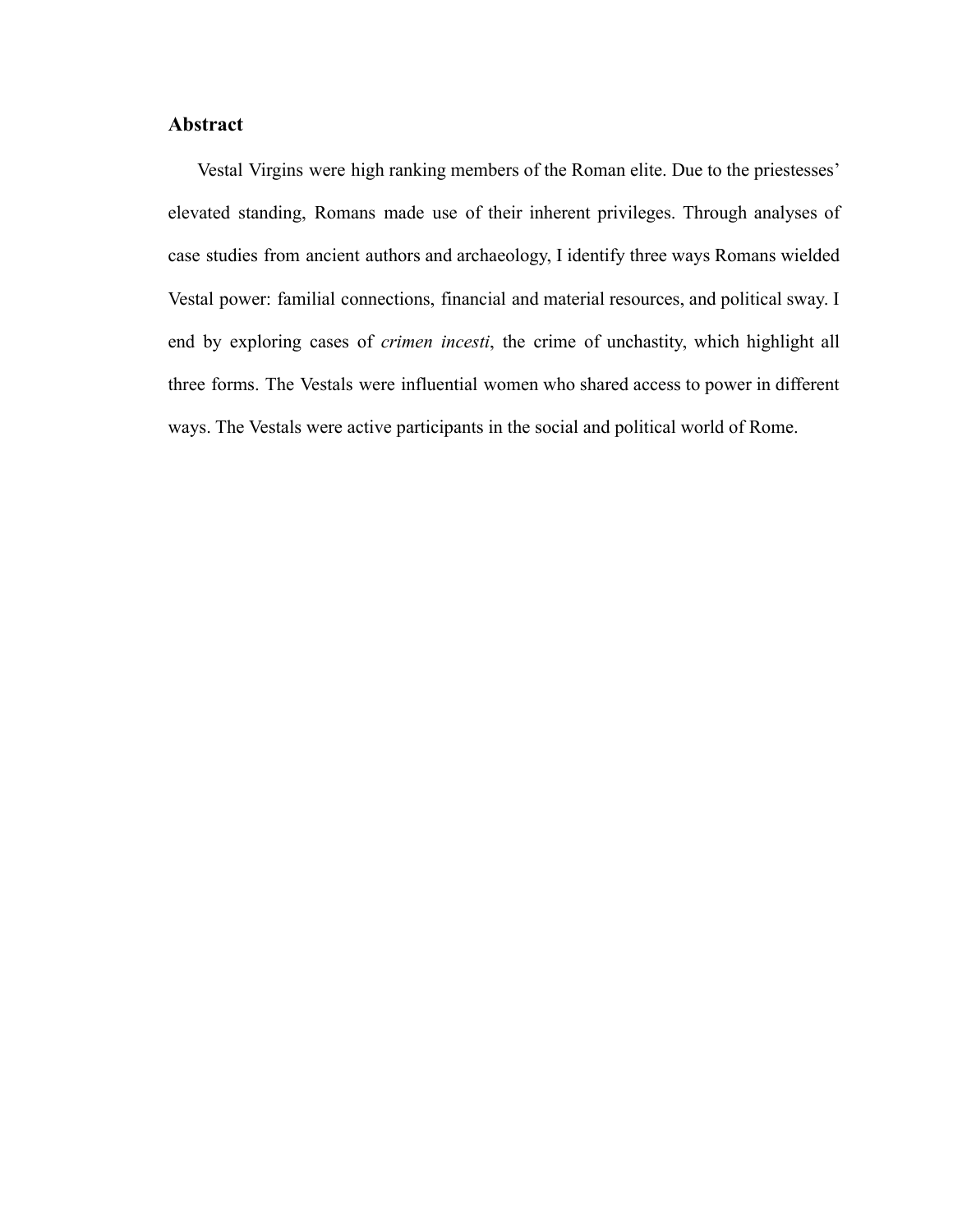# **Table of Contents**

|    | 1) Acknowledgments                           |              |
|----|----------------------------------------------|--------------|
| 2) | Introduction                                 | $\mathbf{1}$ |
| 3) | The Vestal Virgins                           | 4            |
|    | a) Major Ancient Writers                     | 7            |
|    | b) Archaeology                               | 10           |
|    | c) Foundations                               | 11           |
|    | d) Service                                   | 12           |
|    | e) Physical Appearance                       | 14           |
|    | Vesta's Influence<br>f)                      | 16           |
|    | Ritual Purity vs. Physical Cleanliness<br>g) | 17           |
|    | <b>Physical Space</b><br>h)                  | 18           |
|    | Daily Duties<br>$\ddot{1}$                   | 21           |
|    | Vestals at the Festivals<br>j)               | 24           |
|    | Punishment<br>$\bf k)$                       | 26           |
|    | <b>Scholarly Analyses</b><br>$\mathbf{I}$    | 30           |
|    | m) Summary                                   | 38           |
|    | 4) Familial Connections                      | 39           |
| 5) | <b>Financial Power</b>                       | 46           |
| 6) | <b>Political Power</b>                       | 50           |
| 7) | Crimen Incesti                               |              |
| 8) | Conclusion<br>69                             |              |
| 9) | Bibliography<br>71                           |              |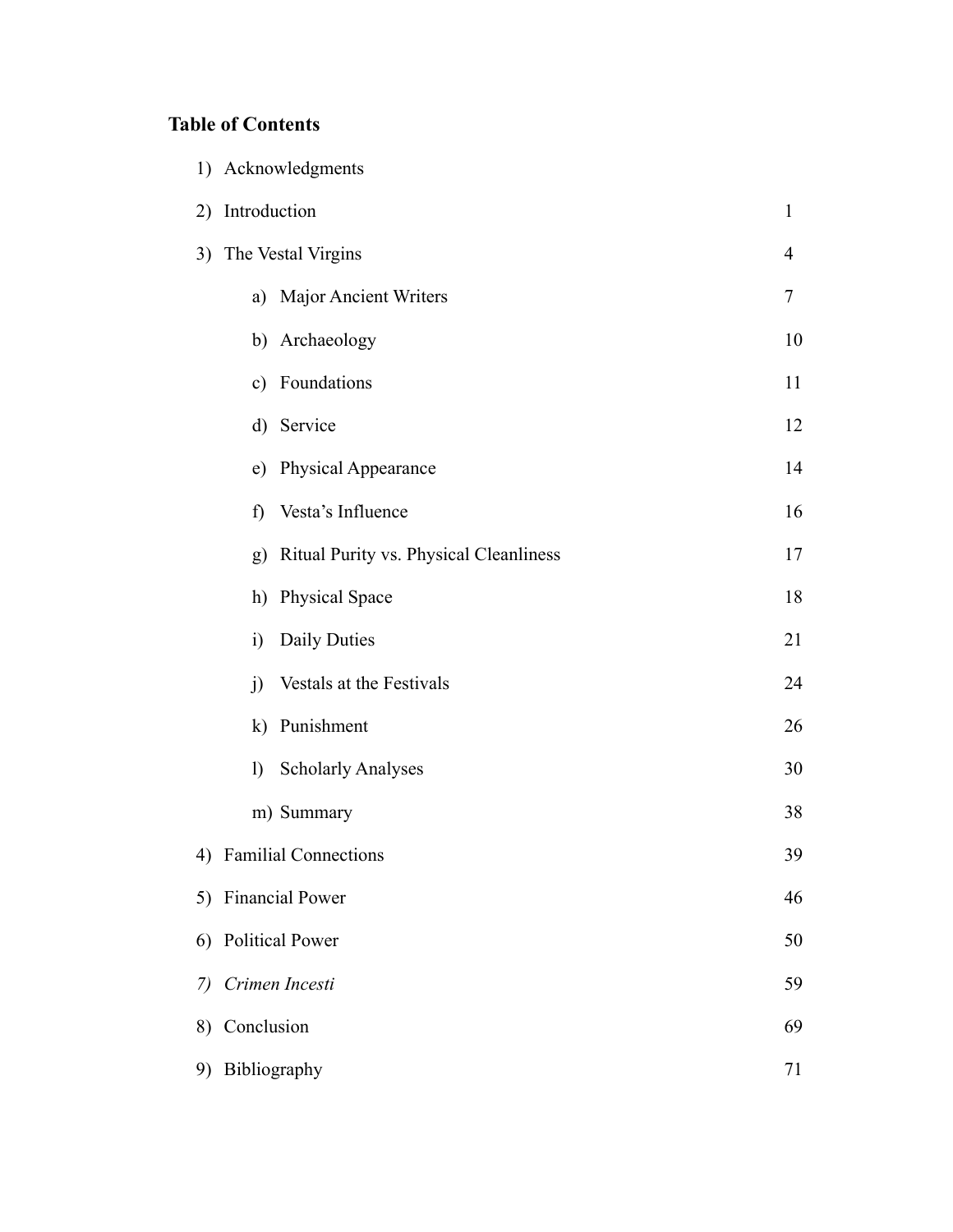# **Acknowledgements**

I would like to take the opportunity to recognize and acknowledge everyone who helped me on this journey, starting with all of the Classical Mediterranean and Middle Eastern Studies department members who have guided me along this path into the past throughout these last four years.

Thank you to Professors Susanna Drake, Nanette Goldman, and Beth Severy-Hoven for their invaluable comments and questions during the presentation and defense of this topic. Without you this work would be incomplete.

An extra special thank you goes out to Professor Severy-Hoven for your tireless patience and support of this project. You provided pivotal support at low moments and were always excited to hear about what was new in the world of the Vestals. Professor Severy-Hoven has made me into the writer and scholar that I am.

A nod of gratitude goes out to the other students working on their Classics projects at the same time: Henry Elsenpeter, Gabi Isaac-Herzog, and Andrew Pauly. Our weekly meetings made me feel like a part of something bigger, and assured me that I was not alone, even when I felt too far behind. I would not have finished this project without our long nights in the library. Thank you.

Y a mis padres, gracias por tu apoyo constante e inundante. Siempre me guiáis en todo. Con vosotros como padres no es una sorpresa que me guste hacer la investigación y escribir tanto. Sois unos ejemplos perfectos de como quiero ser yo en mi vida profesional.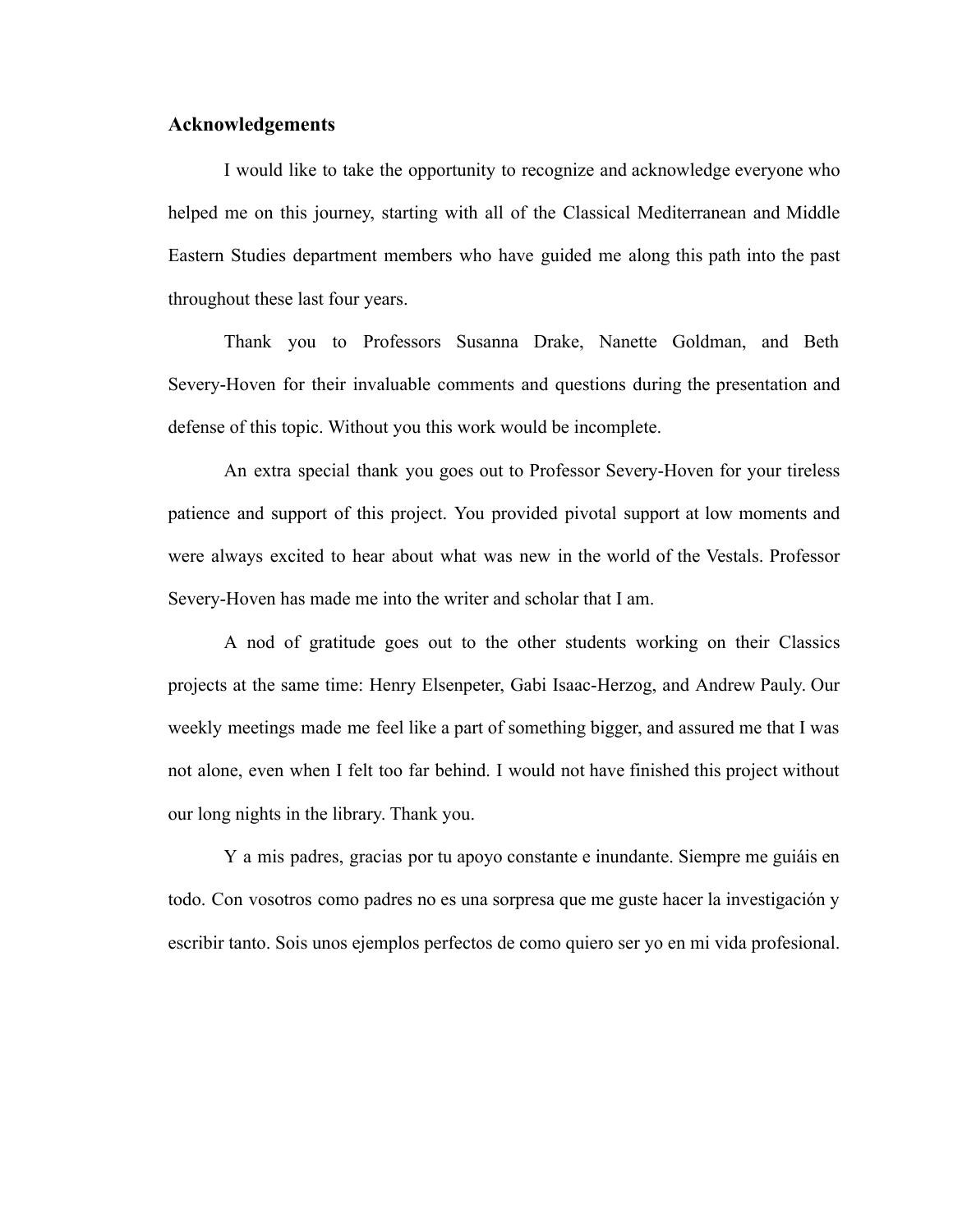Stanley 1

# **Introduction**

The Vestal Virgins held an abundance of power throughout their duration in ancient Rome. They had very public lives through which they made connections both with their supplicants and the pontifical college. The priestesses of Vesta were respected and served a mighty goddess who was integral to the survival of the city of Rome. The Vestals created public careers, bringing their families and friends good fortune and longevity.<sup>1</sup> The sacred women fostered the public careers and connections which created pathways for people, both outside and inside of the religious order, to take advantage of the variety of Vestal powers. While in many situations it is someone, typically a man or groups of men, looking to wield that power for their personal interests, the Vestals themselves were also able to work their might to their own advantage. "At the very least, the ancient evidence demonstrates that we cannot treat the Vestals as socially constructed ciphers without any individual agency. These women were adept social actors who understood how to use their position and its privileges to their advantages."<sup>2</sup> Both Vestals and other citizens of Rome found ways to manipulate the set laws and expectations of the Vestal Virgins for their own benefits. As we shall see in the initial overview of what modern scholars know about the Vestal, they were priestesses who held many social powers.

The Vestal Virgins throughout their tenure were granted special rights and privileges. Due to the high class status of the Vestal Virgins in Rome, family, friends, and Vestals alike used the reputations of the priestesses in order to bring themselves more power. Power in these contexts is very broad. It can be understood as political success,

<sup>1</sup> Megan J. DiLuzio, *A Place at the Altar: Priestesses in Republican Rome* (Princeton; Oxford: Princeton University Press, 2016), 225.

<sup>2</sup> DiLuzio, *A Place at the Altar*, 238.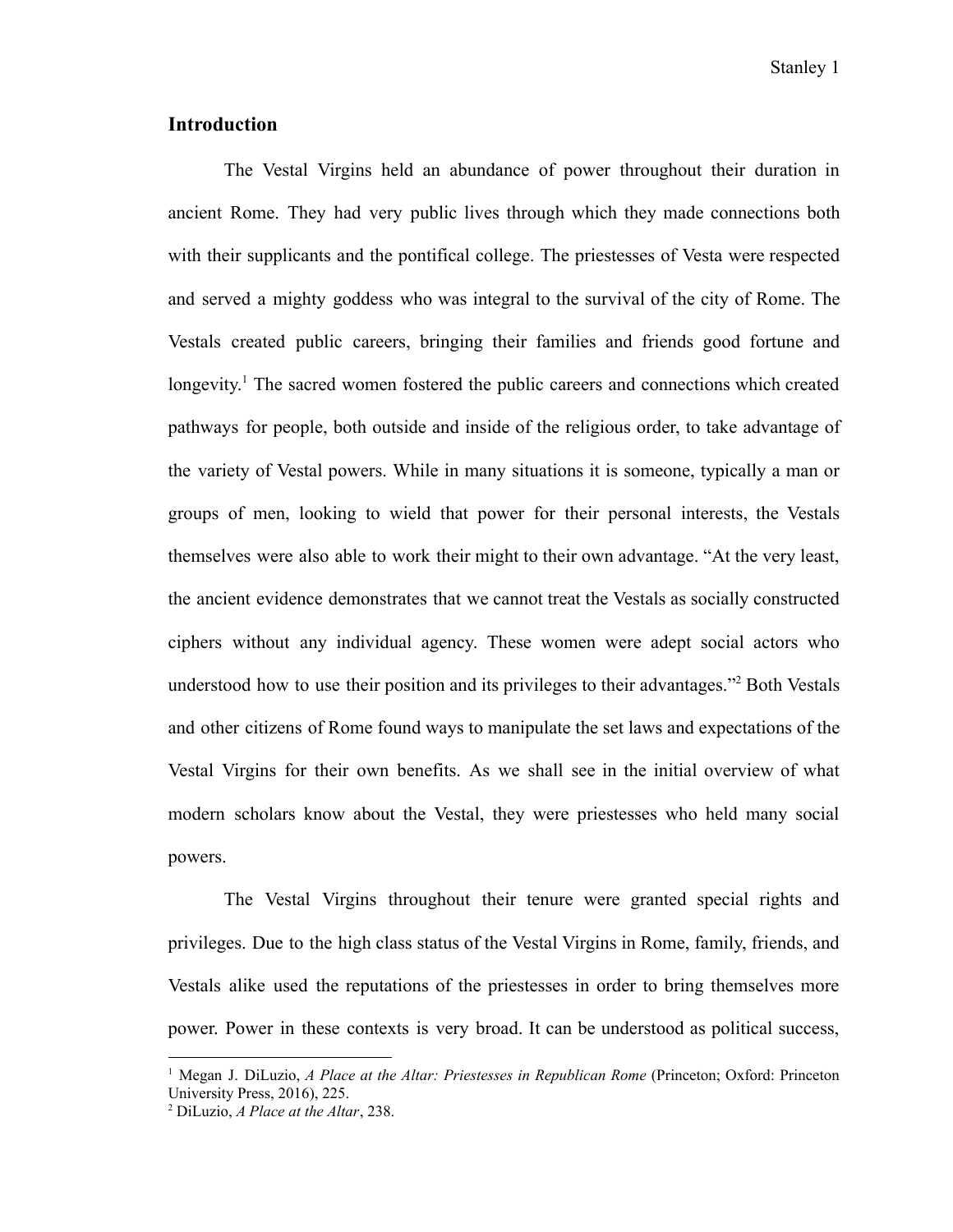financial gain, a boosted reputation, and even divine intervention on a death sentence. Access to Vestal power manifested through the connections people had to the Vestals, be they familial ties or political alliances. The relationships between the Vestal Virgins and the people of Rome led to transactions of powers. The Vestals did have their own access to this power and used it for their own benefit at times as well.

After an introduction into the necessary background information on the Vestals, this paper describes four distinct ways in which the Vestals and their reputations were manipulated by others and even themselves in order to bring power or wealth to a beneficiary. The four ways are familial connections, financial transactions, political leverage, and cases of unchastity. Each of these forms can be seen in the others. They are not secluded within themselves, but overlapping. The most evidence is given to times when family members took advantage of the blessing the *pontifex maximus* bestowed upon their *gens* by appointing their daughter or sister as a Vestal Virgin. Described here is the juxtaposition between the theory of the position of Vestal and the more realistic practice. The theory was that the young girl in question must cut off all relationships with her family upon entrance into the priesthood. She did this in order to prioritize her duties. The realistic practice seems to have contradicted the theory and was supported by inscriptions and written works to say that regardless of the existing rule, the Vestal retained her connections from her past life. In retaining her connections, the priestess was able to bring societal, financial, and political power to her relatives.

The next section examines the financial situation of the Vestals and how money traded hands either for the benefit or detriment of the priestesses. Realistically, the benefits outweighed the costs. The Vestals had an array of ways in which to make money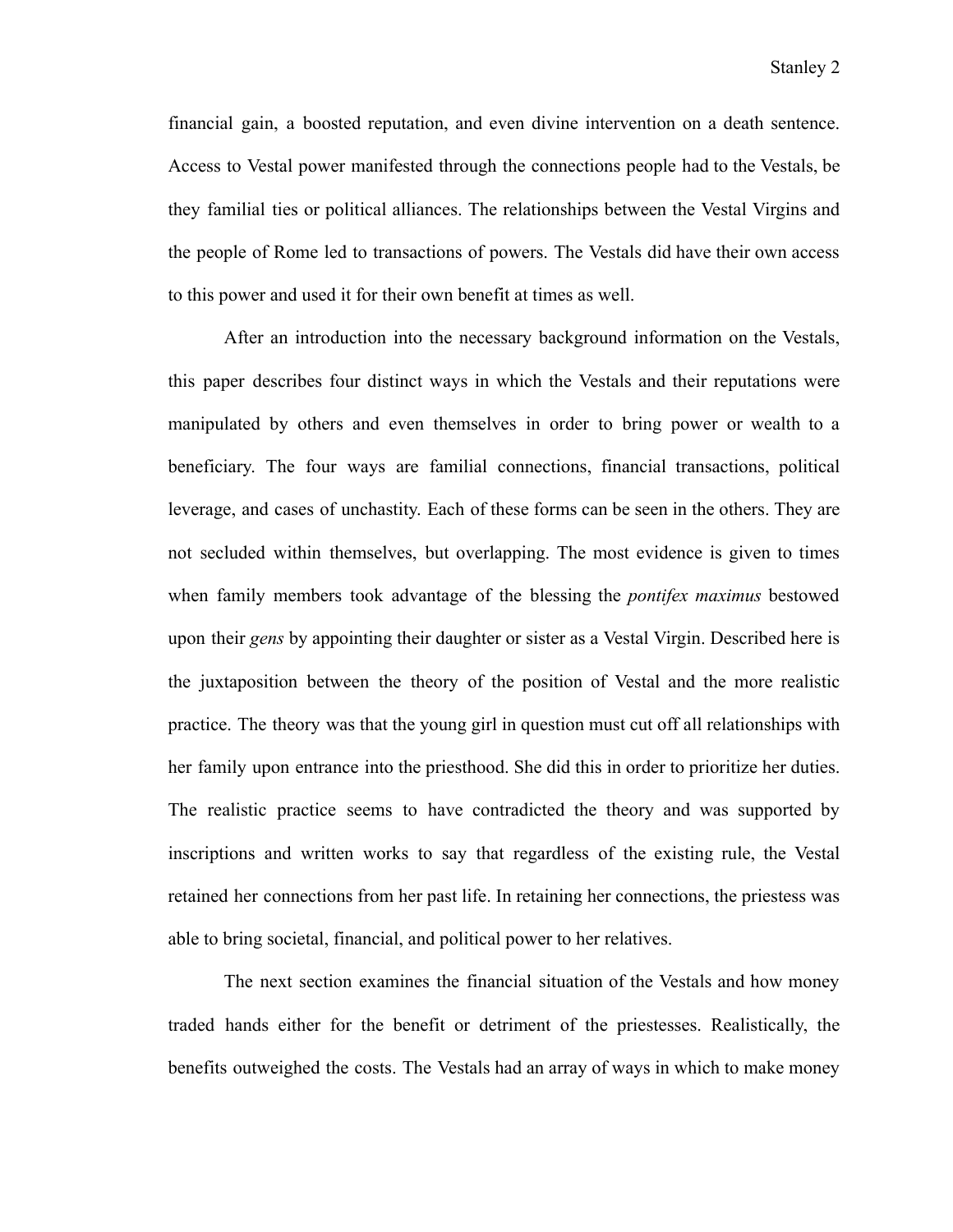and not as many ways in which to spend it. Supplicants made a myriad of donations to both the order as a whole and priestesses individually in return for blessings, religious support, and the favor of Vesta. In most instances, these exchanges were mutually beneficial, trading favors from the goddess or her priestesses for financial security. More dire situations occurred when people would attempt to blackmail the Vestals into lowering estate prices. The financial power of the Vestal Virgins gave them the advantages they needed in order to participate in society as elite members. However, that surplus of financial means also made them targets for those who wanted their property. The financial situation of the Vestal Virgins also gave them the agency to form symbiotic relationships.

Another section demonstrates how the political sphere was open to the Vestal Virgins through the nature of their position. They were able to influence the senate and pontifical college through their status as women, through their status as high standing members of society, and even through their status as priestesses of a goddess. The Vestals had a unique relationship with the pontifical college of Rome. Throughout the centuries, people took advantage of those unique interactions and connections in order to gain favor with the political leaders of Rome. By the end of their existence, the Vestals were finding ways to wield their political power for themselves and to create or take advantage of loopholes in their laws. The political authority held by the Vestals was one of the easier forms of power to use to one's advantage because it involved connecting oneself to the goddess and the state.

To cap it off, I place a special emphasis on the Vestals and the trials of the *crimen incesti*, crime of unchastity, and how each of the sections above play into these scenarios.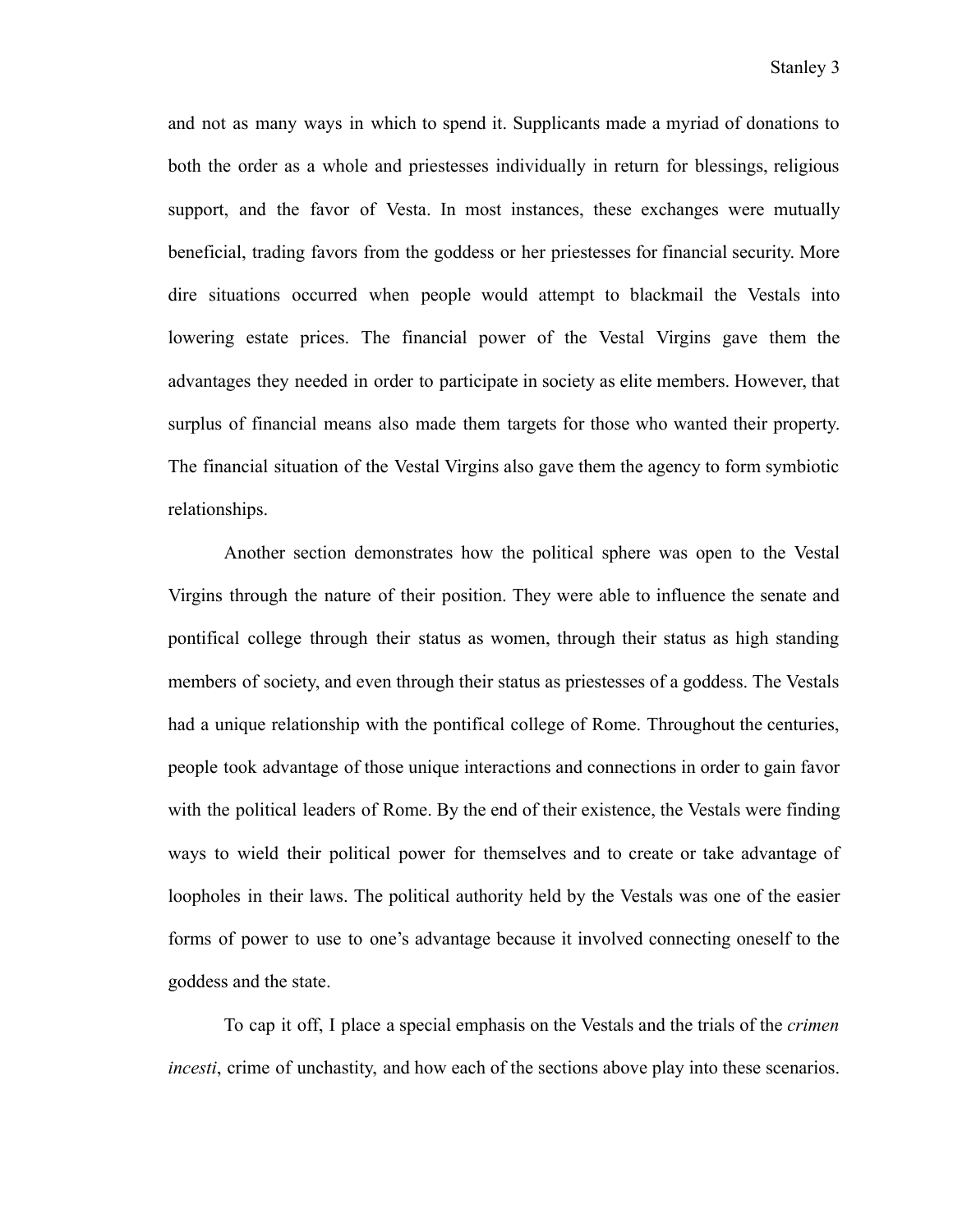A Vestal performing her duties in a state of unchastity was a significant event. Her actions affected the entire city of Rome in a negative fashion. Each part of the *crimen incesti* trial process—the accusation, the death, and the salvation of a Vestal—was done for the benefit of a third party. That party could be an enslaved person wanting to be freed, a family member wanting cheaper property, or even the political leaders of Rome needing to show their people that the gods have not left them and that Vesta sends her blessing. These cases very clearly took away the agency of the Vestal, save for a few situations of divine intervention. The instances of *crimen incesti* brought a positive outcome to someone involved each and every single time. Trials of *incestum* are the perfect exemplars of people manipulating the different powers of the Vestals for their own benefits.

### **The Vestal Virgins**

The following pages provide the necessary information to understand the position in society which the Vestals held. This position is seen through many aspects of Roman social life, from festivals to death rituals. It starts by giving a quick overview of who the Vestals were. Then it describes a few key writers and how the ancient sources fit into the Vestal narrative. Alongside the textual evidence, this section demonstrates the importance of the archaeological evidence found on the priestesses. Then there is the background on the foundations of the Vestal Virgins, how and when they entered Roman history, followed by the initiation process, the *captio*, of the young women as they are transformed into priestesses and their service in that role. After the service, the next section paints the image of the Vestal attire. Some of the physical markers of a Vestal were contradictions which came from similar contradictions in their patron goddess,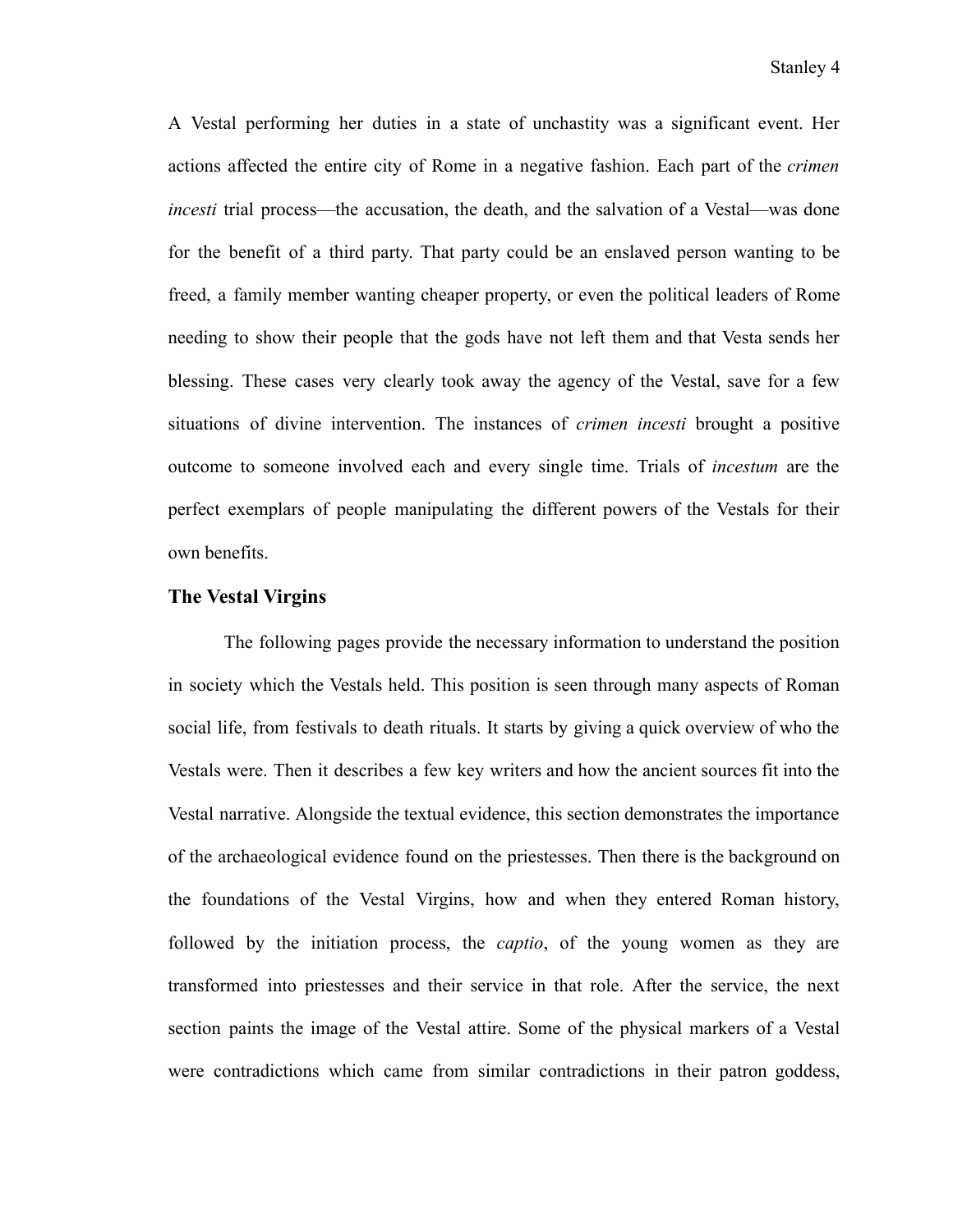Vesta. The nuance between ritual purity and physical cleanliness is next. After that discussion, the paper brings the physical spaces of the priestesses to light. Then come the daily duties and responsibilities of the holy women, without which Rome would cease to thrive. Also aiding in the fruitfulness of Rome were the festivals, many of which involving the Vestals were focused on agricultural fertility. Next is a section on the punishments allotted to different infractions on the part of the priestesses. Finally, The paper lays out scholarly takes on the Vestals and their day to day lives and different ways the ancient evidence has been interpreted. All of this information prepares the reader to understand the analyses of Vestal power which this paper demonstrates.

The Vestal Virgins were priestesses of the goddess Vesta, protecting, purifying, and embodying the city of Rome. They were incorporated into Roman culture in the early Kingdom of Rome, 8th-7th century BCE, and lasted until 394 CE when Theodosius I banned all non-Christian cults. Vesta is the goddess of the hearth, home, and family. She was also honored by people involved in the bread industry, such as farmers, millers, and bakers. Fire and the hearth are integral in each step of the bread-making process. The Vestals replicate parts of this process as they prepare *mola salsa*, which will be discussed later. The Vestals harvested, ground, and baked the ingredients for the *mola salsa* which was then used in all state sponsored sacrifices. Therefore, Vesta was pivotal in every Roman home, just as her temple and her priestesses were pivotal to the city. "Without the hearth fire, civilized life as the Romans knew it could not have existed. Vesta and her Vestals preserved the Roman community by guaranteeing the food supply and by facilitating the crucial act of sacrifice."<sup>3</sup> People from every walk of life venerated the Vestals for their duties to Rome.

<sup>3</sup> DiLuzio, *A Place at the Altar*, 211.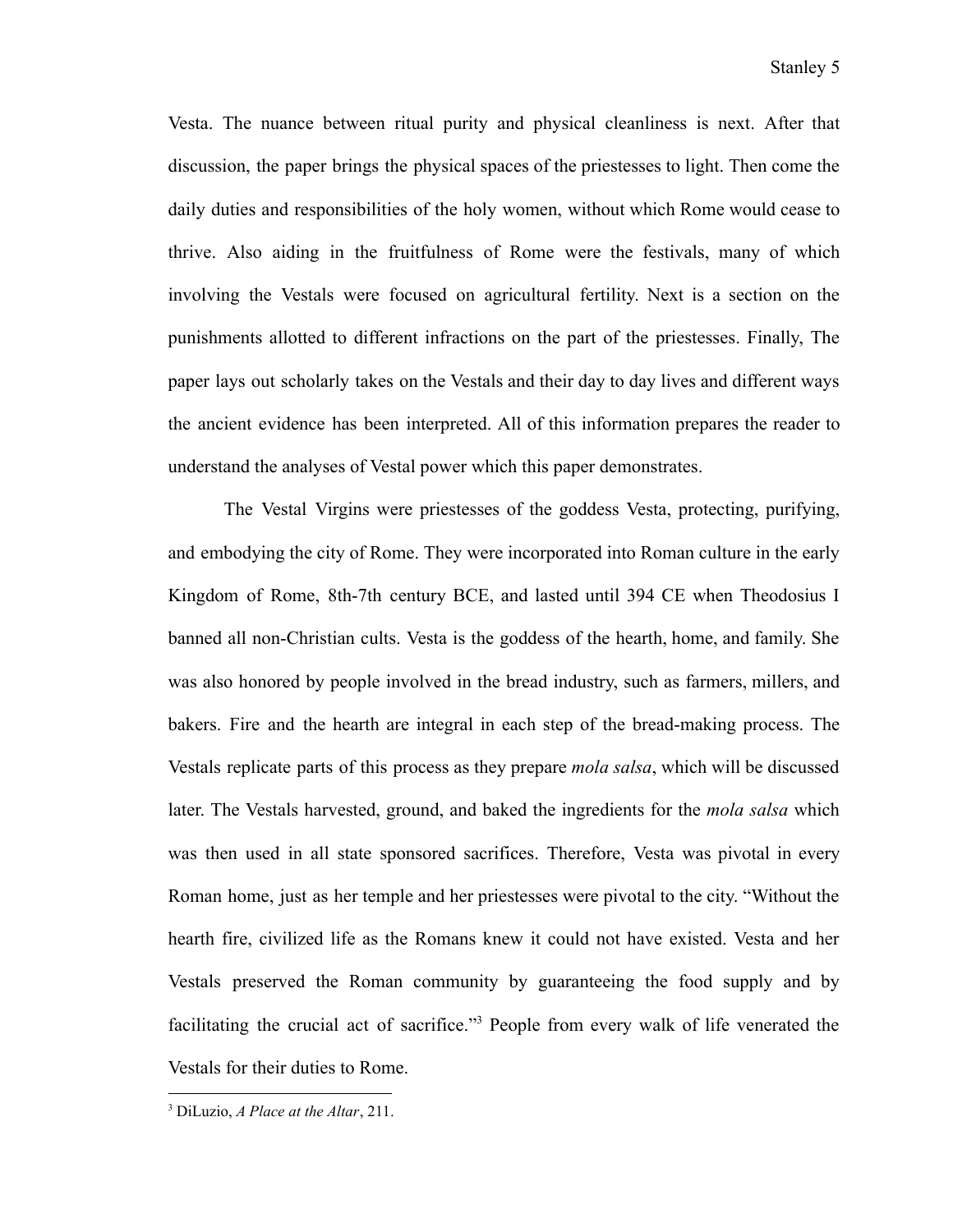The Vestals were erudite and literate women. According to Pliny the Elder, priests throughout the history of Rome had books from which to read during rituals and rites.<sup>4</sup> The Vestals, as priestesses, were included in this practice. As a part of their training and routine tasks, when one Vestal read her prayers, another Vestal, typically a Chief Vestal, would stand behind the first, listening for any mistakes in the formula of the prayer as written in the prayer book.<sup>5</sup> Their devotion to Vesta and the religious order gave their prayers for the people of Rome a better chance at getting the blessing of the goddess, at least this was the view of the citizens. The attention to religious detail, while common amongst other religious orders, is a testament of proof that the Vestals were well educated and could not only read and write, but also identify mistakes in a given text.

Another outstanding aspect of the Vestal Virgins was their power within the Roman social spheres. T.J. Cadoux compiled an abridged list of abilities of the Vestal Virgins, including the capacity to appeal in court on behalf of both an accused person and for themselves. The priestesses had so much power within the eyes of the court that by the simple nature of walking past a condemned person, the individual was saved from execution. Removed from the legal world, the Vestals even had the agency to own property outside the *tutela* of another. <sup>6</sup> Property was not the only thing the Vestals owned.

<sup>4</sup> "*Videmusque certis precationibus obsecrasse summos magistratus et, ne quod verborum praetereatur aut praeposterum dicatur, de scripto praeire aliquem rurusque alium custodem dari qui adtendat, alium vero praeponi qui favere linguis iubeat, tibicinem canere, ne quid aliud exaudiatur.*" "We see also that our chief magistrates have adopted fixed formulas for their prayers; that to prevent a word's being omitted or out of place a reader dictates beforehand the prayer from a script; that another attendant is appointed as a guard to keep watch, and yet another is put in charge to maintain a strict silence; that a piper plays so that nothing but the prayer is heard." Pliny the Elder, *Natural History*, trans. W. H. S. Jones, Loeb Classical Library (London: William Heinemann Ltd., 1963), 9.

<sup>5</sup> DiLuzio, *A Place at the Altar*, 192.

<sup>6</sup> T. J. Cadoux, "Catiline and the Vestal Virgins," *Historia: Zeitschrift Für Alte Geschichte* 54, no. 2 (2005): 164.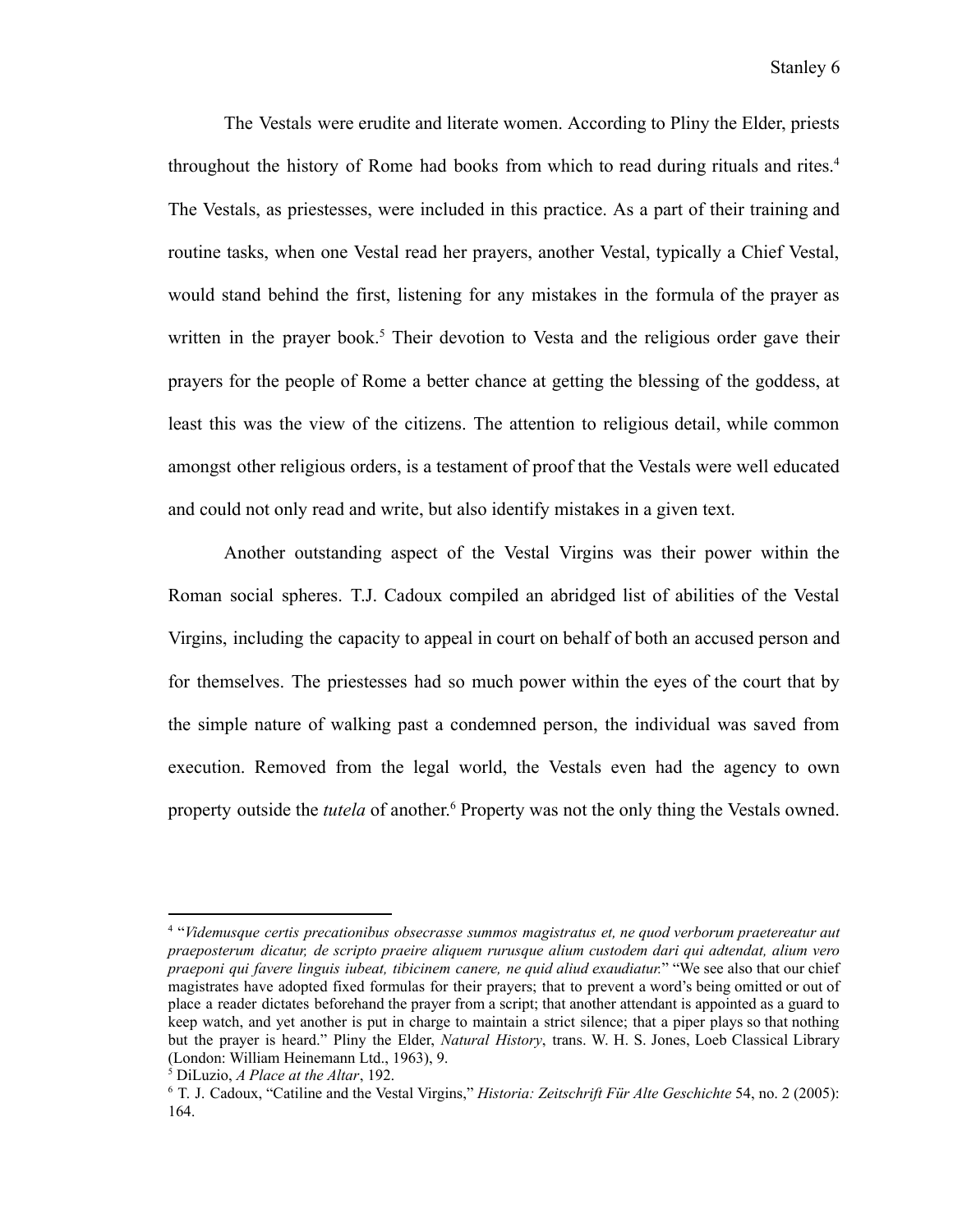There are funerary inscriptions from enslaved people who name a Vestal as their *domina* or master. <sup>7</sup> Such was the power of the Vestal Virgins.

#### **Major Ancient Writers**

Historians collected the evidence which built the modern understanding of the Vestal Virgins, most of which was literary sources. Despite being literate and well educated, proven by the training mentioned above,<sup>8</sup> if the Vestal Virgins created texts in their own words, few if any, survive. Therefore, most of the evidence modern historians have on the Vestals comes from the writings of ancient historians and philosophers. The job of scholars is to take a critical look at these works and analyze why the author is saying what he is saying and what effect that had on his audience. Additionally, one must peel back the layers of the text and cross reference the information with other texts in order to ascertain the most historically and culturally accurate depictions of the Vestal Virgins. The majority of extant ancient literature on the Vestal Virgins comes from the Late Republic period of Rome, which gives scholars the clearest picture of the priestesses through to the 1st and 2nd centuries CE. Of all of the ancient writers, three are of particular importance to this topic: Livy, Plutarch, and Cicero.

One of the more prolific and verbose writers on the Vestal Virgins was Titus Livius, also known as Livy. He wrote on the Vestals as they were in both the Kingdom and Republic of Rome. More specifically, he wrote stories from the foundation of Rome in 753 BCE until a little after the establishment of the Empire in 27 BCE. Livy himself was alive for the transition from the Republic into the Empire. He is dated between the

<sup>7</sup> Molly M. Lindner, *Portraits of the Vestal Virgins, Priestesses of Ancient Rome* (Ann Arbor: University of Michigan Press, 2015), 65.

<sup>8</sup> Robin Lorsch Wildfang, *Rome's Vestal Virgins: A Study of Rome's Vestal Priestesses in the Late Republic and Early Empire* (New York: Routledge, 2006), 67.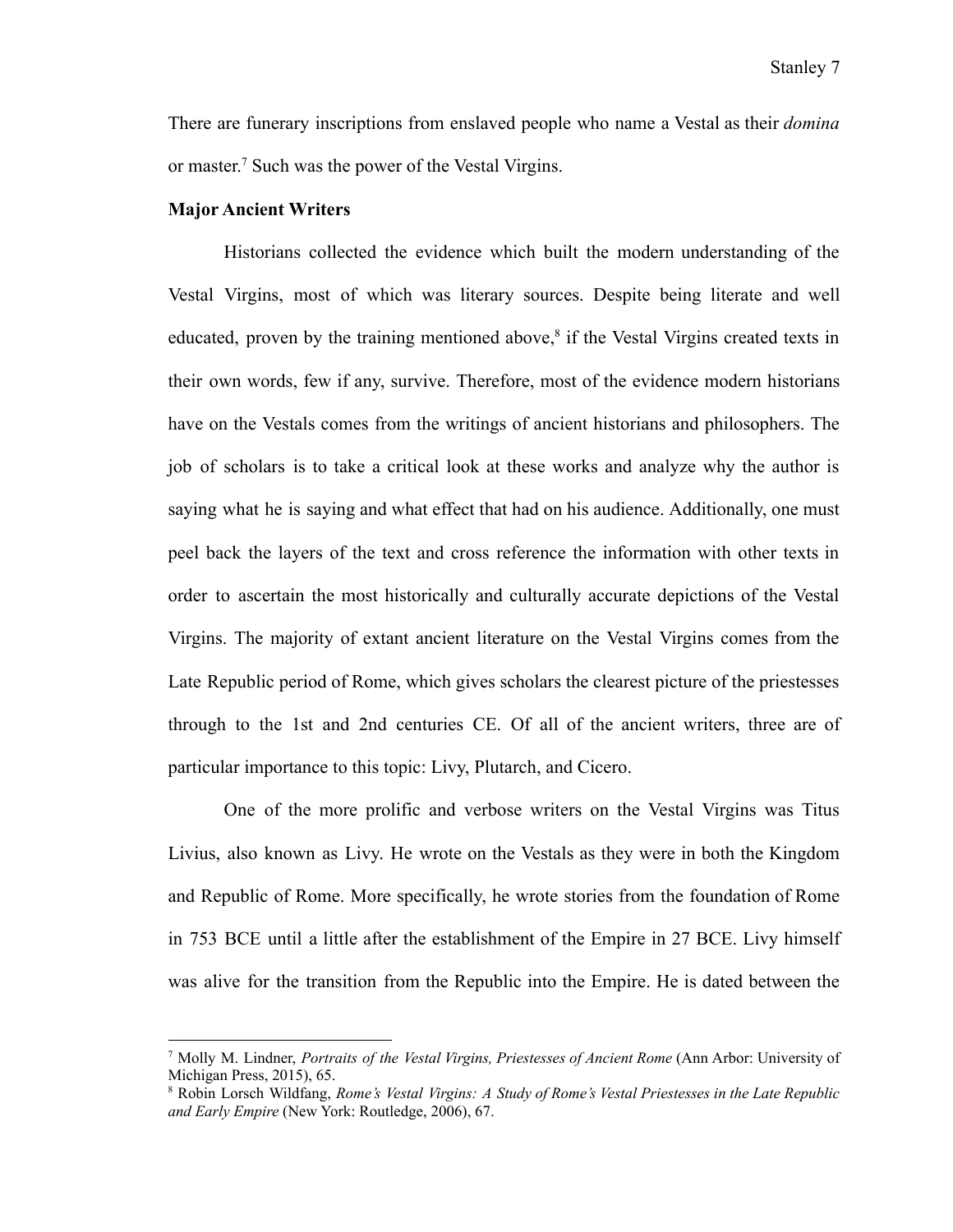mid-1st century BCE to 17 CE. As someone writing centuries later than his content, Livy shared tales of legendary events which lacked proper evidence upon which to draw. He wrote his major work, *Ab Urbe Condita* or *The History of Rome*, under Augustus. In this work, Livy highlighted the great triumphs of Rome throughout its history until 9 BCE with the death of Drusus, the brother of the emperor Tiberius. Livy wrote these stories which reaffirmed the new government instituted by Augustus.<sup>9</sup> More importantly, he focused on moral teachings rather than on historical fact. In relation to the Vestals, Livy described their induction into the Roman world and some of their festivals, as well as a few cases of a Vestal tried for *incestum* or breaking her vow of chastity. As told by Wildfang, "What we are dealing with… it should be stressed, are the Romans' own beliefs about their earlier history and the Vestals' place in it rather than any absolute and factual account of early Vestal activities."<sup>10</sup> Livy's contribution to the field of the Vestals is that of their legendary past, not so much of their factual present. His writings thus offer commentary on how those legends were perceived and how the contemporary Vestals were received.

Plutarch, c.45-120 CE was another writer of the Vestals. Plutarch was a man from Greece studying philosophy. Because of his well-established family, Plutarch had connections to the leading senatorial families in Rome. A common topic of writing for Plutarch was the different religions in Greece and Rome.<sup>11</sup> Plutarch described the origins of the Vestal Virgins within Roman society and detailed their hierarchy within the religious order, all while laying out the authorized privileges and punishments of the

<sup>9</sup> Sarolta A. Takács, *Vestal Virgins, Sibyls, and Matrons: Women in Roman Religions* (Austin: University of Texas Press, 2008), 130.

<sup>10</sup> Wildfang, *Rome's Vestal Virgins*, 76.

<sup>11</sup> Takács, *Vestal Virgins, Sibyls, and Matrons*, 132.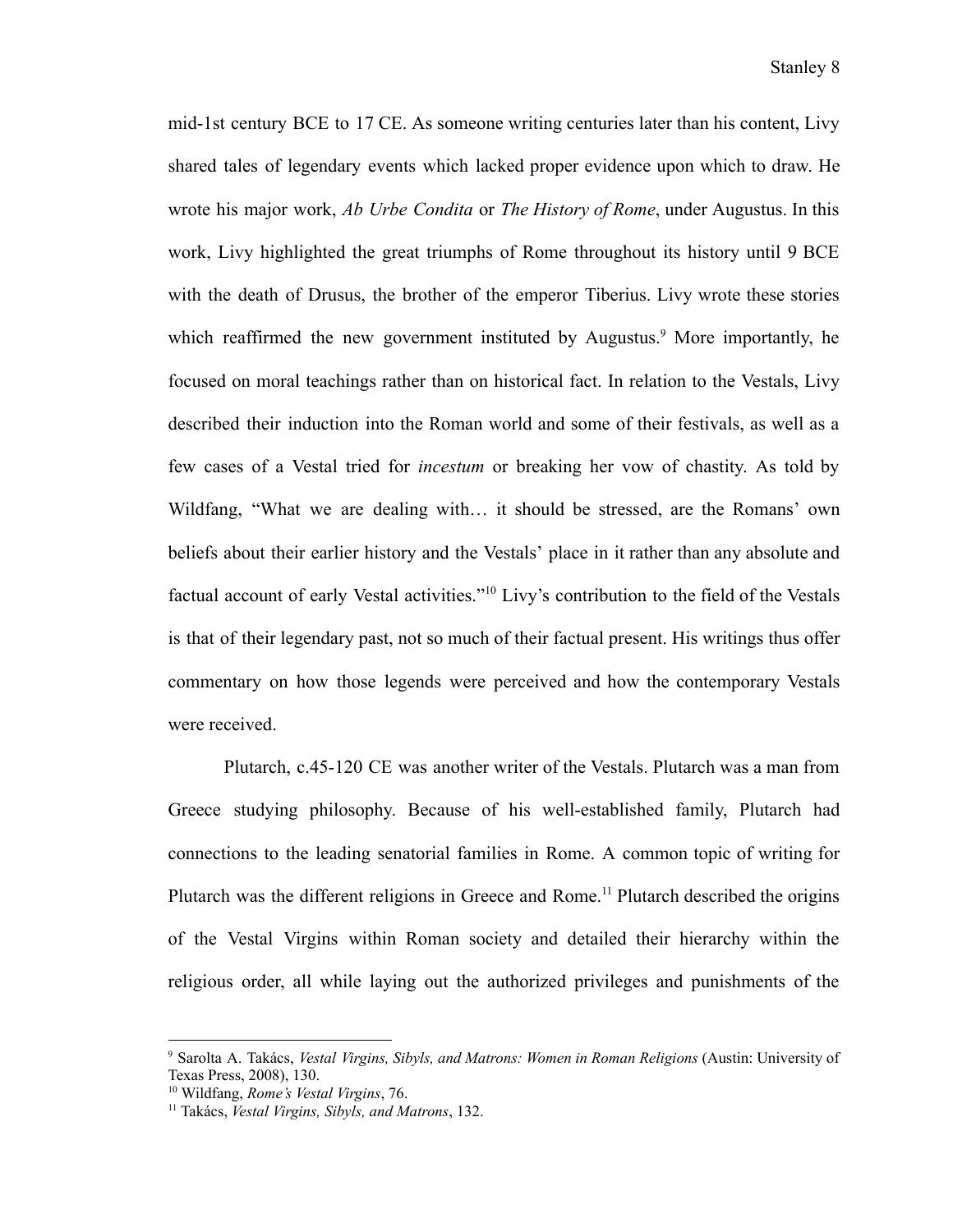priestesses.<sup>12</sup> For the purposes of this paper, Plutarch's crowning contribution is his description of a condemned Vestal as she is paraded to her death.<sup>13</sup> His account is considered to be as factually accurate as it could be, due in part to the present tense of his writing. Given the vivid nature of his writing, scholars<sup>14</sup> believe he was a contemporary of the Vestal—most likely to be the Vestal Cornelia, who was condemned in the year 90 CE. With the detail of the text, Plutarch either saw the processional firsthand or consulted someone who had.

The third prominent writer was Marcus Tullius Cicero. Cicero was active from 106-43 BCE. He held the roles of lawyer and politician in Rome. Eventually, Cicero was exiled due to his stance against Catiline, only to return shortly thereafter. His written works set the precedent for Latin literary prose and detailed a great deal of history in the Late Republic. Cicero wrote on relatively contemporary issues and provided a glimpse into his era of history. 15 In his *Verrines* he brought to light the standing of women testifying in court, from which scholars have been able to juxtapose the court standing of the Vestals; that is, the influence of the Vestals on the jury and their testimonial rights<sup>16</sup> Cicero even brought the Vestals into part of a defense argument in court. He wrote about the Vestals in his philosophical works. The prolific writer even gave potential rationale for the Vestal virginity in his *De Legibus*. 17 In short, Cicero wrote about the ongoing events of Rome as he saw them, and the Vestals were present and active during many of these events.

<sup>12</sup> Plutarch, *Life of Numa Pompilius 9.5-10*, trans. Mary R. Lefkowitz and Maureen B. Fant in *Women's Life in Greece and Rome* (Baltimore, MD: Johns Hopkins University Press, 1982), 288.

<sup>&</sup>lt;sup>13</sup> Cadoux, "Catiline and the Vestal Virgins," 164.

<sup>14</sup> Mary R. Lefkowitz and Maureen B. Fant, *Women's Life in Greece and Rome* (Baltimore: Johns Hopkins University Press, 1992), 288, and Cadoux, "Catiline and the Vestal Virgins," 165.

<sup>15</sup> Takács, *Vestal Virgins, Sibyls, and Matrons*, 129.

<sup>16</sup> Wildfang, *Rome's Vestal Virgins*, 68.

<sup>17</sup> Wildfang, *Rome's Vestal Virgins*, 52.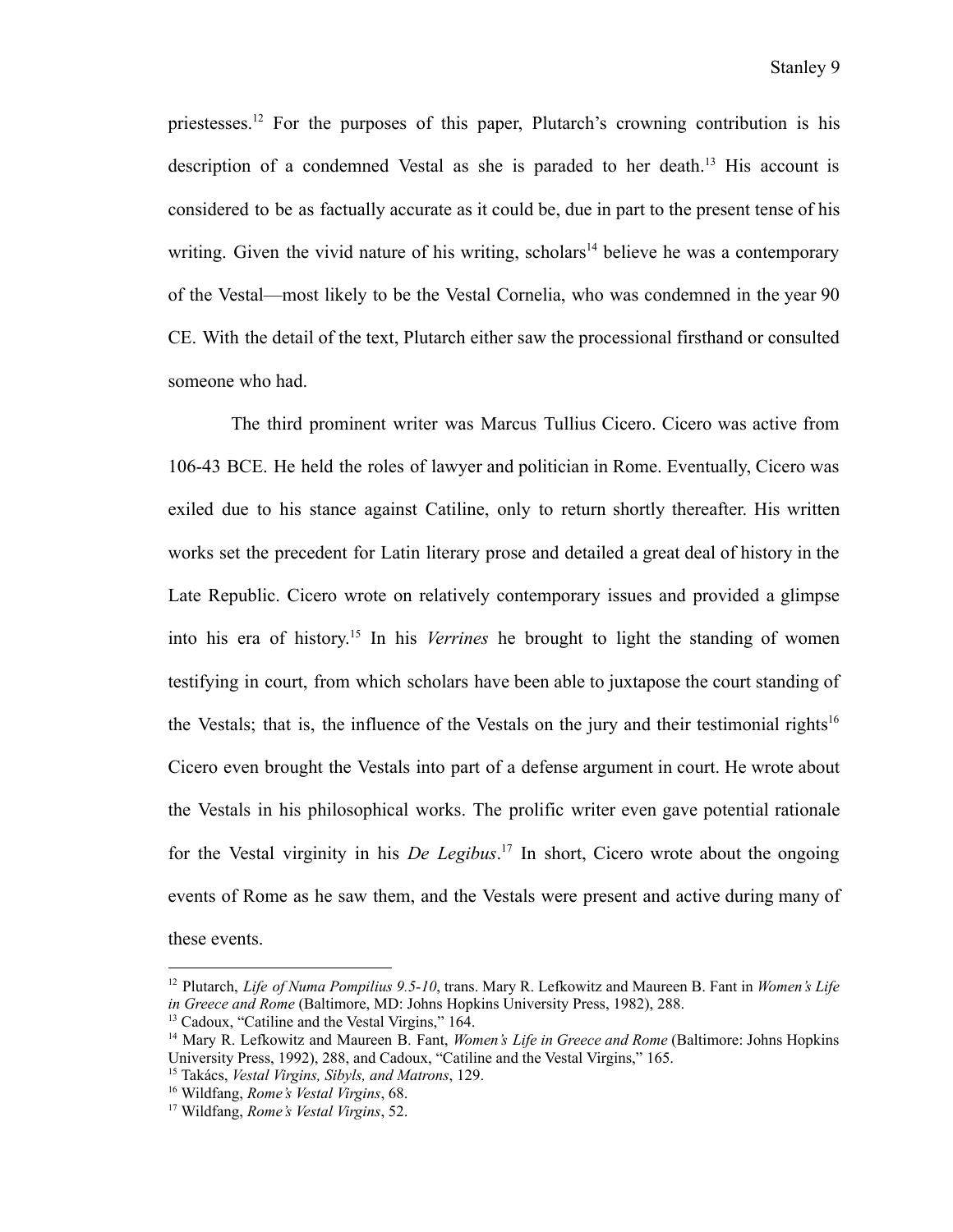In addition to being cited by these philosophers and historians, many Romans writing down histories and histories in the making cited the Vestals. Publius Cornelius Tacitus, who was alive from the mid 1st century CE to the early 2nd century CE, was one such author. <sup>18</sup> Sextus Pompeius Festus, from around the same time period, wrote about the *captio* and its bridal analogies.<sup>19</sup> The *captio*, was a pseudo-marriage ceremony which transitioned a young girl into a Vestal Virgin.<sup>20</sup> Also a writer from the 2nd century CE, Aulus Gellius mentioned the Vestal origins and their connection to King Numa as well as their rights and privileges.<sup>21</sup> Varro talked about the origins of the Vestals and actually named those initial women, in the 1st century  $BCE<sup>22</sup>$  There were many others who mentioned the Vestals in order to connect the priesthood to the foundation and importance of Rome.<sup>23</sup>

#### **Archaeology**

Much of the archaeology on the Vestal Virgins comes from Imperial Rome. These types of material objects include statues and inscriptions on their bases, coins, busts, friezes, and extant parts of buildings. The buildings of the Vestals, such as the *aedes vestae* and the *atrium vestae*, were already long established by the time the statues and other items were installed.

<sup>18</sup> Takács, *Vestal Virgins, Sibyls, and Matrons*, 134.

<sup>&</sup>lt;sup>19</sup> The text of Festus itself is corrupted, and so scholars are left to decipher the meaning. Andrew B. Gallia quotes this text and deciphers it as such: "*Senis crinibus nubentes ornantur, quod [h]is ornatus* vetustissimus fuit. Quidam quod eo Vestales virgines ornentur, quarum castitatem viris suis †sponoe \* \* \* a *ceteris.*" "Brides are adorned with the seni crines because it was the [ir] most ancient form of adornment. Certain (writers have argued?) that they do so because the Vestal virgins are adorned with it, whose chastity (brides emulate?) for their husbands in marriage(?)." Andrew B. Gallia, "The Vestal Habit," *Classical Philology* 109, no. 3 (2014): 234.

<sup>20</sup> Wildfang, *Rome's Vestal Virgins*, 41.

<sup>21</sup> Aulus Gellius, *Attic Nights*, trans. John C. Rolfe, Loeb Classical Library (London: William Heinemann Ltd., 1961), 59-65.

<sup>22</sup> Varro, *De Lingua Latina*, trans. Roland G. Kent, Loeb Classical Library (London: William Heinemann Ltd., 1938).

<sup>23</sup> Wildfang, *Rome's Vestal Virgins*, 2.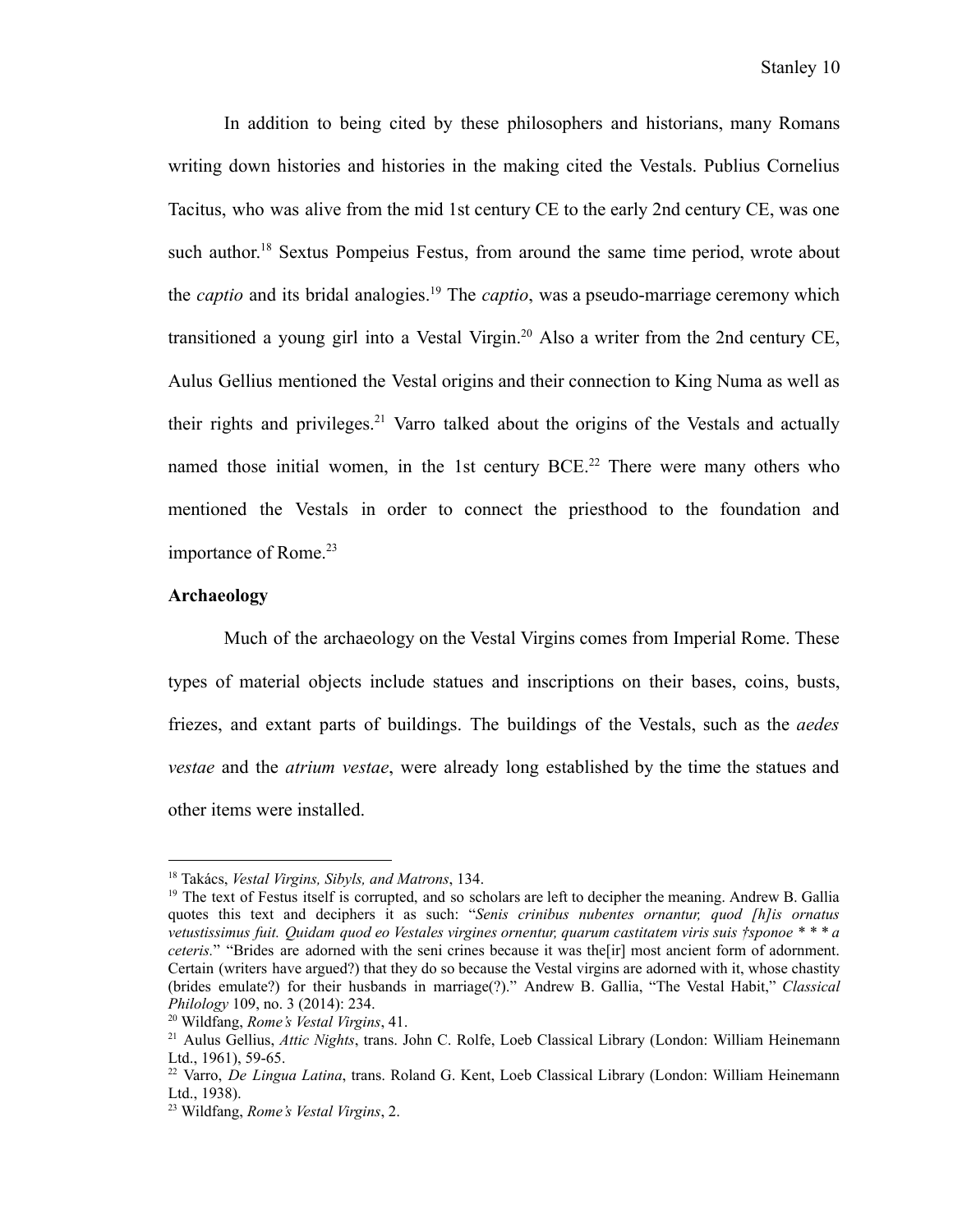"The earliest honorific statues of Chief Vestals were set up in the Atrium Vestae in the last decade of the 1st century or early in the second. Three factors contributed: (1) statues of Chief Vestals brought them up-to-date with other priestesses in Italy; (2) the emperor must have given approval, as emperors did for other honorific statues in Rome; and (3) a larger Atrium Vestae provided the courtyard and covered colonnade for the display of statues."<sup>24</sup>

Essentially, the majority of the evidence was literary sources dating until the late Republic and early Empire, but after that, statues became more useful in interpreting the role of the Vestals due to changes in politics and popular styles of representation. By the early Empire, statues as portraiture were a wide-spread form of propaganda.<sup>25</sup> Literary sources were more sparse than in the Republic and the dedication of statues remained as a way to mark political favor.

## **Foundations**

According to Livy's *Ab Urbe Condita* 1.20, the second king of Rome, King Numa Pompilius, in the 7th or 8th century BCE established the Vestals as Roman priestesses. Unfortunately, this source is not the most factually well founded due to the author, whom scholars now mark as unreliable, and the time period from which he was writing. However, the story seems to hold at least some aspects of the truth because it has been corroborated by another writer. In his *De Lingua Latina* 5, Varro mentions how the Vestals came to be. Varro corroborates that the general understanding of the origin of the Vestals was through King Numa, regardless of the fact that historians now consider those origins to be largely fabled.

There is textual evidence which indicates that the Vestals almost certainly existed before Numa made them Roman. Note that this evidence is also legendary in nature.

<sup>24</sup> Lindner, *Portraits of the Vestal Virgins, Priestesses of Ancient Rome*, 69.

<sup>25</sup> Lindner, *Portraits of the Vestal Virgins, Priestesses of Ancient Rome*, 78.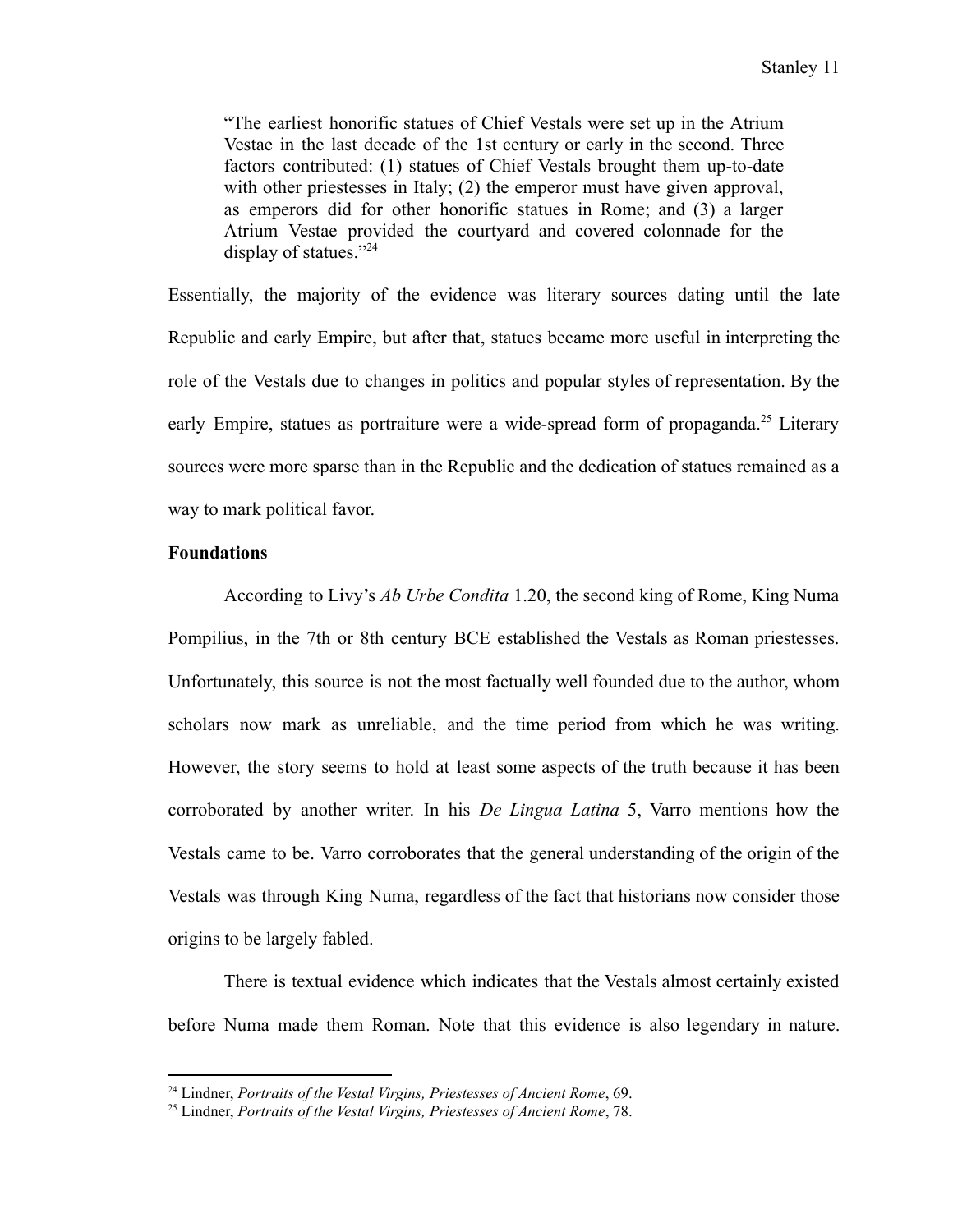Texts such as the work of Dionysius of Halicarnassus, 3.67.3, established that the Vestals were an existing group which did not form from nothing, but were instead repurposed by Numa. Robin Lorsch Wildfang says that the Vestal Virgins were a "non-indigenous cult, one that began elsewhere and only after its arrival in Rome (and Rome's foundation) became Roman."<sup>26</sup> Foreign entities, better defined as those who would conquer the land as Romans, integrated the Vestals into their culture and made them an integral part of Roman life. Even Ilia, also known as Rhea Silva, the mother of Romulus and Remus, two decidedly Roman figures, was an early Vestal Virgin. Sarolta A. Takács argues that the Vestal Virgins were a part of an unrecorded previous culture before King Numa absorbed the religious order into Roman culture.<sup>27</sup> Upon their merge, the Vestals became the most important protective force of Rome.

## **Service**

At any one time, there were six Vestals serving Vesta. While the Vestals were undoubtedly devoted to the goddess, they were also servants to the city of Rome. When one Vestal finished her career or died, another was selected by the *pontifex maximus*. 28 According to Aulus Gellius in *Attic Nights* 1.12, the women who made up the Vestals were chosen between the ages of six and ten. Originally, they had to be freeborn daughters of freeborn parents, citizens of Rome, from families of good standing, and have no physical or mental deformities. "The Vestal must be not merely a virgin but physically perfect in every respect. The potential candidate was examined by the Pontifex Maximus to guarantee this."<sup>29</sup> As time passed, the requirements for candidacy for the Vestal order

<sup>26</sup> Wildfang, *Rome's Vestal Virgins*, 77.

<sup>27</sup> Takács, *Vestal Virgins, Sibyls, and Matrons*, 3.

<sup>28</sup> Cadoux, "Catiline and the Vestal Virgins," 163.

<sup>&</sup>lt;sup>29</sup> Holt N. Parker, "Why Were the Vestals Virgins? Or the Chastity of Women and the Safety of the Roman State," *The American Journal of Philology* 125, no. 4 (2004): 571.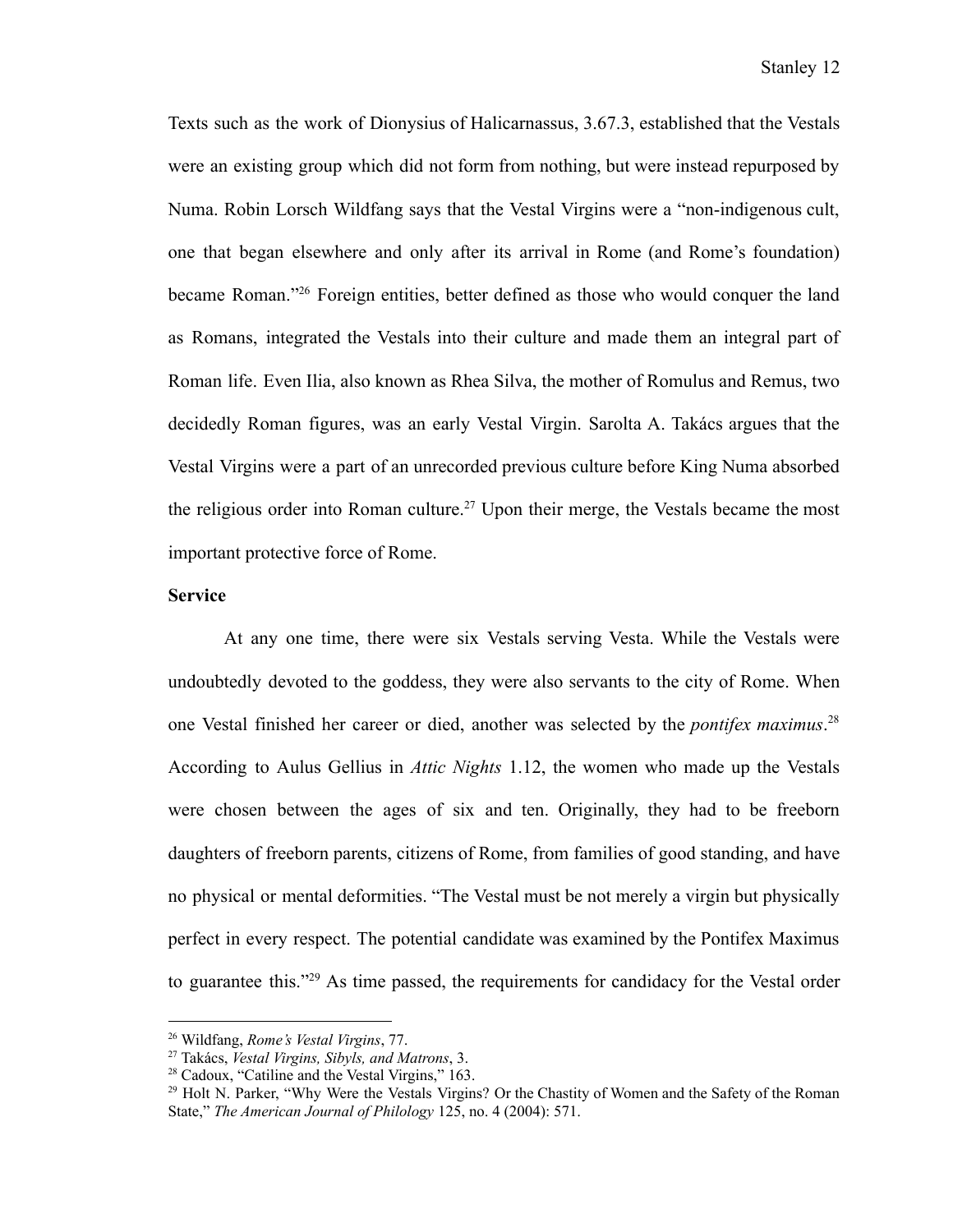loosened and by the Late Empire even freedwomen could become Vestal Virgins.<sup>30</sup> While the virginity requirement was never removed, by the end of the Republic, the Vestal were advocating for fewer restrictions surrounding their chastity regulations, including their attire. Around that same time, if few families presented Vestal candidates, the pontifical college gave a bribe of undefined large sums of money to the family of the chosen Vestal.<sup>31</sup> About twenty families brought forward their daughters and the *pontifex maximus* chose the new Vestal from the twenty.

The girls had no choice in their selection. The decision was left to the families of the girls and the *pontifex maximus*. After a girl was chosen, a ceremony occurred where the soon-to-be Vestal sat on her father's lap and the *pontifex maximus* took her hand and brought her to the other Vestals, thus removing her from *gens*, her family clan. This ceremony mirrored that of the *cum mano* ceremony, a marriage ceremony. 32 In weddings, the bride sat on her father's lap, representing her membership to her past *gens* and social family. Then the groom took the bride away to be wed, thus introducing her into her new *gens*, which is, of course, the *gens* of the groom. A Vestal went through the first half of this process. She sat on her father's lap as the *pontifex maximus* removed her, but she never entered into a new *gens*.

Plutarch wrote in *Numa* 9.5-10 that the minimum duration for the position of Vestal Virgin was thirty years. Each Vestal spent ten years under the *tutela* of an elder Vestal, learning her duties; then ten years as an independent Vestal, doing as she has been taught; and then ten years as an elder Vestal, teaching the youngest priestesses their

<sup>30</sup> José Carlos Saquete, *Las vírgenes vestales: un sacerdocio femenino en la religión pública Romana* (Madrid: Consejo Superior de Investigaciones Científicas, 2000), 5.

<sup>31</sup> J. P. V. D. Balsdon, "Holy Women," in *Women: From the Greeks to the French Revolution*, ed. Susan Groag Bell (Stanford: Stanford University Press, 1973), 43.

<sup>32</sup> Wildfang, *Rome's Vestal Virgins*, 13.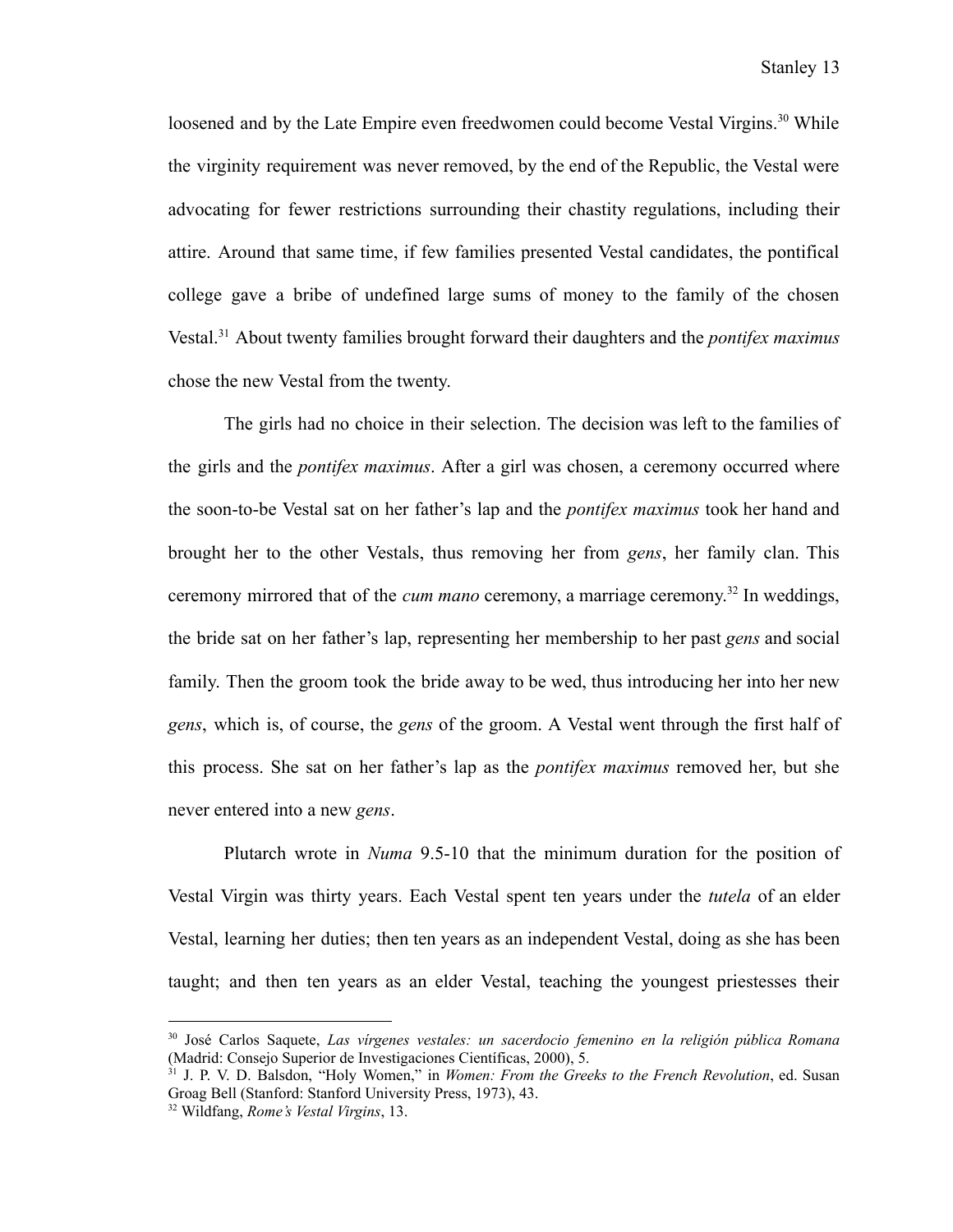responsibilities. After completing her thirty years of service, each priestess could choose to return to civic life or continue on as a Vestal Virgin.<sup>33</sup> There are more recorded instances of Vestals choosing to remain within the religious order than instances of a Vestal returning to a civilian lifestyle. These priestesses dedicated their lives to the purification, protection, and care of Rome and its people.

# **Physical Appearance**

The bridal analogy was mimicked through the attire of the Vestals. The Vestals wore clothing representing a mixture of a bride and a faithful matron. During festivals, the priestesses wore special garments which identified them in their position. These holy women were held to a higher *pudicitia*, the moral and sexual standards than those which other women were were expected to uphold.<sup>34</sup> Each article of the Vestal festival attire demonstrated the status of either a young girl or a married matron. The Vestals wore their hair in *sex crines* or *seni crines*, six braids.<sup>35</sup> This hairstyle is considered by scholars to be one of, if not the oldest recorded hairstyles of ancient Rome.<sup>36</sup> The Vestals were not the only women to lay claim to the *sex crines*. Brides also styled their hair in the six braids fashion. The hairstyle was meant to signify the *castitas* or purity of both groups.<sup>37</sup>

Vestals also donned the *stola* and *vitta*. The *vitta*, a special type of headdress which rested across the shoulders in cloth loops, was a garment which marked faithful wives. Dionysius of Halicarnassus wrote that during a war in which the Romans were

<sup>33</sup> Plutarch, *Life of Numa Pompilius 9.5-10*, 288.

<sup>34</sup> Guy de la Bédoyère, "Virtue, Honour, and Chastity," in *Domina: The Women Who Made Imperial Rome* (New Haven; London: Yale University Press, 2018), 17.

<sup>35</sup> According to DiLuzio, the Vestals very likely followed a tradition upheld by the *flaminica Dialis*. After haircuts, the priestesses would bury their hair under a fruitful tree. This was called a "hair tree." DiLuzio, *A Place at the Altar*, 159-160.

<sup>36</sup>Wildfang, *Rome's Vestal Virgins*, 13, and Mary Beard, "The Sexual Status of Vestal Vrigins," *The Journal of Roman Studies* 70 (1980): 16.

<sup>37</sup> Wildfang, *Rome's Vestal Virgins*, 11-12.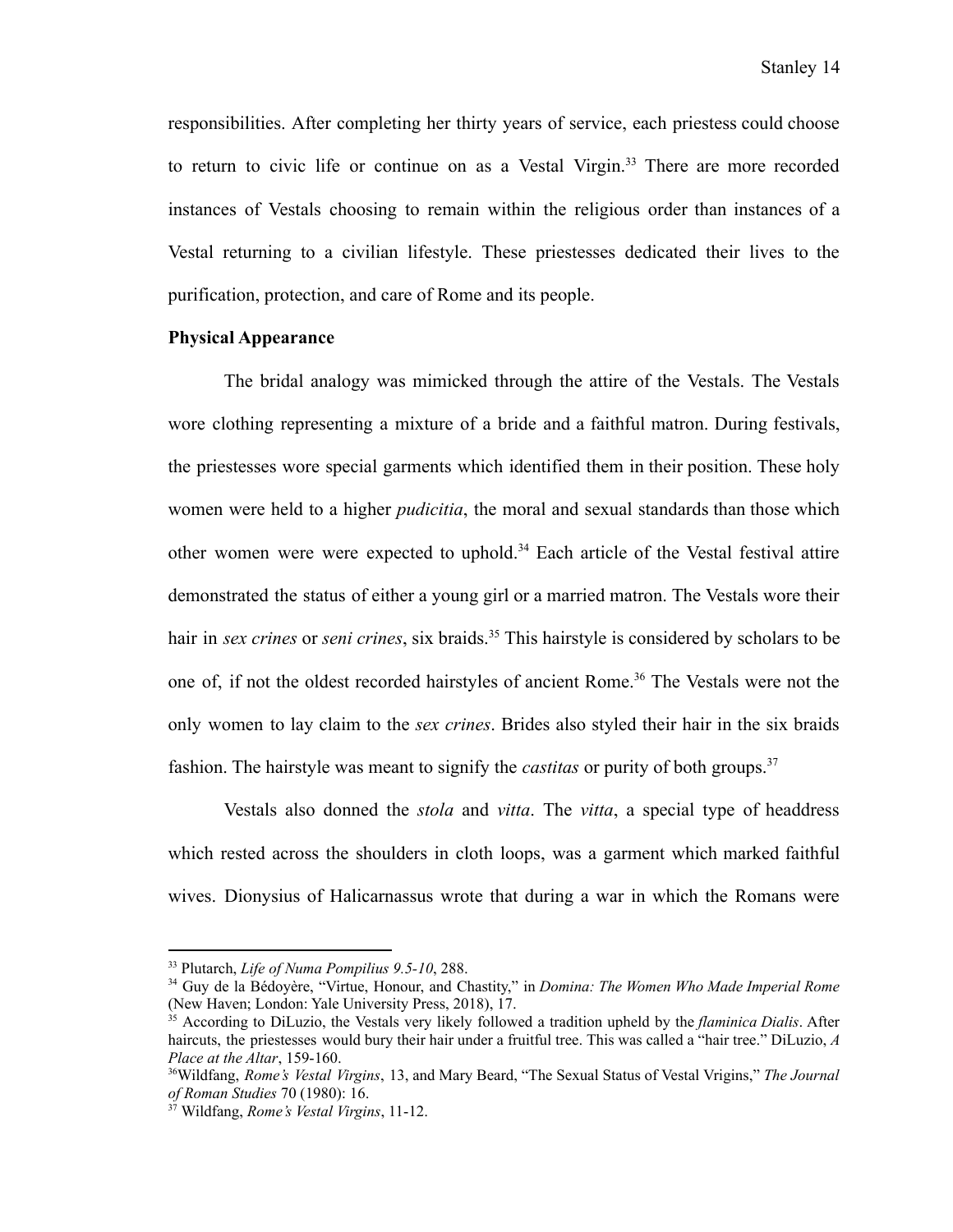losing in 483 BCE, the pontiffs discovered through torture that the Vestal Opimia (or Oppia, according to Livy) had acted with unchastity. Before her death, the pontiffs removed the headdress of the Vestal and then buried her alive.<sup>38</sup> The removal of the headdress was also a visual representation of the loss of purity on the part of Opimia.

The *suffibulum* and *infula* accompanied the *vitta*. The *vitta* attached to the *infula*, a style of headband which covered the *sex crines*. The *suffibulum* went over the entire ensemble.<sup>39</sup> The *stola* was a traditional robe worn by matrons. Those who wore the *stola* represented neither prostitutes nor freedwomen.<sup>40</sup> These women represented matrons, wearing the *stola* as opposed to the wider-cut and bridal *tunica recta*. 41 In one instance, Cicero equated a *stola* to the departure of prostitution.<sup>42</sup> Such articles of clothing acted as indicators of *pudicitia* for the Roman public. These bridal and matronly signifiers confine the Vestals to the liminal virgin-versus-matron space.

The virginal priestesses also wore the white robes and veils during sacrifices. White was a color of purity which all holy leaders performing religious rites

<sup>&</sup>lt;sup>38</sup> "While these things were happening in the camp, in Rome itself many prodigies in the way of unusual voices and sights occurred as indications of divine wrath. And they all pointed to this conclusion, as the augurs and the interpreters of religious matters declared, after pooping their experiences, that some of the gods were angered because they were not receiving their customary honours, as their rites were not performed in a pure and holy manner. Thereupon strict inquiry was made by everyone, and at last information was given to the pontiffs that one of the virgins who guarded the sacred fire, Opimia by name, had lost her virginity and was polluting the holy rites. THe pontiffs, having by tortures and other proofs found that the information was true, took from her head the fillets, and solemnly conducting her through the Forum, buried her alive inside the city walls. As for the two men who were convicted of violating her, they ordered them to be scourged in public and then put to death at once. Thereupon the sacrifices and the auguries became favourable, as if the gods had given up their anger against them." Dionysius of Halicarnassus, *The Roman Antiquities*, trans. Edward Spelman, Loeb Classical Library (London: William Heinemann LTD., 1962), 278-279.

<sup>39</sup> DiLuzio, *A Place at the Altar*, 140.

<sup>40</sup> Wildfang, *Rome's Vestal Virgins*, 13.

<sup>41</sup> Gallia, "The Vestal Habit," 229.

<sup>42</sup> "*Sumpsisti virilem, quam statim muliebrem togam reddidisti. primo vulgare scortum; certa flagiti merces* nec ea parva; sed cito Curio intervenit, qui te a meretricio quaestu abduxit et, tamquam stolam dedisset, in *matrimonio stabili et certo conlocavit.*" "You took up the toga of a man, which you promptly rendered womanly. At first, you were a common whore; the price of your shame was fixed, and it was not small. But soon Curio came along and took you out of the prostitute's trade, as if he had given you a stola and settled you in a stable and steady marriage." Gallia, "The Vestal Habit," 229.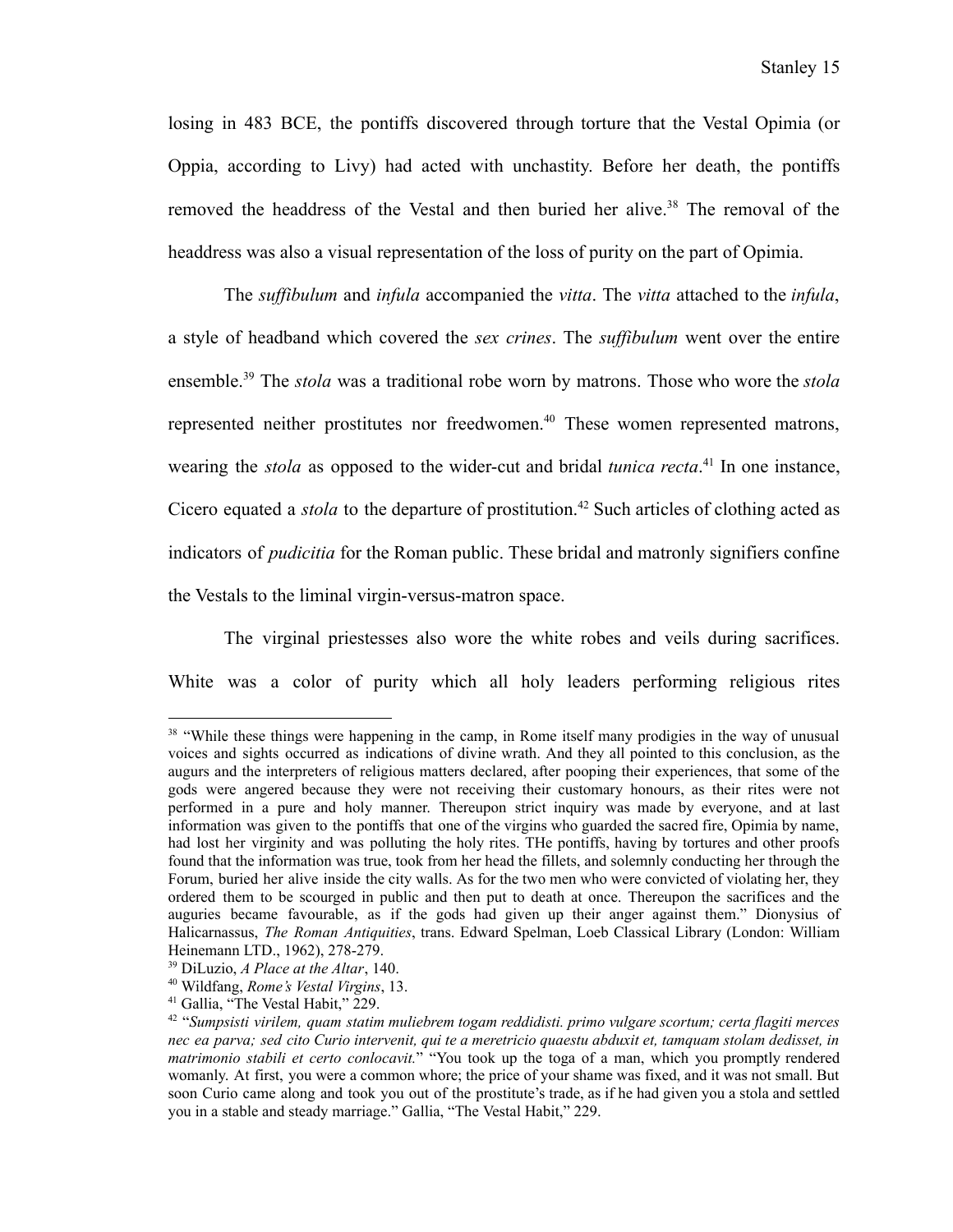demonstrated. While not a representation of uncorruption, the shoes worn by the Vestals were indicators of their social status. They wore a type of shoe which archaeologists, looking at statues of the Vestals, identified as "soft shoes".<sup>43</sup> DiLuzio claims that almost every social class in ancient Rome had a classifying shoe. The Vestal Virgins were no different. The attire through which the Vestals were identified helped secure their status as ritually pure. Each aspect of the physical appearance of the Vestals was an outward designator of *castitas* and their status as citizens.

#### **Vesta's Influence**

The contradictory maiden and matron aspects of the Vestals are echoed in the difficult-to-categorize aspects of Vesta herself. These nuances were reflected in the few stories that were told of her. Vesta herself was a maiden. She was the alleged inspiration for the customs of the Vestals. The praised goddess fit into her own liminal spaces. In her family dynamic, Vesta was both the oldest and the youngest of her godly siblings, according to Ovid's *Fasti*. She was the first child of Saturn and Ops,<sup>44</sup> but when Saturn ate all of his children, Vesta was the last to be released from his stomach.<sup>45</sup> Another contradiction is that the goddess was referred to by humans as both *casta* and *matrona*, that is chaste and matron. She was not "either/or" but "both/and." Even though Vesta was a virginal deity, matrons prayed to Vesta for her powers as the goddess of the hearth and home.<sup>46</sup> Such contradictory roles created the lore surrounding the Vestals. Their

<sup>44</sup> Saturn and Ops are the Roman gods which have been juxtaposed to the Greek gods Kronos and Rhea.

<sup>43</sup> DiLuzio, *A Place at the Altar*, 182-183.

<sup>45</sup> Beard, "The Sexual Status of Vestal Virgins," 19.

<sup>46</sup> For Roman matrons, Vesta represented domestic tranquility. After both Apollo and Neptune fought to be with Vesta, the goddess implored Jupiter for the right to remain a virgin. As a thanks for her new status, Vesta took over the responsibility of caring for Jupiter's hearth and home. The hearth itself was important to Roman families because it was the center of the home, both physically and spiritually. The hearth became a convenient place for families and for household *lares*, shrines to the gods the house worships. Lauren Hackworth Petersen, "Introduction: People, Places, and Rituals in the Religions of Rome," *Memoirs of the American Academy in Rome* 56/57 (2011): 7.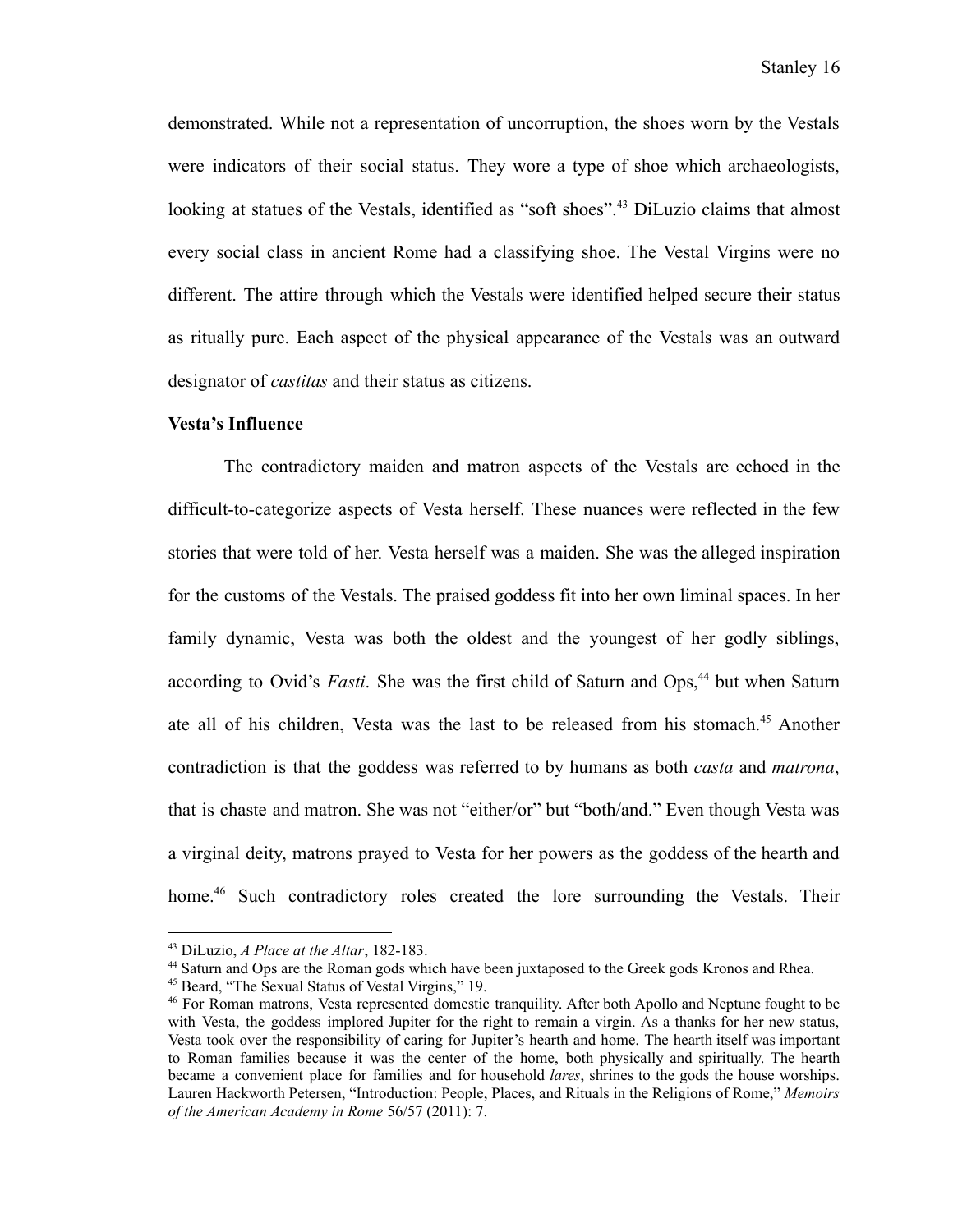juxtaposed characteristics were a part of the Vestal identity. Just as Vesta had contradicting spaces, so did the Vestals.

#### **Ritual Purity vs. Physical Cleanliness**

Both modern scholars and ancient writers deploy the words "pure" and "clean" with frequency when describing the Vestal Virgins. In such conversations, "purity" has to do with ritual purity. <sup>47</sup> Ritual purity is the state of being in which one can access sacred spaces or objects and perform sacred actions so as to not upset any gods or goddesses. If someone were to perform a ritual while in the state of ritual impurity, there would be negative impacts from the ritual itself. The purpose of ritual purity is to keep the integrity of the ritual and to enact the desired outcome. For the Vestals, ritual purity was important because they were representations of the city itself.<sup>48</sup> As indicated by their name, the Vestal Virgins were expected to remain celibate for the duration of their service to the goddess. If situations of unchastity occurred, it was thought to sully the acts of the Vestals, anger Vesta, and put the city of Rome and its people at risk of her wrath.<sup>49</sup> Performing sacred rites while ritually impure poisons the purposes of the religious actions.

Physical cleanliness, while desirable, is different from ritual purity. In many scenarios, people do not have to be pristinely clean in order to perform sacred duties or interact with the godly. The Vestals are distinct in the sense that part of their daily responsibilities involved the cleaning of the *sacra*, sacred objects. These objects were held in the *pena* where no one was allowed to enter. The Vestals did not even grant permission to see the objects except when brought out by a priestess during special

<sup>47</sup> Beard, "The Sexual Status of Vestal Virgins," 12.

<sup>&</sup>lt;sup>48</sup> Parker, "Why Were the Vestals Virgins?" 563.

<sup>49</sup> Beard, "The Sexual Status of Vestal Virgins," 14.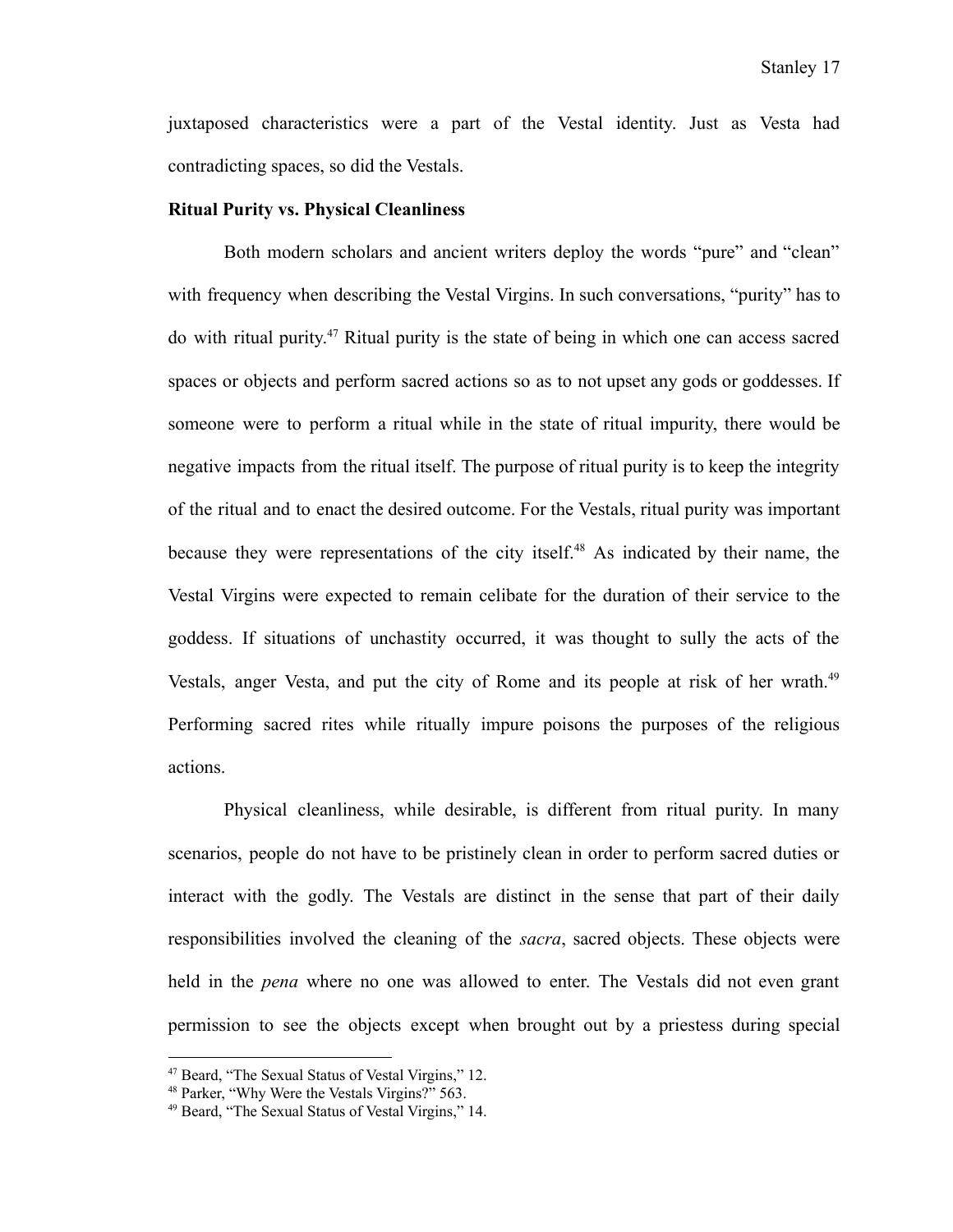occasions. Nevertheless, the sacred objects were washed everyday. <sup>50</sup> These items were then considered "cleansed" and could be used in rituals if need be. The mixing of physical cleanliness and ritual purity brings the *sacra* to a new level of purification. If a Vestal were to perform her duties while ritually impure, these objects would be tarnished and would not hold the same power, but there is no such ramification for a lack of physical cleanliness.

# **Physical Space**

The importance of the Vestals is exemplified in the physical spaces which they occupied. Within the city of Rome itself, the *aedes vestae* and the *atrium vestae* were at one end of the Roman Forum. The *aedes vestae* was the temple of Vesta. The *atrium vestae* was the home of the Vestals which remained directly behind the *aedes vestae*. These buildings were placed near the *regia* and *domus publica*, the headquarters and official residence of the *pontifex maximus*. <sup>51</sup> Through the physical presence of the religious building adjacent to the center of political life, senators, orators, and the people of Rome had easy access to the Vestals and vice versa. The "topography and archaeology of the political space of the Forum, at least in the Republican period, suggests an open and accessible multipurpose square which was not defined by architectural barriers and was available to all."<sup>52</sup> The proximity of the *aedes vestae* to the *pontifex maximus* demonstrates the power the Vestals had within the hierarchy of the Roman elite. In fact,

<sup>50</sup> DiLuzio, *A Place at the Altar*, 192-194.

<sup>51</sup> DiLuzio, *A Place at the Altar*, 188-190.

<sup>52</sup>Amy Russell, "On Gender and Spatial Experience in Public: The Case of Ancient Rome," in *TRAC 2015: Proceedings of the 25th Annual Theoretical Roman Archaeology Conference*, ed. Matthew J. Mandich, Thomas J. Derrick, Sergio Gonzalez Sanchez, Giacomo Savani, and Eleonora Zampieri (Oxford; Philadelphia: Oxbow Books, 2016), 167.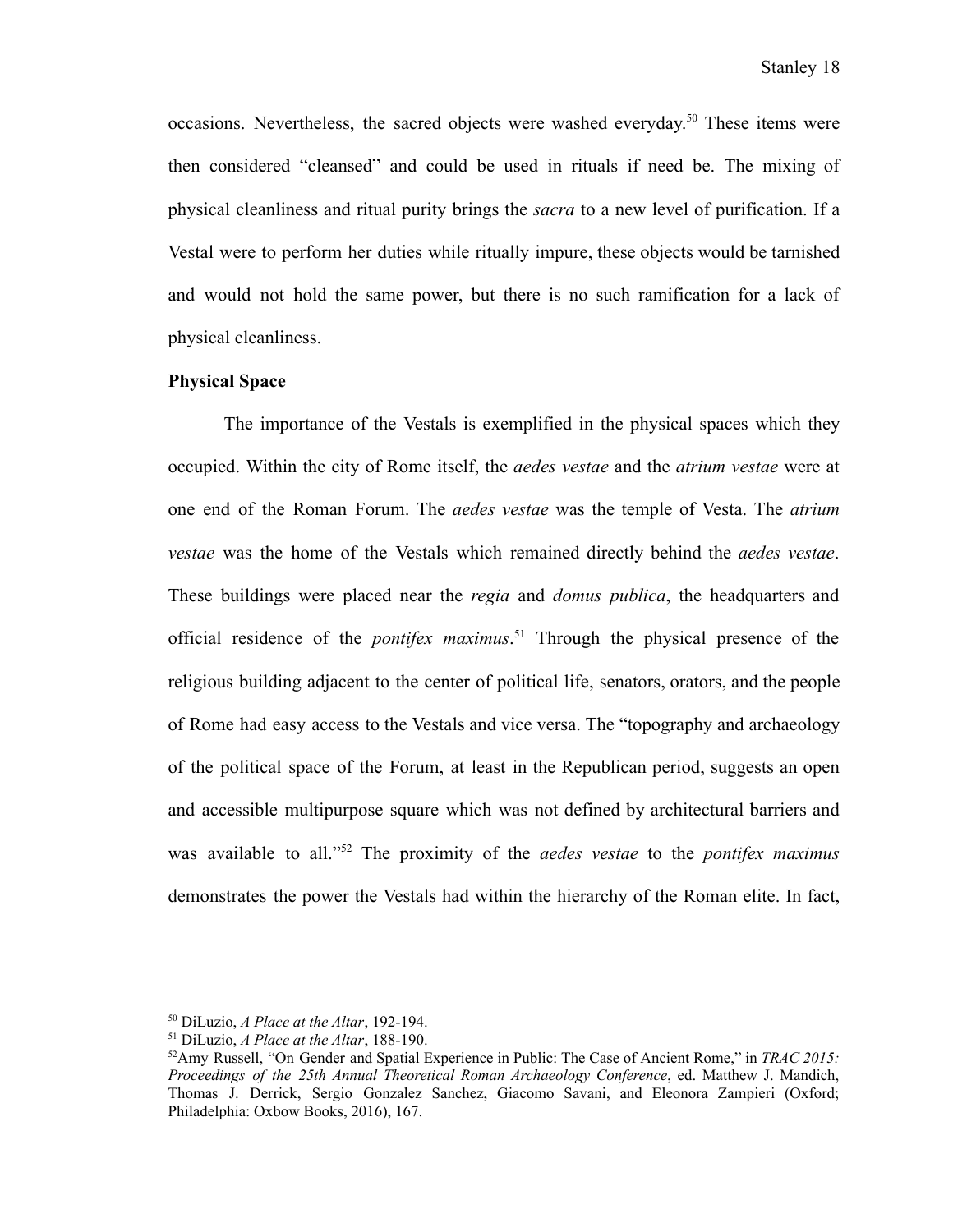the emperor Augustus later donated the *domus publica* to the Vestals, therefore further establishing the intertwined nature of the two offices.<sup>53</sup>

Within the *aedes* vestae was the eternal fire of Vesta.<sup>54</sup> At the center of a typical temple in ancient Rome stood a statue depicting the god or goddess to whom the temple was dedicated. Those statues had the spirit of the depicted god or goddess and people were welcome to pray to that deity. In the case of Vesta and her temple, her spirit was in the fire. The fire was Vesta and she was present at the center of the building. The eternal flame was the "physical and symbolic heart of the city."<sup>55</sup> The Romans built the *aedes vestae* to accommodate it. The temple was a circular edifice with Corinthian columns, a sacrificial altar, and a vent at the top of the structure in order to let out the smoke from the fire. When Augustus donated the *domus publica* to the Vestals in 12 BCE, he established a statue of the goddess Vesta in the center of what was the official residence of the *pontifex maximus* which "intensified the relationship between that religious office, the imperial household, and the goddess Vesta."<sup>56</sup>

Alongside the fiery embodiment of Vesta in the *aedes vestae* was the *penus vestae*, the sacred storeroom also called the *pena*, which held all of the *sacra*, the sacred objects which were sprinkled and purified with the fresh spring water daily. <sup>57</sup> Historians and contemporary writers alike are unsure of all of the objects within the storeroom. Only the Vestals were allowed inside the *penus vestae*. However, some objects, such as the *fascinum*, a small amulet in the form of a penis with arms and a loop at the head which functioned as a talisman of protection, were intentionally taken out and shown to the

<sup>53</sup> DiLuzio, *A Place at the Altar*, 190.

<sup>54</sup> Wildfang, *Rome's Vestal Virgins*, 6.

<sup>55</sup> DiLuzio, *A Place at the Altar*, 189.

<sup>56</sup> DiLuzio, *A Place at the Altar*, 218.

<sup>57</sup> Cadoux, "Catiline and the Vestal Virgins," 193.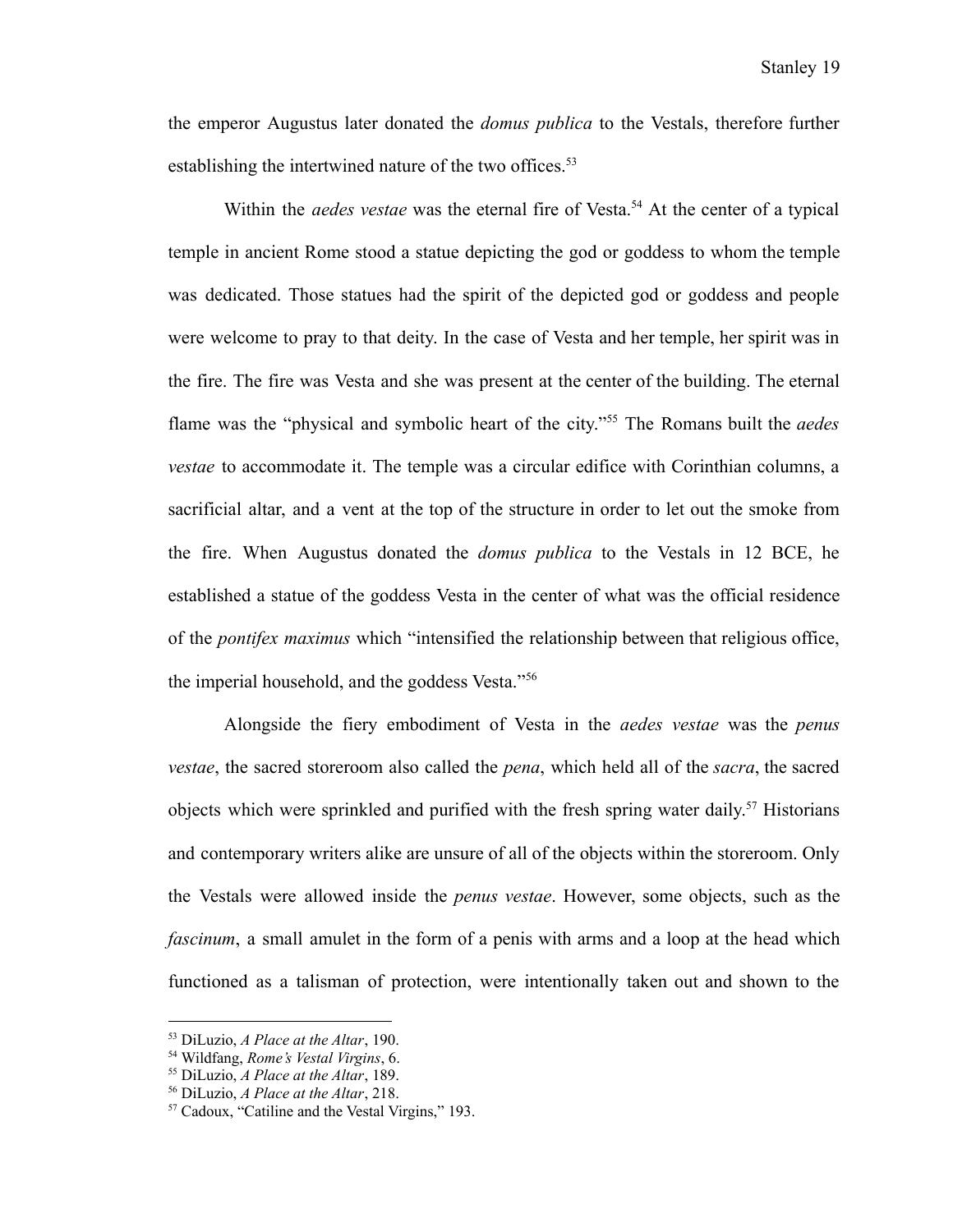public as proof that sacred objects did actually exist and were in the possession of the Vestals. The secrecy of the items in the *pena* added a sense of mysticism to the lore of the Vestals, even in their own eras.

Another aspect of mysticism surrounding the Vestals came from their removed position in society. The physical space which the Vestal Virgins occupied in the public eye was an indicator of *castitas* and citizenship. The Vestals were frequently seen at gladiator games, but they had their own row from which to view the games. There were seats to honor various deities and the Vestals, as priestesses to a goddess, fell into that category.<sup>58</sup> Obviously, the gladiator spectacles routinely had large audiences. Such an appearance in front of the crowds of people from every social standing in Rome acted as a reminder to the Roman public of the important religious work the Vestals performed, but also of their higher social status. Senators and other prominent people in Rome had similar privileges, putting the Vestals in the same social standing. By having their own separated seats, the Vestals were inaccessible during these events.

This public seclusion is reminiscent of their space in the Roman Forum. Even though the *aedes vestae* was in that very public location, men were not allowed inside and maidens were only permitted on special occasions and were required to be barefoot. Amy Russell in her article "On Gender and Spatial Experience in Public: The Case of Ancient Rome," says the following:

Of course factors like religious architecture, or the presence in the Forum of Rome's ambiguously gendered Vestal Virgins (Beard 1980; Parker 2004), or the use of political spaces for games and other spectacles might alter this image, though there is no space to treat them in detail here. But many of the tropes of Roman public architecture worked because they reminded the viewer of his status as citizen.<sup>59</sup>

<sup>58</sup> Wildfang, *Rome's Vestal Virgins*, 32.

<sup>59</sup> Russell, "On Gender and Spatial Experience in Public," 168-169.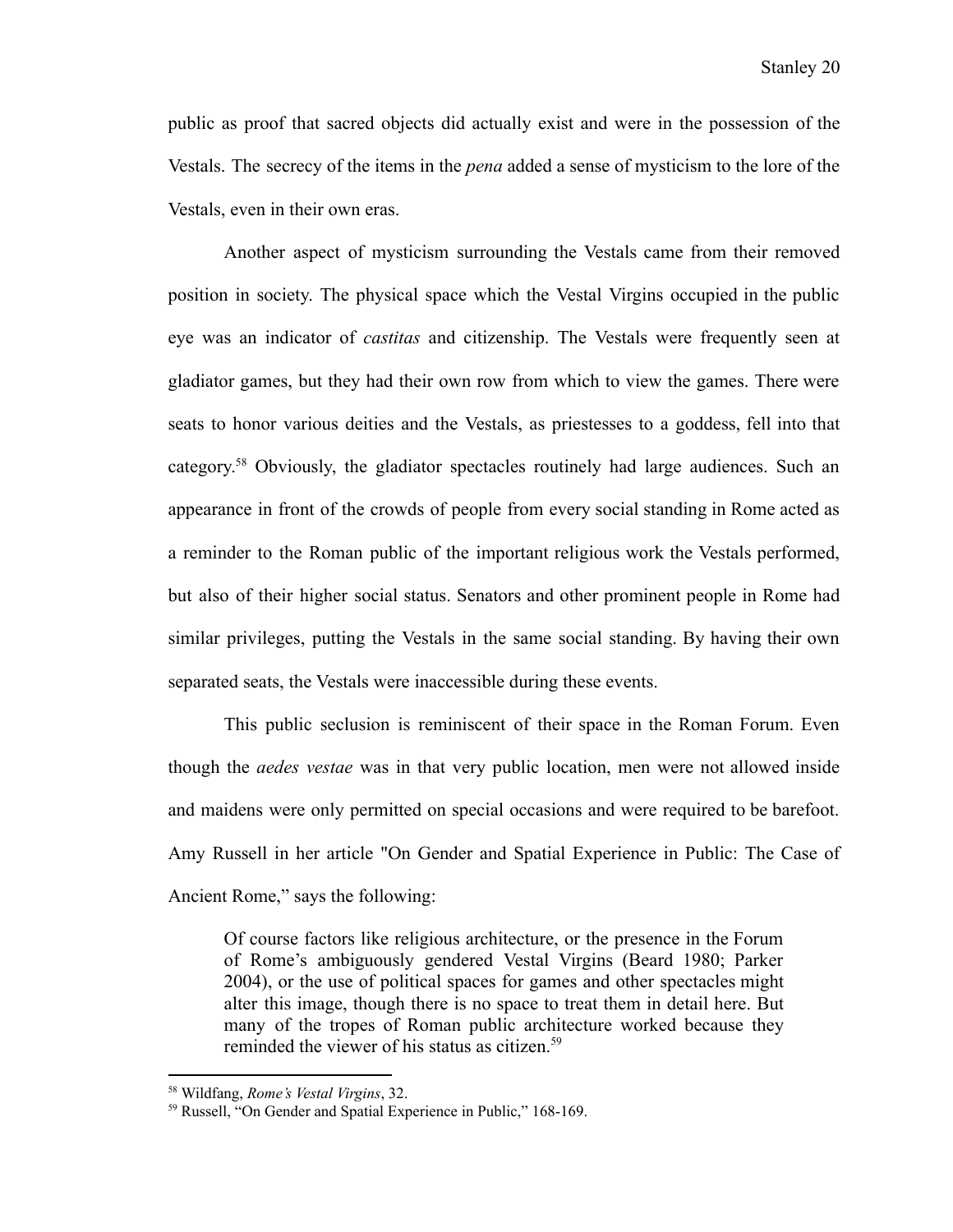Placing the Vestal Virgins in seats detached from the public while still in full view of all those attending the games distinguished between the sacred Vestals and the profane public. The Vestals may have interacted with the people of Rome, but in every official circumstance the Vestal Virgins were an integral part of Rome while seemingly detached from its public.

# **Daily Duties**

The responsibilities for the role of a Vestal were focused primarily on purification. Meghan J. DiLuzio does a wonderful job of listing the other responsibilities of the Vestals. As mentioned earlier, one of the daily rituals of the Vestal Virgins was to gather and carry water in order to cleanse the *sacra* in the *pena*. Other duties included tending to the sacred fire of Vesta, preparing the *mola salsa*, and performing rites during Roman holidays. Each of these events reestablished the standing of the Vestals within the Roman society. Without these Vestal rituals, Rome would not have remained agriculturally bountiful or under the protection of Vesta.

The life of a Vestal was, in every way, centered around her routine religious responsibilities. That quotidian journey from the *forum romanum*, where the Vestals fetched water from a spring to cleanse the objects in the *penus*, put the Vestals in the public eye on a regular basis. This journey to the spring of Egeria ultimately brought about the physical and ritual purity of items in the *penus vestae*. The Egeria Spring was dedicated solely to the supply of the Vestals.<sup>60</sup> The Vestal Virgins took this trip with

 $60$  Egeria was a nymph who counseled King Numa as he was making laws for Rome. Juvenal labels the two in a form of sexual relationship as well. In Ovid's *Metamorphoses*, when Numa died, Egeria liquefied with her tears and became a spring. The Ninfeo di Egeria, a fountain dedicated to the nymph Egeria is roughly where the Vestals would have collected water. It is roughly an hour long walk from the Roman Forum to the Ninfeo di Egeria today according to Google Maps. "Directions from the Roman Forum to the Ninfeo di Egeria Walking," Google Maps, accessed November 16, 2021, Roman Forum to Ninfeo di Egeria - [Google](https://www.google.com/maps/dir/Roman+Forum,+Via+della+Salara+Vecchia,+Rome,+Metropolitan+City+of+Rome,+Italy/Ninfeo+di+Egeria,+Via+della+Caffarella,+Rome,+Metropolitan+City+of+Rome,+Italy/@41.8758518,12.4875213,14z/data=!3m1!4b1!4m14!4m13!1m5!1m1!1s0x132f61b383a9cdef:0xfa914007c0ec7de6!2m2!1d12.485325!2d41.8924623!1m5!1m1!1s0x13258a03fec247c1:0xdfc2da530dff8b05!2m2!1d12.5243071!2d41.85918!3e2) [Maps](https://www.google.com/maps/dir/Roman+Forum,+Via+della+Salara+Vecchia,+Rome,+Metropolitan+City+of+Rome,+Italy/Ninfeo+di+Egeria,+Via+della+Caffarella,+Rome,+Metropolitan+City+of+Rome,+Italy/@41.8758518,12.4875213,14z/data=!3m1!4b1!4m14!4m13!1m5!1m1!1s0x132f61b383a9cdef:0xfa914007c0ec7de6!2m2!1d12.485325!2d41.8924623!1m5!1m1!1s0x13258a03fec247c1:0xdfc2da530dff8b05!2m2!1d12.5243071!2d41.85918!3e2).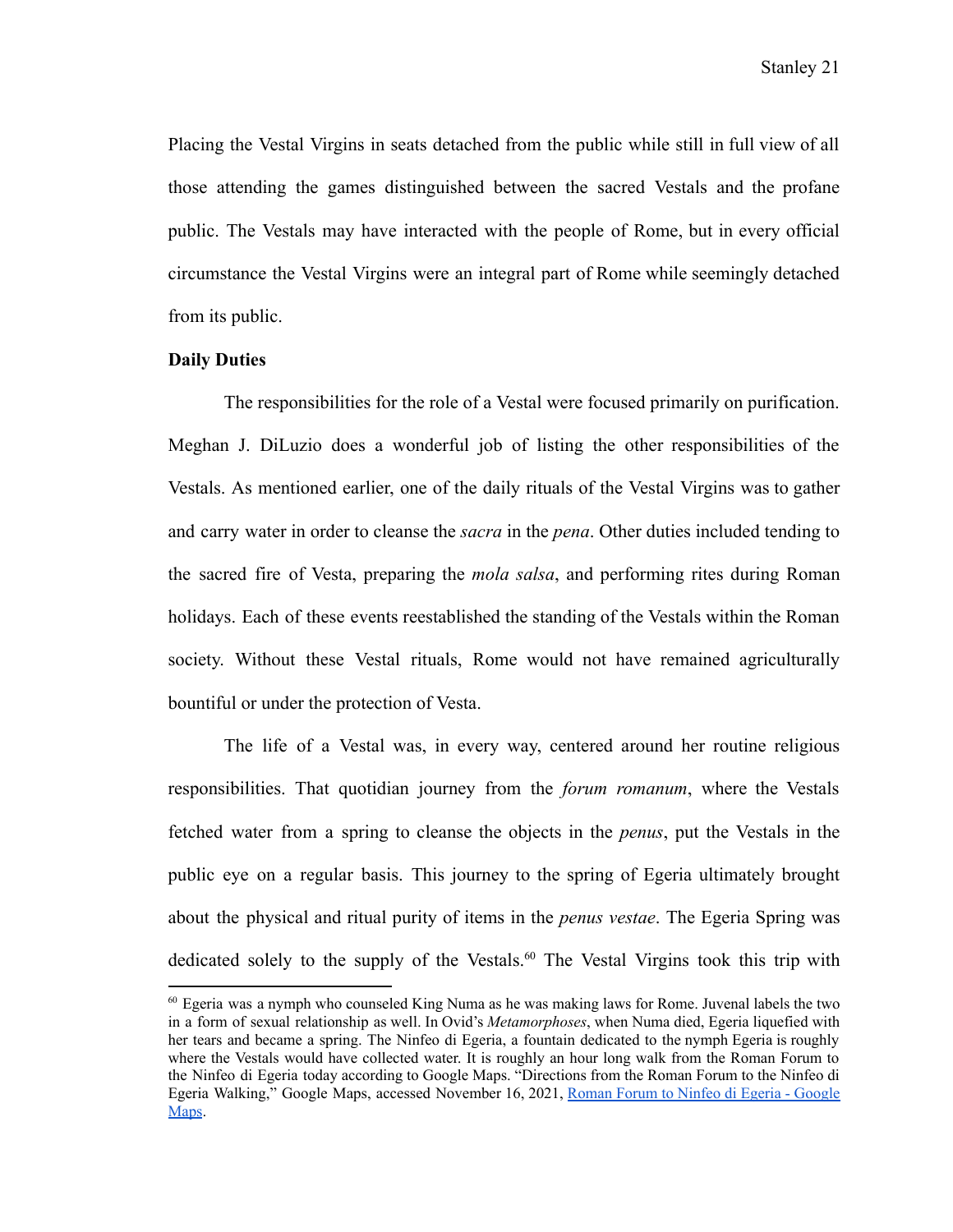twofold results. One result was that the water was pure and would purify the items in the *pena*. The other outcome was the daily reminder of the work of the Vestals to the people of Rome. The priestesses brought the water back from the sacred spring in "special containers that could not be set down… Thus the water could never become still before it was used, nor could it come into contact with profane earth.<sup>"61</sup> This diurnal journey took the Vestals through Rome for all the public to see as a constant reminder of the presence and dedication of the Vestals to their goddess, their city, and to the people of Rome. This physical path reaffirmed the devoted and tireless work of the Vestals to protect and purify the city. <sup>62</sup> Romans saw firsthand the commitment of the Vestals to Roman life and security in the nature of the way the Romans viewed the Vestals at gladiatorial games. This iterative path to fetch water was a public indicator of the cleansing of the secretive *sacra* in the *pena*. Even this ritual, which took place in a private room, opened the doors to the perception and participation of the Roman inhabitants. In the end, this restricted ritual was not all that restricted. By opening the doors to commentary, the actions of the Vestals also opened the doors for others to use the status of the Vestals for themselves.

Tending to the sacred fire of Vesta and performing sacrifices in it was another daily duty for the Vestals. It was mandatory to always have at least one Vestal watching over the flame. Some scholars have noted an assistant could be utilized for this task when all six Vestals were away performing other duties.<sup>63</sup> The only permissible time for the

<sup>61</sup> Celia E. Schultz, "On the burial of unchaste Vestal Virgins," in *Rome, Pollution, and Propriety: Dirt, Disease, and Hygiene in the Eternal City from Antiquity to Modernity*, ed.Mark Bradley and Kenneth R. Stow (Cambridge: Cambridge University Press, 2012), 123.

<sup>62</sup> Takács, *Vestal Virgins, Sibyls, and Matrons*, 30.

<sup>63</sup> These assistants could very well have been *servi publici*, public slaves. These enslaved people or assistants were important when the Vestals had out of town festivals to partake in or other religious duties outside of Rome. If the flame flickered out while the Vestals were away and a non-Vestal worker worked, the Vestal responsible for the worker would be the one receiving punishment. DiLuzio, *A Place at the Altar*, 191.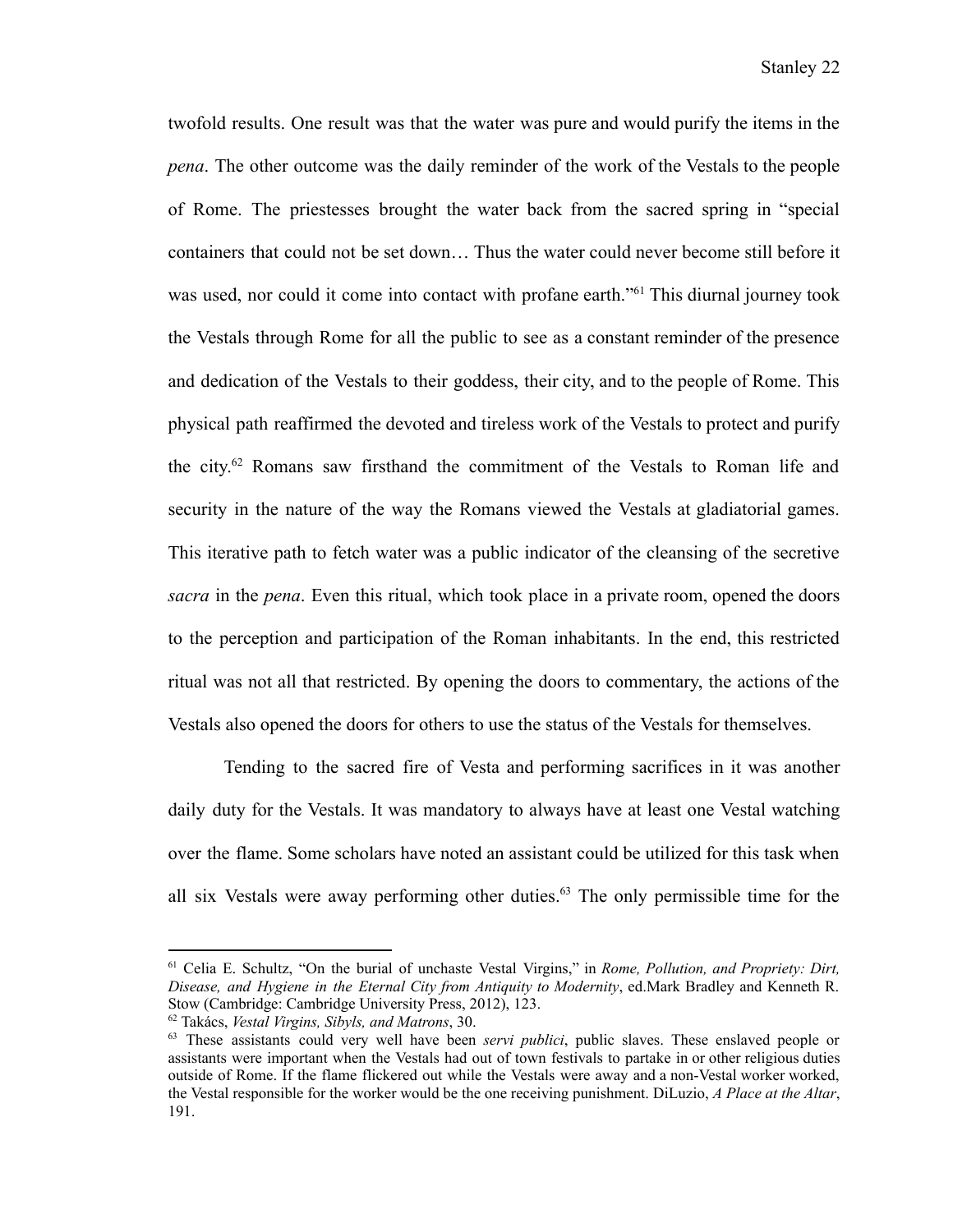flame to go out was the festival on March 1st, the Roman New Year, during which the Vestals performed a rite to extinguish and relight the fire. If the fire went out any other time, it was a sign of the goddess withdrawing her protection from the city, and would likely be perceived as indiscretion by one of the Vestals.

The Vestal Virgins were also responsible for preparing and distributing the *mola salsa*. *Mola salsa* was a mixture of "ground *far* (spelt) and salt."<sup>64</sup> Romans used this blend of ingredients during festivals, especially during the public sacrifices. The Vestals were involved in each step in the production process of the *mola salsa*. The priestesses harvested the grain prematurely, roasted it, and then ground the heads of grain with a mortar and pestle. Once the *far* was prepared, the priestesses stored it in the *penus* exterior<sup>65</sup> until one of the festivals in which the *muries*, hard salt which has been ground up, was added.<sup>66</sup> Each step was part of a ritual to uphold the purity of the ingredients. Even the choice in ingredients had significance to Roman society. To this day, *far* is the oldest grain cultivated in Italy. Similar to the *sex crines*, the *far* and its antiquity reinforce the authority linked to antiquity of the Vestals.

*Mola salsa* could be used in different ways. Most commonly, the mixture was sprinkled over the head or between the horns of an animal as it was prepared for sacrifice. Every time a priest or priestess made a public sacrifice, they had to incorporate *mola salsa*. In some situations, if no animal was fit to present to the gods at an event, a *mola salsa* substitute was offered instead. In the latter case, the Vestals added a bit of water to the mixture, shaped and flattened the dough, and baked it. Because of the versatility of

<sup>64</sup> DiLuzio, *A Place at the Altar*, 195.

<sup>65</sup> This was an imitation of the *penus vestae* inside the Temple of Vesta. This storeroom was also called the household storeroom because it was in the home of the Vestals and not the temple. The *penus exterior* was an auxiliary storage room which kept the items used for rituals and festivals. DiLuzio, *A Place at the Altar*, 197 and Cadoux, "Catiline and the Vestal Virgins," 165.

<sup>66</sup> DiLuzio, *A Place at the Altar*, 196.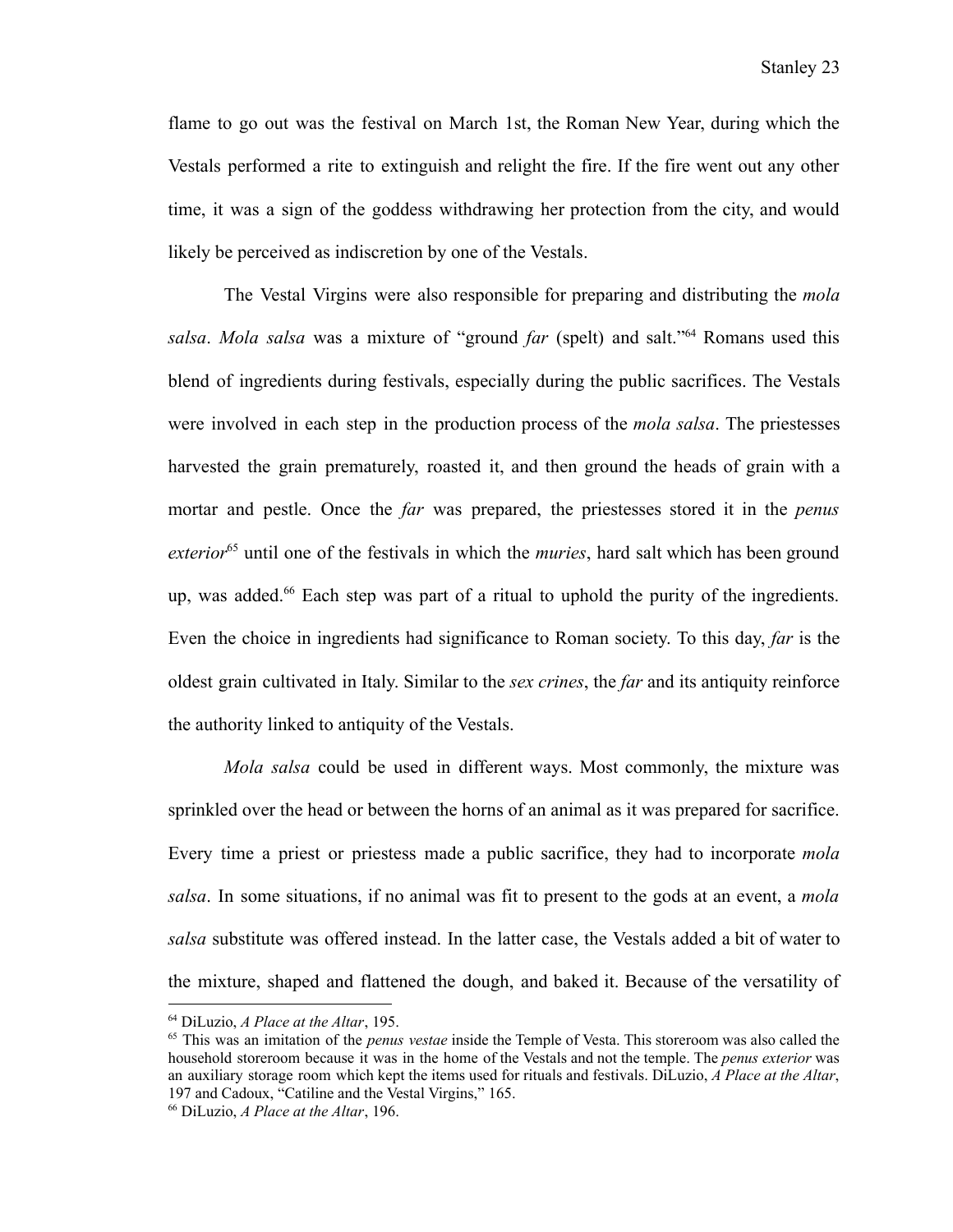the mixture, the Vestals were pivotal in order to foster the connection to the gods of almost every religious faction in Rome.

*Mola salsa*, and by extension the Vestals who had manufactured it, unified an otherwise disparate and seemingly chaotic collection of religious rites. As Ariadne Staples has written, because the Vestals belonged to and represented the Roman community, *mola salsa* served "to make every sacrifice, however exclusive in other respects, nevertheless representative of the collectivity."<sup>67</sup>

Religious rites upheld the social and agricultural future of Rome. The Vestals were the glue which connected all of these rites together. The work of the priestesses, specifically the preparation and distribution of the *mola salsa*, was paramount for the process of sacrifices in Roman festivals. The labor intensive work and antiquity of the grain itself reinforced the importance of the Vestals and their interaction with public life.

# **Vestals at the Festivals**

The Vestals frequently interacted with Roman public life in the form of festival-centered rituals. There were nine annual festivals in which the Vestals participated.<sup>68</sup> The Romans celebrated the new year on March 1st. It was on this occasion that the Vestals would intentionally extinguish and relight the fire of Vesta as a ritual symbol of renewal.<sup>69</sup> Next was the Fordicidia. In Ovid's *Fasti*, he describes the role of the Vestal in this festival. The *virgo vestalis maxima*, the senior Vestal or Chief Vestal Virgin, burned the remains of the sacrificial calves in the Vesta's hearth. It was unlikely that the calf was considered a sacrifice because it was already dead by the time it reached the Vestal. The Vestals distributed to the public the ashes from the burned calf. The priestesses paired blood from the sacrifice of the October Horse festival and the ashes

<sup>67</sup> DiLuzio, *A Place at the Altar*, 197-198.

<sup>68</sup> DiLuzio, *A Place at the Altar*, 199-214.

<sup>69</sup> Takács, *Vestal Virgins, Sibyls, and Matrons*, 41.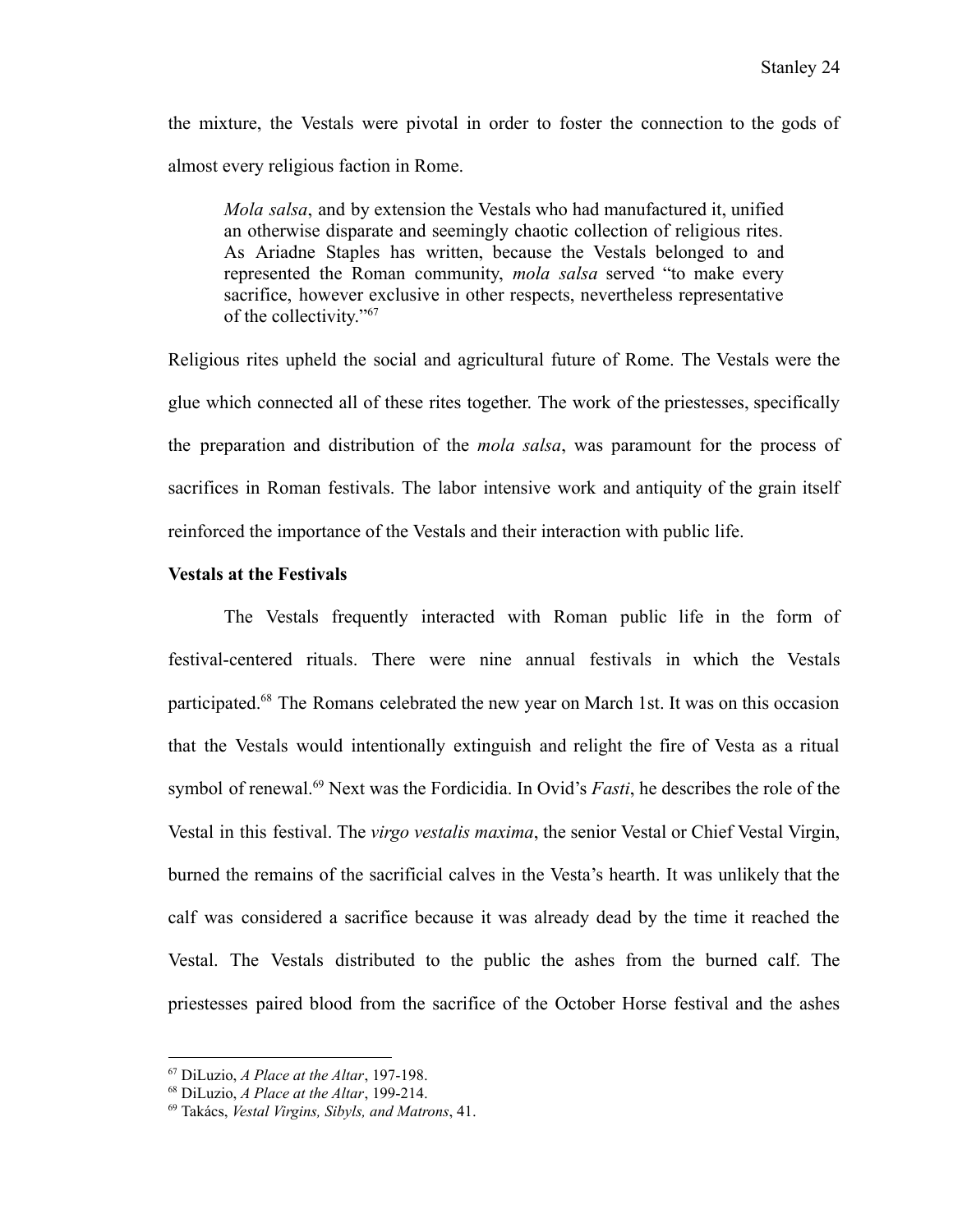along with *durae fabae*, stalks of hard beans, when they passed the ritual remains out. The people used them a few days later in the Parilia festival.<sup>70</sup> The purpose of the Vestal Virgins during the Parilia was purely one of purification. The materials from the last festival purified both the urban and rural people of Rome.<sup>71</sup> During the Argei, the Vestals assisted the pontiffs, the praetors, and an elite group of citizens in casting the twenty seven or thirty *argei*, straw effigies, into the Tiber. Plutarch describes it as "the greatest ceremony of purification."<sup>72</sup>

Possibly one of the most important festivals for the Vestal Virgins is that of the Vestalia. This time was especially focused on three groups of people: the Vestals, professional bakers, and Roman *matronae*. In this festival, women had access to the *penus vestae*. This week-long celebration involved the preparation of the *mola salsa* and incorporated the bread baking process.<sup>73</sup> Right after this time, the Vestals carried out all of the trash and unclean items that were brought into the *penus* and brought it to a road along the Capitoline Hill in an event called *Quando Stercum Delatum Fas* (Q.ST.D.F.).<sup>74</sup> During the Consualia, the Vestals gave sacrifices at the underground altar of Consus on behalf of the Roman public.<sup>75</sup> Consus is the god of grain storage and the partner of the goddess of abundance, Ops. The October Horse was dedicated to plentiful harvests and military success. During this event, the Vestals received the leftovers from the sacrifice. In other words, the priestesses received the blood from the tail of the October Horse which was poured onto the hearth.<sup>76</sup> The December Rites of Bona Dea, the good goddess

<sup>70</sup> DiLuzio, *A Place at the Altar*, 201.

<sup>71</sup> DiLuzio, *A Place at the Altar*, 202.

<sup>72</sup> Takács, *Vestal Virgins, Sibyls, and Matrons*, 46.

<sup>73</sup> Takács, *Vestal Virgins, Sibyls, and Matrons*, 50.

<sup>74</sup> DiLuzio, *A Place at the Altar*, 208. This phrase can be translated as "When the waste can be lawfully removed."

<sup>75</sup> Wildfang, *Rome's Vestal Virgins*, 22.

<sup>76</sup> DiLuzio, *A Place at the Altar*, 211.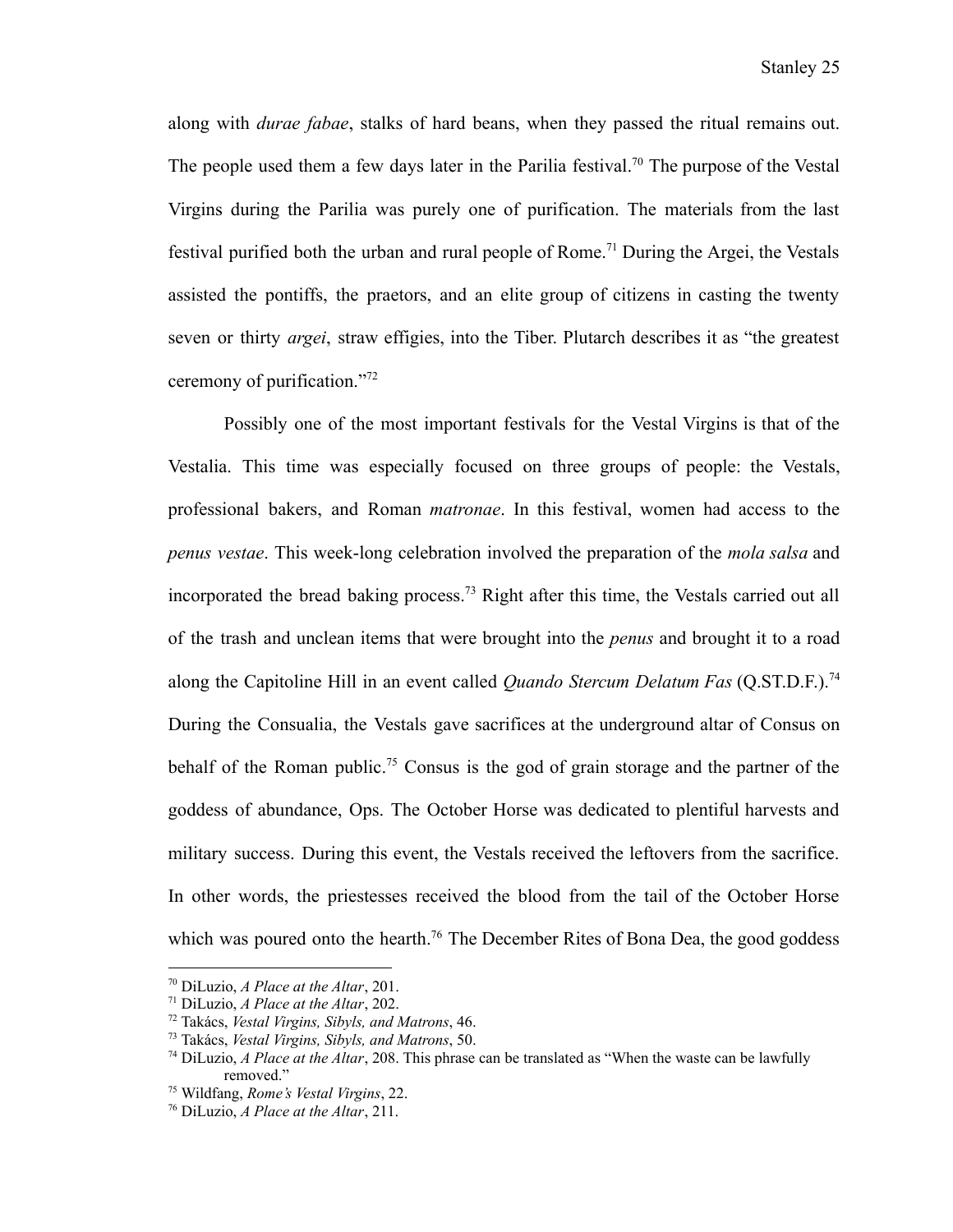"whose name men may not even know" according to Cicero, was celebrated by the elite *matronae* in Rome. The Vestals presided over the religious components of the celebration, such as sacrificing a sow.<sup>77</sup> Finally, the Parentalia closed the ritual year by honoring the dead. The 4th century CE calendar of Philocalus has a brief entry on the participation of the Vestal Virgins in this event which leaves many unanswered questions. A Vestal made an offering to the dead on this day, although to which ancestors is unknown, given that it would be unlikely for a Vestal to honor her old family clan.<sup>78</sup> The festivals during Roman holidays were busy times for the Vestals because they were necessary for the purifications, preparations, and sacrifices which kept Rome running smoothly.

## **Punishment**

The Vestals held a large amount of power, so much so that a Vestal could pass judgment of a member of the elite and repeat rites and rituals without requesting permission from the *pontifex maximus*. Despite such power, the priestesses were not free from reprimand or repercussions. Any infraction by a Vestal was met with punishment. The most common error, the dousing of the sacred flame, was punishable by whipping. An accidental extinguishing acted as a sign that one of the Vestals behaved in a ritually impure way.<sup>79</sup> Whoever was on duty when the flame went out was punished by whipping. The *pontifex maximus* would strike the Vestal in question across her back with a special rod.<sup>80</sup> To inflict the appropriate amount of pain, the Vestal had to strip to her waist. In order to keep the *castitas* of the Vestal, the *pontifex maximus* would lash at her in a dark

<sup>77</sup> DiLuzio, *A Place at the Altar*, 213.

<sup>78</sup> Takács, *Vestal Virgins, Sibyls, and Matrons*, 35.

<sup>79</sup> DiLuzio, *A Place at the Altar*, 190.

<sup>80</sup> Cadoux, "Catiline and the Vestal Virgins," 164.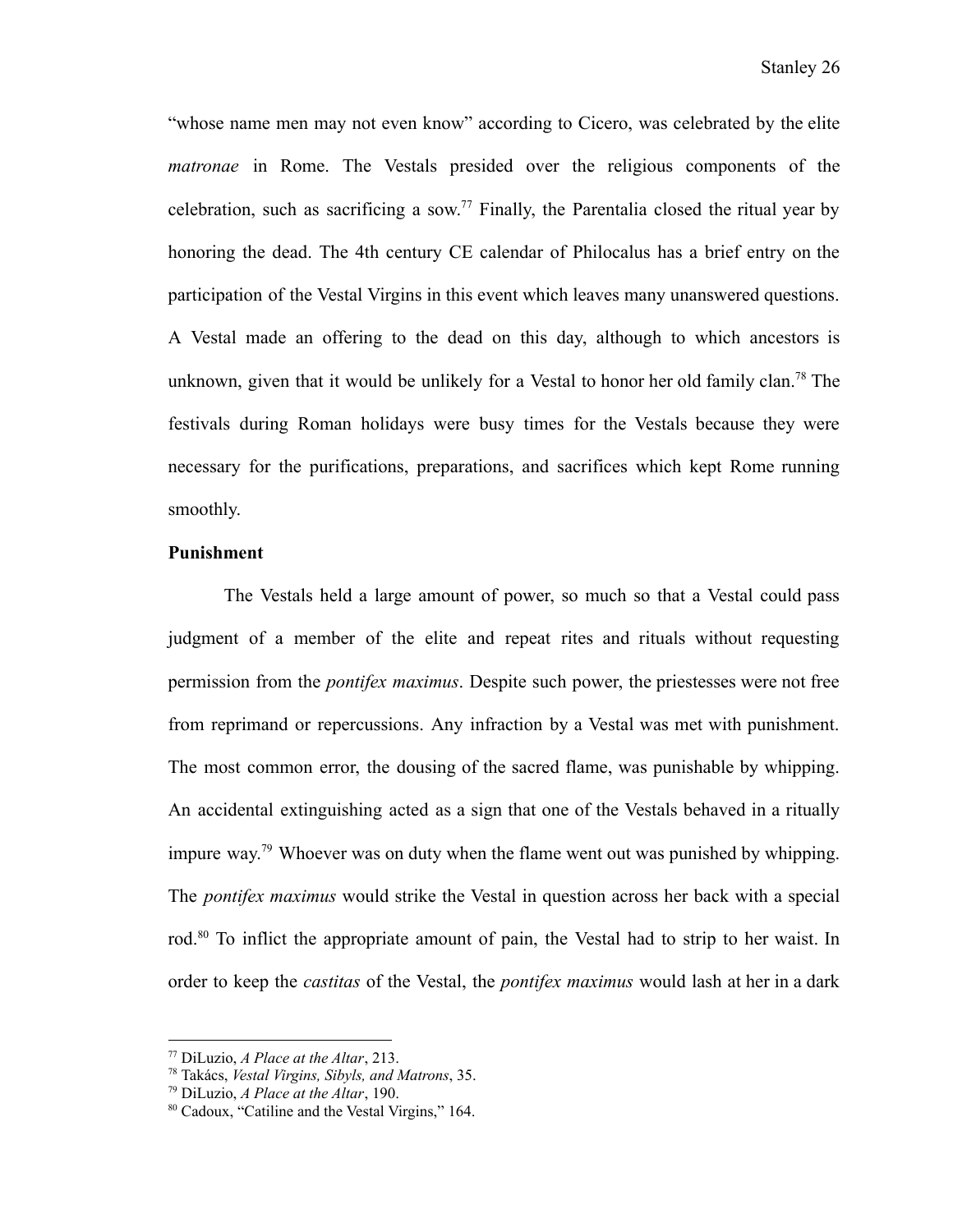room from behind a curtain. The severity of the crime against the city called for an equally severe ramification.

T.J. Cadoux and Erich S. Gruen delineate the events that took place when a Vestal was accused of being unchaste. The crime was called *incestum* or *crimen incesti*. 81 If such an accusation occurred, the leaders of the city held a trial. The pontifical college stood as the jury and appointed an orator to defend the Vestal. It was not as common for a man to be included in the accusation with the Vestal.<sup>82</sup> The allegedly *incesta* Vestal was not allowed to speak, but her own words were read as testimony at the time. The Vestals were the only women whose words the court admitted as testimony in cases. Therefore, despite being silent, these priestesses had voices.<sup>83</sup>

The only way to find a Vestal guilty was for there to be evidence. Some such proof was pregnancy, a direct witness, or a type of clinical exam. Cadoux is doubtful of the medical test and does not know what this would have entailed or how accurate the results would have been.<sup>84</sup> Julia Kelto Lillis wrote in her dissertation that "The methods people imagined for testing sexual virginity relied not on the appearance of sex organs, but on ordeals, verbal testimony, or other forms of proof."<sup>85</sup> If the Vestal was acquitted, no action was taken against her or her co-conspirator.

<sup>82</sup> Cadoux, "Catiline and the Vestal Virgins," 168. <sup>81</sup> The English word "incest" comes from this as well. The latin word is  $in +$  *castum*, that is "not" + "chaste." When using "incest" in this paper, I am not be talking about the modern understanding of sexual familial relations. I will be referencing the act of being unchaste and impure. Additionally, *incestum* has both religious and legal repercussions for every party involved. Wildfang, *Rome's Vestal Virgins*, 56.

<sup>83</sup> Wildfang, *Rome's Vestal Virgins*, 67.

<sup>84</sup> Cadoux, "Catiline and the Vestal Virgins," 164.

<sup>85</sup>Julia Kelto Lillis, "Virgin Territory: Configuring Female Virginity in Early Christianity" (PhD diss., Duke University, 2017).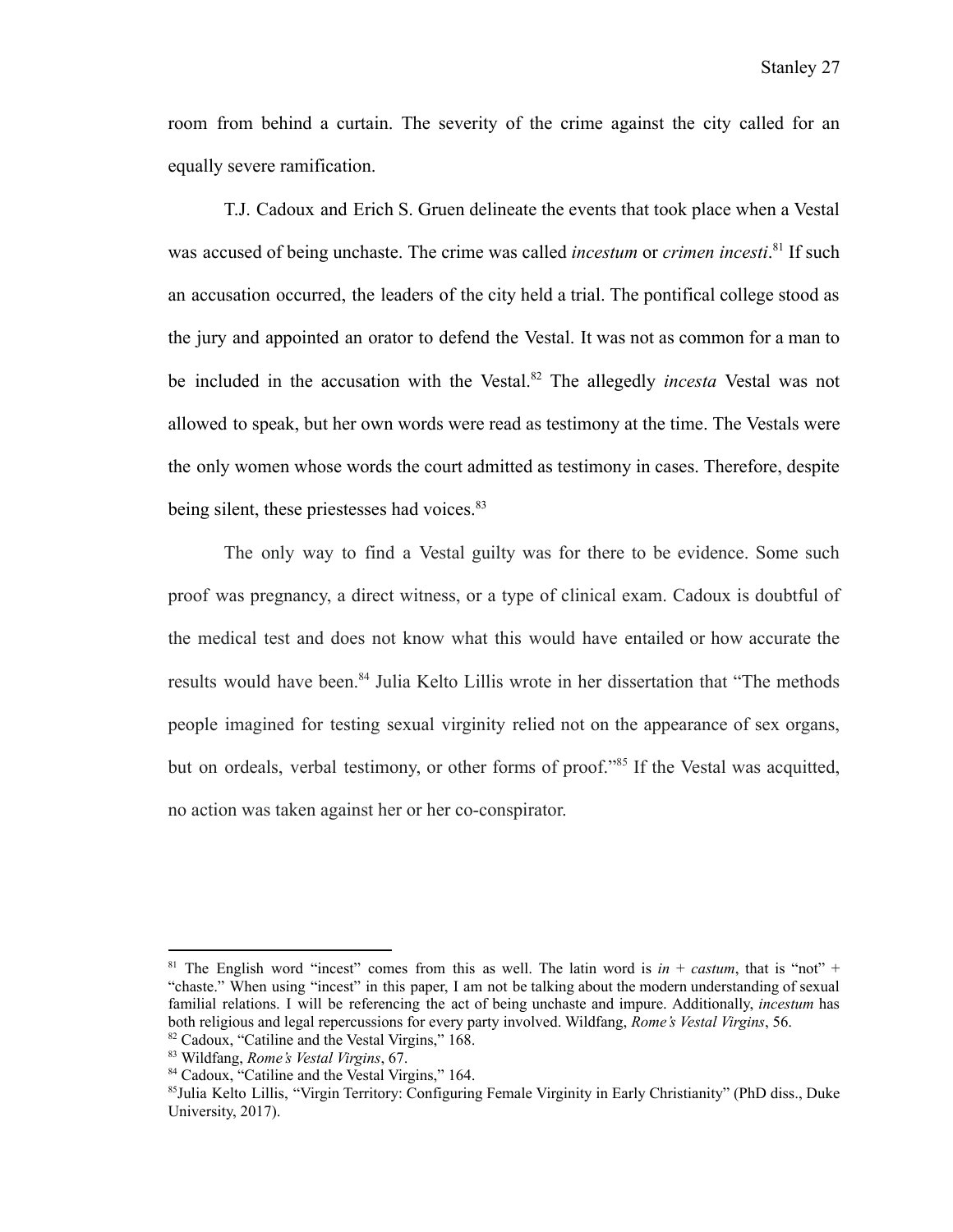Gruen goes into detail regarding what happened to a man associated with an *incesta* Vestal. He was considered an "enem[y] of the *pontifex maximus* and his clan"<sup>86</sup> because the *incestus* man put all of Rome in danger by sullying the purity of a Vestal Virgin. If the man was accused, he also received a trial and, when convicted of *incestum*, was scourged to death in the Roman Forum by the *pontifex maximus* or a pontifical servant.<sup>87</sup> It was a very public event with the purpose to warn others away from committing the same crime.

If a Vestal was convicted of *incestum*, the pontifical college condemned her to die in one of a few ways depending on her time period. Takács summarizes Livy who wrote that originally, during the Sabine Wars, as a repercussion for betraying the Roman men to the Sabines, the weight of the shields of the Sabine women crushed one of the Vestals.<sup>88</sup> This Vestal was Tarpeia. That spot is called Tarpeia's Rock.<sup>89</sup> Tarpeia's Rock is the same cliff edge from where *incestae* Vestals during the early Kingdom of Rome would throw themselves in an act of suicide. Somewhat concurrently, the Vestals charged with *incestum* were stoned to death by the pontifical college. Then, in the 6th century BCE, Tarquin the Elder changed the punishment to live internment so no one would spill the blood of a sacred woman, which was a grave offense.<sup>90</sup> The punishment was so severe because the unchastity of a Vestal broke the *pax deorum*, peace of the gods. By performing a ritual in honor of a god while unchaste, the god does not receive the proper

<sup>86</sup> Erich S. Gruen, "M. Antonius and the Trial of the Vestal Virgins," *Rheinisches Museum Für Philologie* 111, no. 1 (1968): 63.

<sup>&</sup>lt;sup>87</sup> Once again, "servant" may also be read as "enslaved person." Cadoux, "Catiline and the Vestal Virgins," 165.

<sup>88</sup> Takács, *Vestal Virgins, Sibyls, and Matrons*, 36.

<sup>89</sup> "*Hic mons ante Tarpeius dictus a virgine Vestale Tarpeia, que ibi ab Sabinis necata armis et sepulta: euius nominis monimentum relictum, quod etiam nunc ripes Tarpeium appellatur saxum.*" "This hill was previously called the Tarpeian, from the Vestal Virgin Tarpeia, who was there buried; of her name a reminder is left, that even now its cliff is called Tarpeian Rock." Varro, *De Lingua Latina*, 39.

<sup>90</sup> Cadoux, "Catiline and the Vestal Virgins," 165.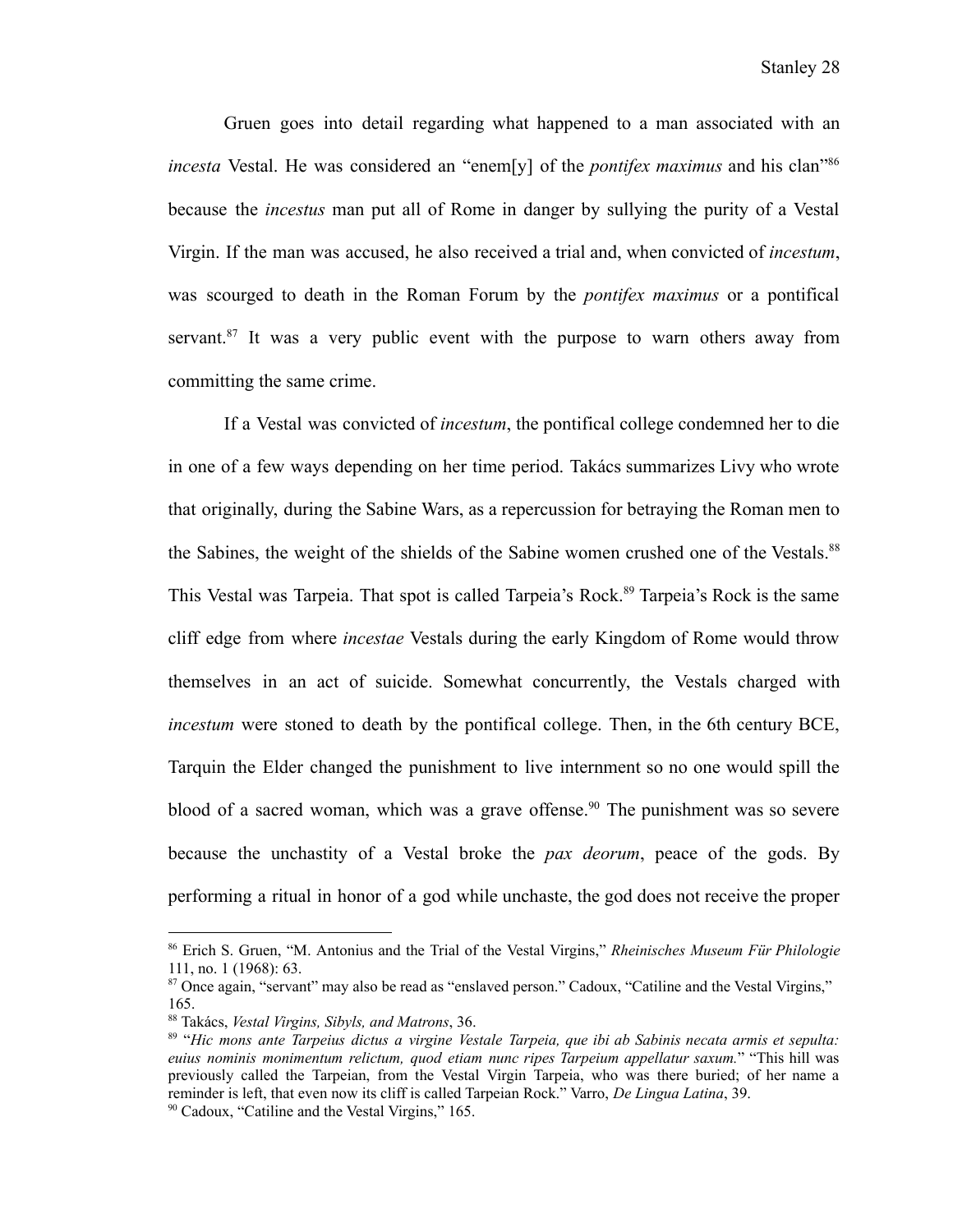respect and reference. The god then has the authority to retaliate and make life more difficult for those who attempted to honor the god in question. The severe ramification of a Vestal convicted of *crimen incesti*, live internment, is one of the few scenarios of what could be described as human sacrifice in ancient Rome.

The event of the burial itself was respectful, despite leading a woman to her death. In fact, the sacrificed Vestals were moved from the tomb after burial and placed within the *pomerium*, within the boundaries of the city of Rome.<sup>91</sup> Burial within the *pomerium* was a sign of respect reserved only for the most important people of Rome. Plutarch in *Numa* 10 describes the burial process in graphic detail.

She that has broken her vow is buried alive near the gate called Collina, where a little mound of earth stands, called in Latin agger; under it a narrow room is constructed, to which a descent is made by stairs; here they prepare a bed, and light a lamp, and leave a small quantity of victuals, such as bread, water, a pail of milk and some oil; so that the body which had been consecrated and devoted to the most sacred service of religion might not be said to perish by such a death as famine. The culprit herself is put in a litter, which they cover over, and tie her down with cords on it, so that nothing she utters may be heard. They then take her to the Forum; all people silently go out of the way as she passes, and such as follow accompany the bier with solemn and speechless sorrow; and indeed, there is not any spectacle more appalling, nor any day observed by the city with greater appearance of gloom and sadness. When they come to the place of execution, the officers loose the cords, and then the pontifex maximus, lifting his hands to heaven, pronounces certain prayers to himself before the act; then he brings out the prisoner, being still covered, and placing her upon the steps that lead down to the cell, turns away his face with the rest of the pontiffs; the stairs are drawn up after she has gone down, and a quantity of earth is heaped up over the entrance to the cell, so as to prevent it being distinguished from the rest of the mound. This is the punishment of those who break their vow of virginity.<sup>92</sup>

<sup>&</sup>lt;sup>91</sup> In Roman tradition, burial within the city walls was rare. Such an event was reserved for prominent people and their relatives. By the Imperial period the practice continued in order to honor Vestals and emperors. Schultz, "On the burial of unchaste Vestal Virgins," 133.

<sup>92</sup> Plutarch, *Life of Numa Pompilius 9.5-10*, 289.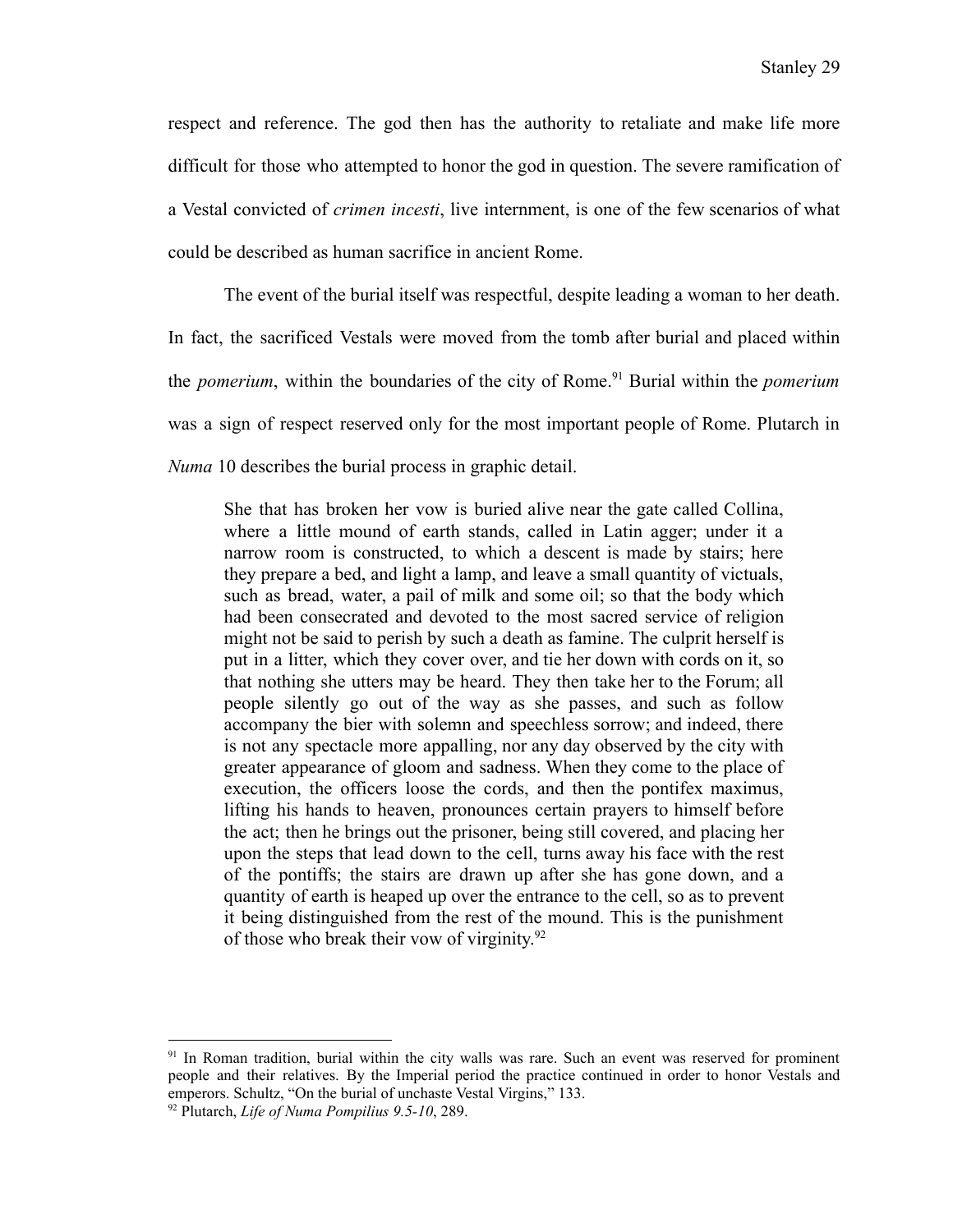The Vestal was tied up and carried through town, but also covered. Parading the Vestal through Rome was a ritual killing intended to remove the plague she brought upon the city by means of her unchaste actions and to expiate the anger of the goddess Vesta.<sup>93</sup> As a visual representation of social rejection, a distancing from the *incesta* Vestal, the people watching the procession would turn away from the Vestal as she passed. In the quote from Plutarch above, he remarked that they covered the disgraced priestess and did not allow her to make any sounds. This was not to hide the identity of the Vestal for there were only six Vestals at any given time and the public would have been witness to the public accusation and trial. Instead, the subduing of the Vestal worked to further remove her from a position of honor and praise in the eyes of Rome.

Plutarch listed the items left in the tomb: bread, milk, water, and oil along with a bed, blankets, and a lighted lamp.<sup>94</sup> These items displaced the blame from any of the people of Rome for killing a priestess of Vesta, even one who angered the goddess through ritual impurity. Killing a priest or priestess of a deity was considered to be an act which could receive retribution by the god or goddess.<sup>95</sup> The Vestal did not die by human hands, but by an act of a god. It was an act of a god rather than an act of nature, because if Vesta looked kindly upon her priestess, the goddess could easily save the Vestal, which occurred in a couple of cases, as will be explored below. 96

#### **Scholarly Analyses**

Scholars have investigated the Vestal Virgins for many years. Debates regarding the different Vestal spaces in society, the purpose of the virginity of the Vestals, and the

<sup>&</sup>lt;sup>93</sup> Parker, "Why Were the Vestals Virgins?" 587.

<sup>94</sup> Wildfang, *Rome's Vestal Virgins*, 59-60.

<sup>95</sup> Wildfang, *Rome's Vestal Virgins*, 60.

<sup>&</sup>lt;sup>96</sup> Two cases in which the goddess Vesta saved the life of a charged Vestal were in the cases of the Vestal Tuccia in 230 BCE and the Vestal Aemilia sometime around the 1st century BCE. I will be talking about these women and their circumstances later in this paper. Wildfang, *Rome's Vestal Virgins*, 83 and 85.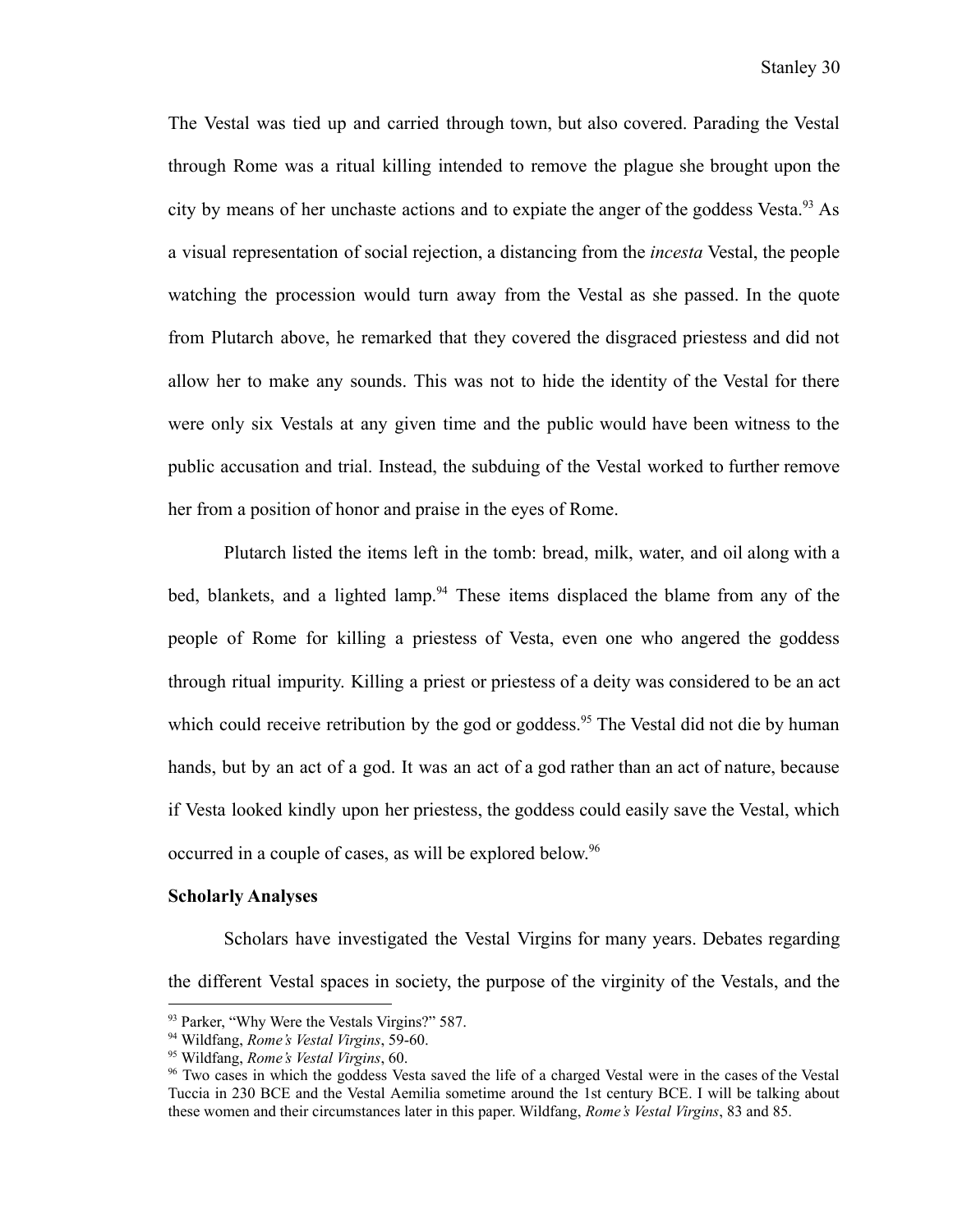intent of the Vestal ritual actions during festivals have been evolving among historians. Such debates even evolved amidst the writings of a single historian over a period of fifteen years, as seen in the case of Mary Beard: $97$  the following summary is not comprehensive, but attempts to shed light on the field of study regarding the Vestal Virgins as it stands today.

Outside of the physical spaces which the Vestal Virgins occupied, the Vestals also existed in gendered societal spaces. There is a plethora of research into how these virginal priestesses represented both matrons in the home of a husband and daughters in the home of a father, all while living separately from either circle of society. Robin Lorsch Wildfang wrote her 2006 book, *Rome's Vestal Virgins: A Study of Rome's Vestal Priestesses in the Late Republic and Early Empire*, primarily on this topic, placing the Vestals in spaces of transitions between the two social groups. She deals with the contradictions of the Vestals' lives and motivations as seen through their *captio* and clothing.

One physical representation of a contradictory space is that of the *captio* of the Vestals. As previously discussed, the selection process of a Vestal Virgin included a pseudo-marriage ceremony. Marriage for Romans marked a woman's transition from one family clan to the next. As mentioned above, a Vestal went through half of this ceremony with the *pontifex maximus*. Essentially, each Vestal started the procedure to marry the state. Wildfang argues that through this incomplete process, the Vestal Virgins remained in that space of transition.<sup>98</sup> The Vestal existed outside of a family structure indefinitely, or at least for the duration of her office as priestess.

<sup>&</sup>lt;sup>97</sup> The 1980 work of Beard, "The Sexual Status of Vestal Virgins," and the 1995 work of Beard, "Re-Reading (Vestal) Virginity."

<sup>98</sup> Wildfang, *Rome's Vestal Virgins*, 51-61.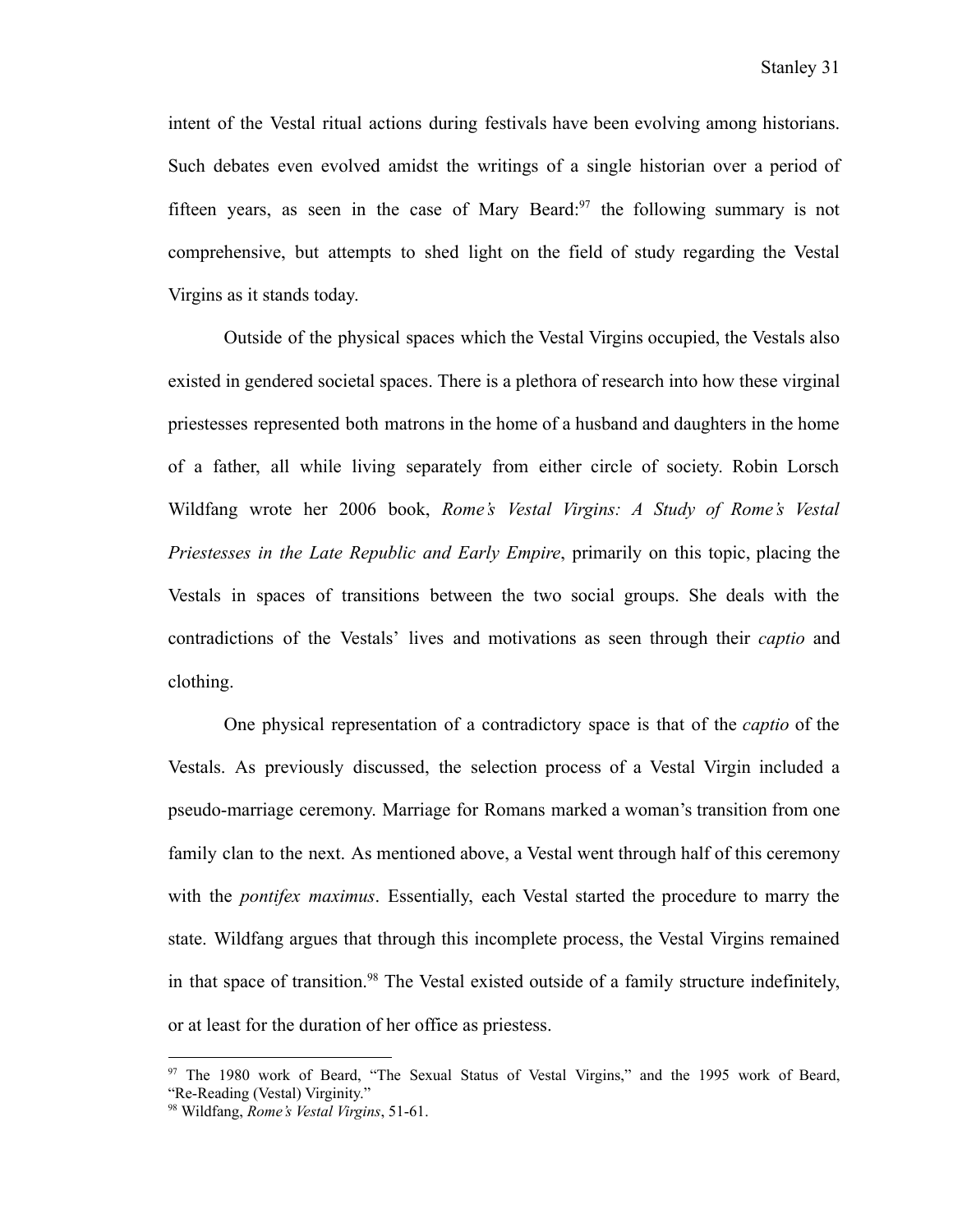Hand in hand with the bridal ceremony was the attire of the Vestals. They wore the *sex crines* as did brides. The Vestals also wore the *stola* and *vitta*. These garments were representative of both well-respected, faithful wives and young maidens. The Vestal Virgins, according to Wildfang, were stuck between these two categories never to fall completely into either one.<sup>99</sup> DiLuzio, on the other hand, has the theory that the Vestals did not wear the *stolae*, but *togae* instead. She defends this by indicating that there were many other items on the body of the Vestals which designated their *castitas*.<sup>100</sup> Both Wildfang and DiLuzio agree that the clothing of the Vestals was representative of their chastity. Nevertheless, the two academics differ on which items of clothing specifically do so.

One of the heavily cited articles talking about the Vestals and their liminal space is that of Mary Beard titled "The Sexual Status of Vestal Virgins." Beard performed a synchronic analysis of the Vestals and their sexual status in relation to their sacred status. At the time, a theory existed that the Vestal Virgins and their characteristics were symbolic of a relationship with the early kings of Rome. The relationship could be that of either a wife or a daughter. Beard describes the research of some scholars who believe a *materfamilias* portrayal would be more accurate, "for it is argued that the type of virginity represented by the Vestals is not virginity in the sense of total abstinence of sexual intercourse, but rather the chastity (*pudicitia*) of a univirate Roman matron, a quality defined by her fidelity to a single husband and by soberness of conduct and dress."<sup>101</sup> This claim is corroborated by Guy de la Bédoyère who attests that the Vestals followed

<sup>99</sup> Wildfang, *Rome's Vestal Virgins*, 13.

<sup>100</sup> DiLuzio, *A Place at the Altar*, 172-182.

<sup>&</sup>lt;sup>101</sup> Beard, "The Sexual Status of Vestal Virgins," 14.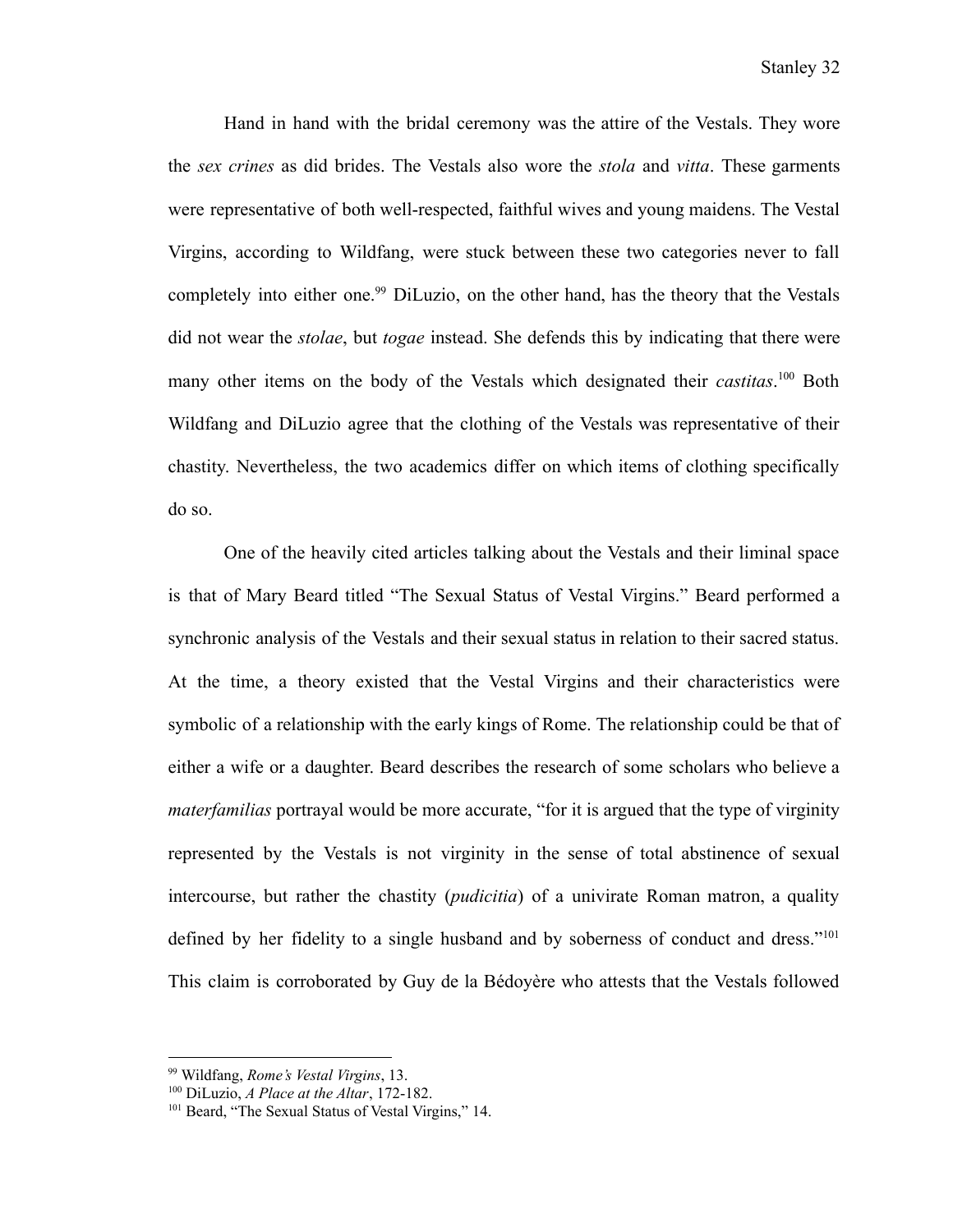more than just *castum* expectations, but also the *pudicitia* to which matron women were socially required to conform.<sup>102</sup>

According to Beard, the other side of the argument cites Plutarch stating that early Roman wives were not permitted to cook or grind grain, two of the Vestal tasks.<sup>103</sup> Beard very firmly declares that the Vestals do not obey just one definition with their sexuality, but both of virgin daughter and matron wife. Beard also argued that outside of sexuality, the Vestals had certain male privileges. Where Wildfang places the Vestal Virgins in the liminal space of transition, Beard places the priestesses in multiple categories at once.

Another scholar who aligns with this analysis by Beard is Deborah F. Sawyer in *Women and Religion in the First Christian Centuries*. She says that the position of the Vestals was created by and for men and their male privileges, such that any benefits the Vestals had would actually support the elite men of society.<sup>104</sup> Sawyer reaffirms Beard's initial argument that the Vestals kept a status which was defined in relation to men.

After the discourse regarding the topics mentioned above took place, in 1995 Beard wrote an article, "Re-Reading (Vestal) Virginity," which circled back and edited her past commentary. Beard described her main concern as an incorrect methodology of investigating the Vestals. "Re-reading the Vestals would necessarily involve a reinstatement of this kind of text at the centre of the argument, a reinstatement of virginity and its transgressions above the neat schematics of ambiguity."<sup>105</sup> By looking at the sexual status of the Vestals from an anthropological perspective, Beard placed the holy women in each of the three categories: virgins, matrons, and men. With the 1995

<sup>102</sup> De la Bédoyère, "Virtue, Honour, and Chastity," 17.

<sup>&</sup>lt;sup>103</sup> Beard, "The Sexual Status of Vestal Virgins," 15.

<sup>104</sup> Deborah F. Sawyer, *Women and Religion in the First Christian Centuries* (London and New York: Routledge, 1996), 127-128.

<sup>105</sup> Mary Beard, "Re-Reading (Vestal) Virginity," in *Women in Antiquity: New Assessments*, ed. Richard Hawley (London: New York: Routledge, 1995), 173.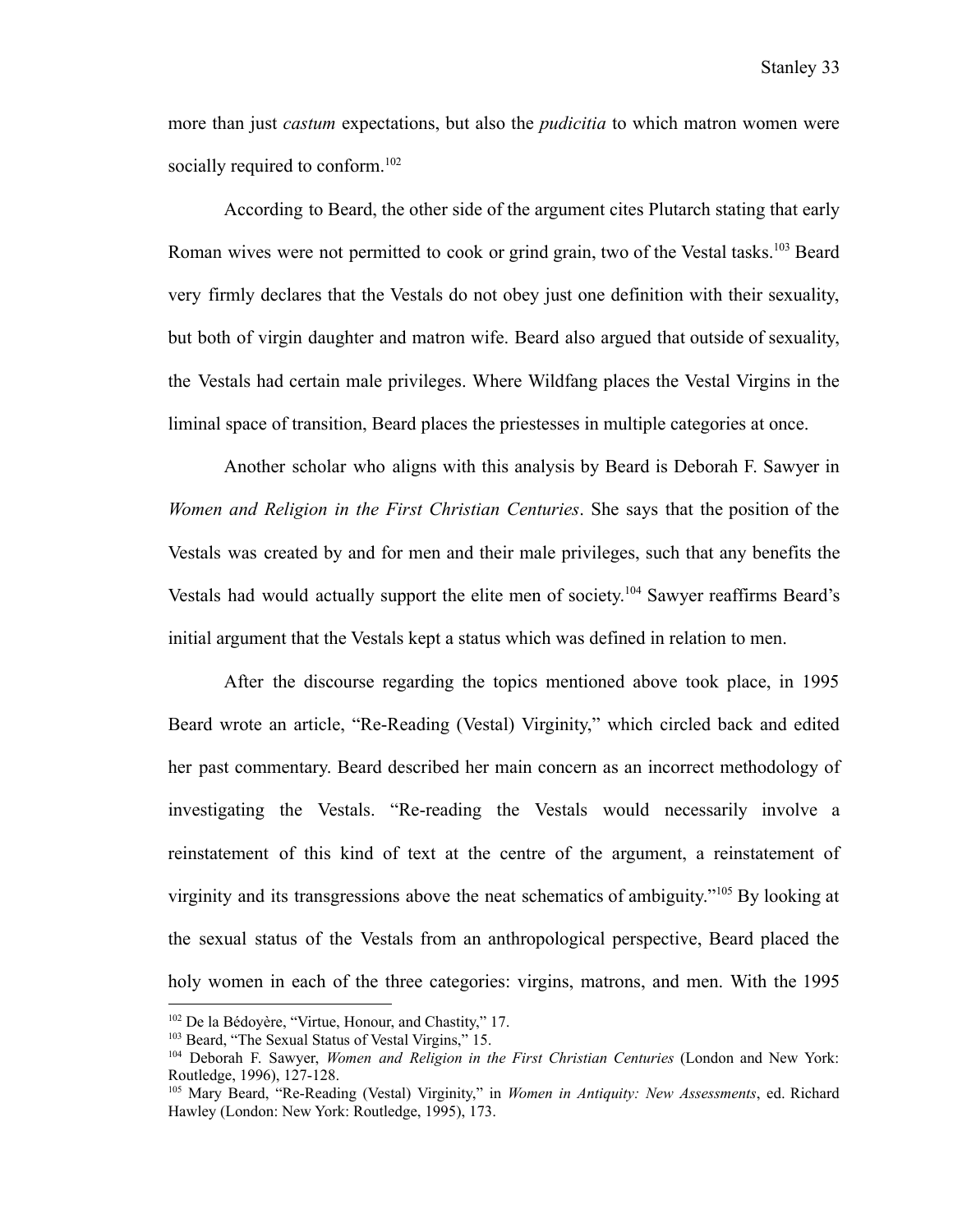article, Beard stated that she should have started by defining "gender" as it was classified in ancient Rome.

Put simply, the Vestals constructed Roman gender, as much as gender (and its ambiguities) constructed the Vestals...<sup>106</sup> Roman identity is shown to be debated, debatable, negotiated, negotiatable. This is a story not just about gender and its ambiguities (though it is no doubt partly that); it is a story about gender (and its uncertainties) mapped on to other cultural categories (and their uncertainties) — civic identity, nationhood, and imperialism. The Vestals ask us to ask what it is to be Roman, what Rome is.<sup>107</sup>

As a result of her second article, Beard revised her previous pivotal arguments. In doing so, she pushed other scholars to rethink the manner through which they investigate the Vestal Virgins and their contradictory spaces.

The scholarship by Wildfang presents that the Vestal Virgins purified Rome with their rituals. Before this, other scholars understood the purpose of Vestal rituals as fertility. Wildfang argues that the fertility aspect was merely tied into cleansing the land and agricultural fertility and reproduction. While research in works by Takács, DiLuzio, and Cadoux state the purpose of some rituals as fertility, Wildfang stresses that the fertility is not directed at rational beings such as Romans. The fertility rites pertained to agricultural fertility, bringing forth plentiful grain and other materials which could be harvested, processed, and distributed to the Roman public.<sup>108</sup> This theory coincides with the worship of Vesta by those involved in the agricultural and bread making process. In essence, the purificatory rites prepared the soil for a fertile yield. However, while agricultural fertility was a desired byproduct of these rites, the main focus for the priestesses was the purification of the city as a whole.

<sup>106</sup> "What should lie at the heart of the 'problem' is not (as I chose to stress) the 'sexual status of Vestal Virgins', but of the very terms out of which that 'sexual status' was defined: man, woman, virgin and matron." Beard, "Re-Reading (Vestal) Virginity," 170.

<sup>107</sup> Ibid, 174.

<sup>108</sup> Wildfang, *Rome's Vestal Virgins*, 65.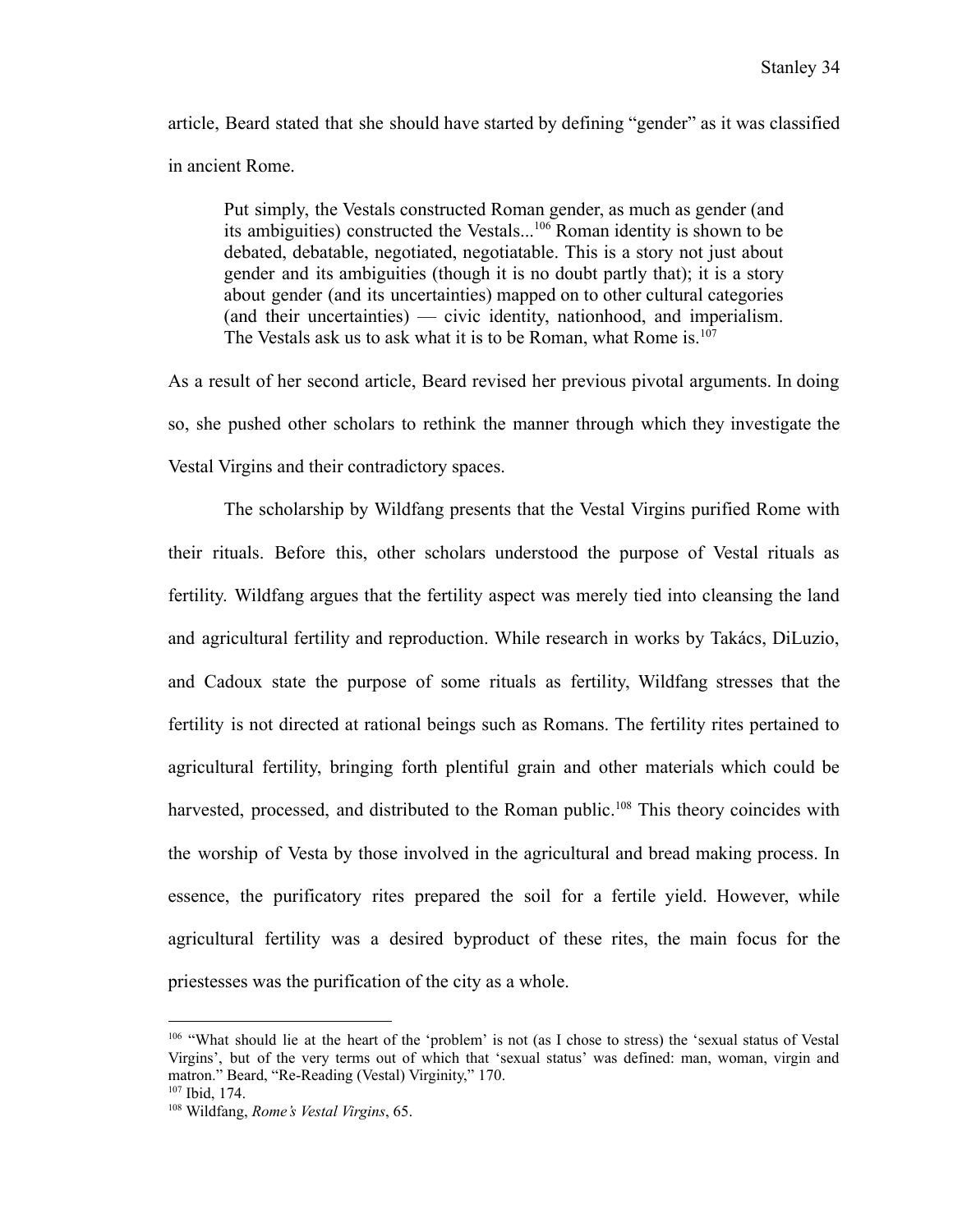Some of the most recent scholarship investigating the Vestal Virgins has been on their live internment after the charge of *crimen incesti*. There is a scholarly divide between those who argue for a sacrifice versus ritual murder categorization of the live internment of a Vestal. Parker, Wildfang, and Thompson all agree that the promenade to a Vestal's tomb and her subsequent death was considered part of a sacrifice. It can be described as a sacrifice because the offending person affected Rome in her ritual impurity and the wrong needed to be righted by means of her death.<sup>109</sup> When discussing the purpose of the death rites of the priestesses, Parker says that in modern scholarship, "The trials and executions of the Vestals are never referred to as what they so palpably are-human sacrifice."<sup>110</sup> Thompson argues that when making references to the *crimen incesti*, Greek texts use terminology which was affiliated with priesthoods and sacrifices.<sup>111</sup>

These scholars claim that the death of a Vestal acted as a scapegoat for the city of Rome and that her life was offered up in exchange for a better future, as a sacrifice. Parker used the term *φαρμακός* "pharmakos" to describe a Vestal who was put to death on the basis of her possibly fabricated crimes against the state, in order to fix whatever was going wrong at the time. A "pharmakos" defines a person who has already been condemned to death as a sacrifice. Wildfang and Staples would agree, saying that the Vestal was being offered up to the gods in appeasement for her errors. Parker finds that the sacrifice is a just ending to a cycle of improper violence or misconduct by means of proper violence.<sup>112</sup>

<sup>&</sup>lt;sup>109</sup> Parker, "Why Were the Vestals Virgins?" 583.

<sup>110</sup> Parker, "Why Were the Vestals Virgins?" 585.

<sup>111</sup> Lindsay J. Thompson, *The Role of the Vestal Virgins in Roman Civic Religion* (Lewiston, Queenston, Lampeter: The Edwin Mellen Press, 2010), 95.

<sup>&</sup>lt;sup>112</sup> Parker, "Why Were the Vestals Virgins?" 575-576.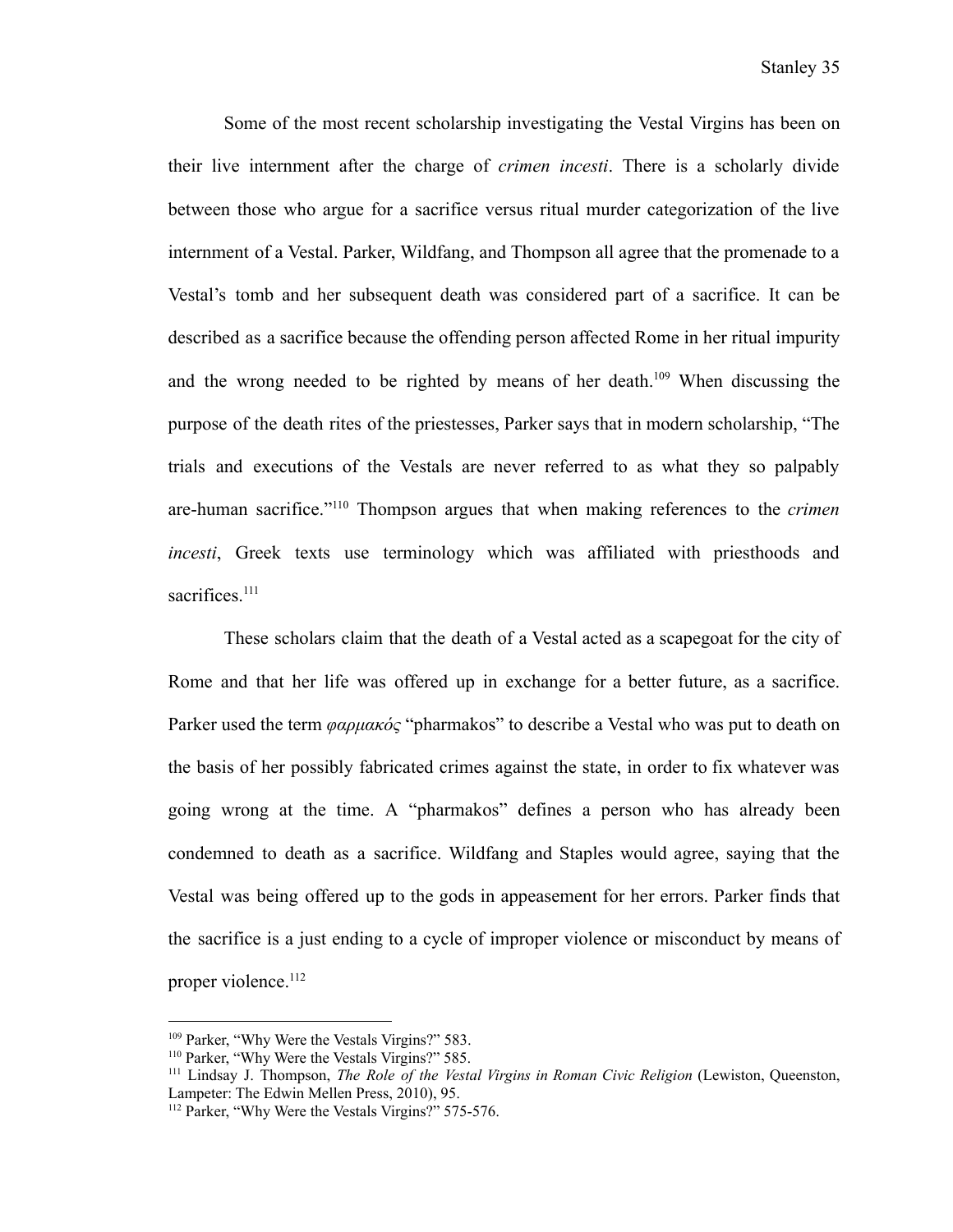Celia E. Schultz's 2012 work "On the burial of unchaste Vestal Virgins" contradicts these arguments. Schultz conducted an analysis on the language of the event, stating that the typical sacrificial language is missing.<sup>113</sup> The article also points out the lack of an offering to a specific deity. As there is no godly recipient of the Vestal's sacrifice, she cannot be a sacrifice, according to Schultz.<sup>114</sup> Additionally, this scholar illustrates that because the *incesta* Vestal was convicted of misconduct, she was no longer pure and therefore not fit to be a sacrifice.<sup>115</sup> Schultz takes a strong stance on this point, arguing instead that the death of a Vestal in such a manner was a ritual murder and not a sacrifice.

Schultz has done research into the language used when describing the death of a Vestal. Her research included an investigation of the famous quotation from Plutarch which was mentioned above.<sup>116</sup> She declared that the language used for contemporary sacrifices in ancient Rome is not found in those sources.<sup>117</sup> Schultz states that the live internment of a Vestal Virgin should be defined as a ritual murder and not a human sacrifice.<sup>118</sup> The difference between ritual murder and human sacrifice being that "ritual" murder is a rite performed repeatedly in specific circumstances in a prescribed fashion

<sup>116</sup> Page 29.

<sup>&</sup>lt;sup>113</sup> Schultz, "On the burial of unchaste Vestal Virgins," 125.

<sup>114</sup> Schultz, "On the burial of unchaste Vestal Virgins," 125.

<sup>115</sup> Schultz, "On the burial of unchaste Vestal Virgins," 135.

<sup>&</sup>lt;sup>117</sup> Schultz, "On the burial of unchaste Vestal Virgins," 125.

<sup>&</sup>lt;sup>118</sup> Schultz relates the ritual murder of the Vestal Virgins to that of the ritual murder of intersex people. While understanding the implications of the word "hermaphrodite," I will be keeping it in the text when seen through quotations. However, I will be using "intersex" to describe people who were born with both male and female reproductive organs or biological traits. In Schulz's argument, she lays out how both intersex people and unchaste Vestals represented a violation of multiple sexual categories. Those who were intersex were executed as a way to eliminate an impure aspect of Rome, just as *incestae* Vestals were. Schults defends this stance saying, "The very presence of hermaphroditic children and Vestals no longer virgins tainted the Roman state as a whole. Such polluting presences needed to be removed permanently and bloodlessly so that the contagion they harboured could spread no further." This connection is further extrapolated in the work of Schultz but the parallels are easily seen here as well. Schultz, "On the burial of unchaste Vestal Virgins," 135.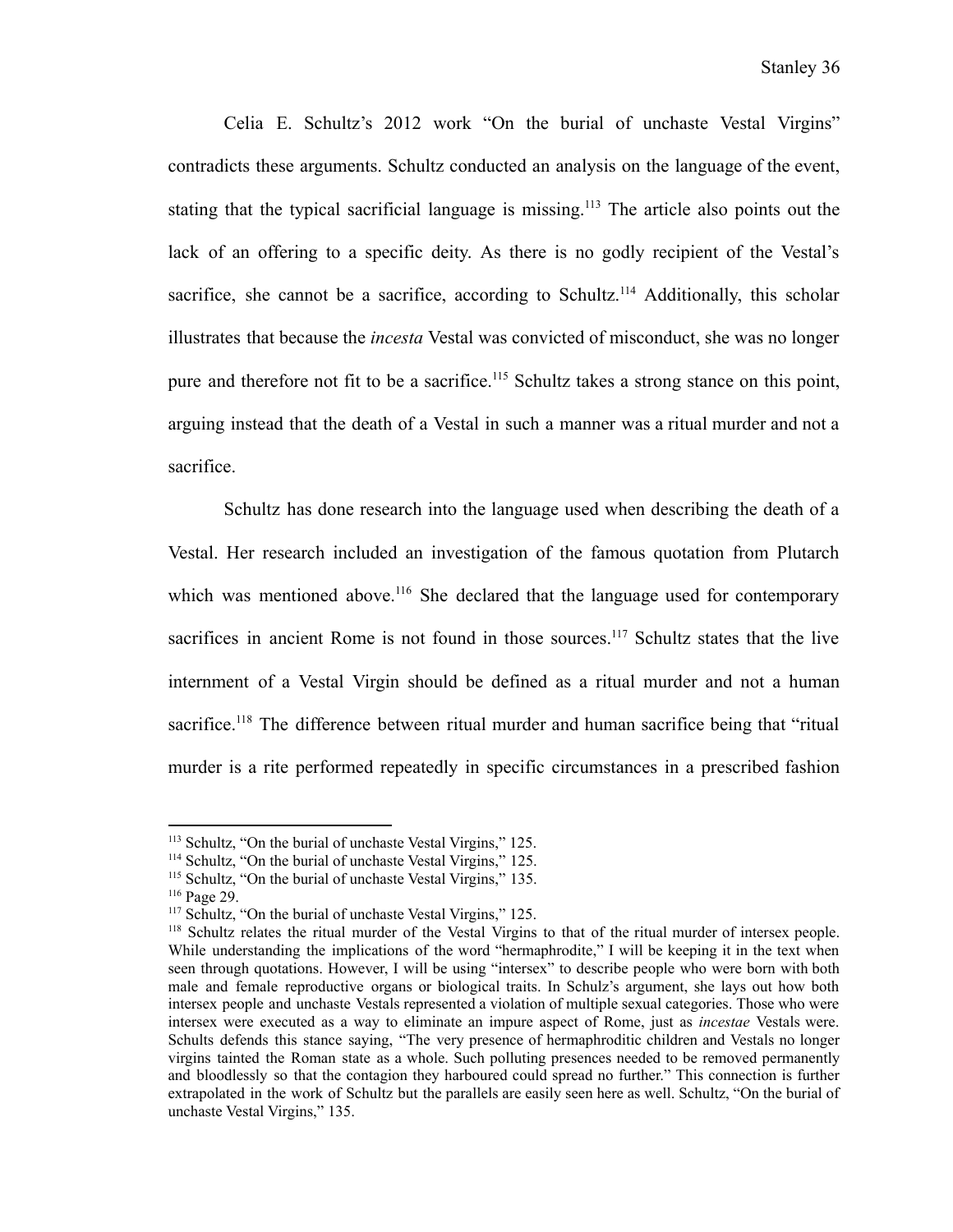that requires the killing of a human being… A sacrifice must be offered to some being or other. In sum, all human sacrifice is ritual murder, but not all ritual murder is human sacrifice."<sup>119</sup> This quote perfectly encapsulates the crux of the debate. Sacrifices are undoubtedly ritual, but uncertainty resides in defining the live internment of the Vestals as a sacrifice.

There was an equal exchange with regards to sacrifices in the past. The sacrifice would have to be done with a pure being as an offering in order to appease a god or receive an equally beneficial outcome. If a Vestal was convicted of *incestum*, she was no longer pure. Parker counters by reminding the reader that the Vestals were still buried in the *pomerium* as a sign of respect because they remained sacred to the goddess.<sup>120</sup> The end result for this debate is that the Romans found the *incesta* Vestal to be unfit for service and, for the fortuitous longevity of Rome, they needed her to be eradicated and no longer take up space reserved for purity or contribute to any rituals.

In the world of archaeology, Molly M. Lindner has added valuable contributions in her 2015 book *Portraits of the Vestal Virgins, Priestesses of Ancient Rome*. She analyzed the multiple Imperial statues of Chief Vestals found in the *aedes vestae* and reintroduced incense burning into the discussions regarding visual identifiers of Vestal Virgins. Objects related to the burning of incense were frequently placed with the images of Vestals in the Empire.<sup>121</sup> Other identifiers include indications of a woman of mature years, imagery describing a life of marriage or virginity mixed with iconography of chastity, and the very telling Vestal headdress.<sup>122</sup> Lindner's additions into the

<sup>119</sup> Schultz, "On the burial of unchaste Vestal Virgins," 125.

<sup>&</sup>lt;sup>120</sup> Parker, "Why Were the Vestals Virgins?" 568.

<sup>121</sup> Lindner, *Portraits of the Vestal Virgins, Priestesses of Ancient Rome*, 263.

<sup>122</sup> Lindner, *Portraits of the Vestal Virgins, Priestesses of Ancient Rome*, 257.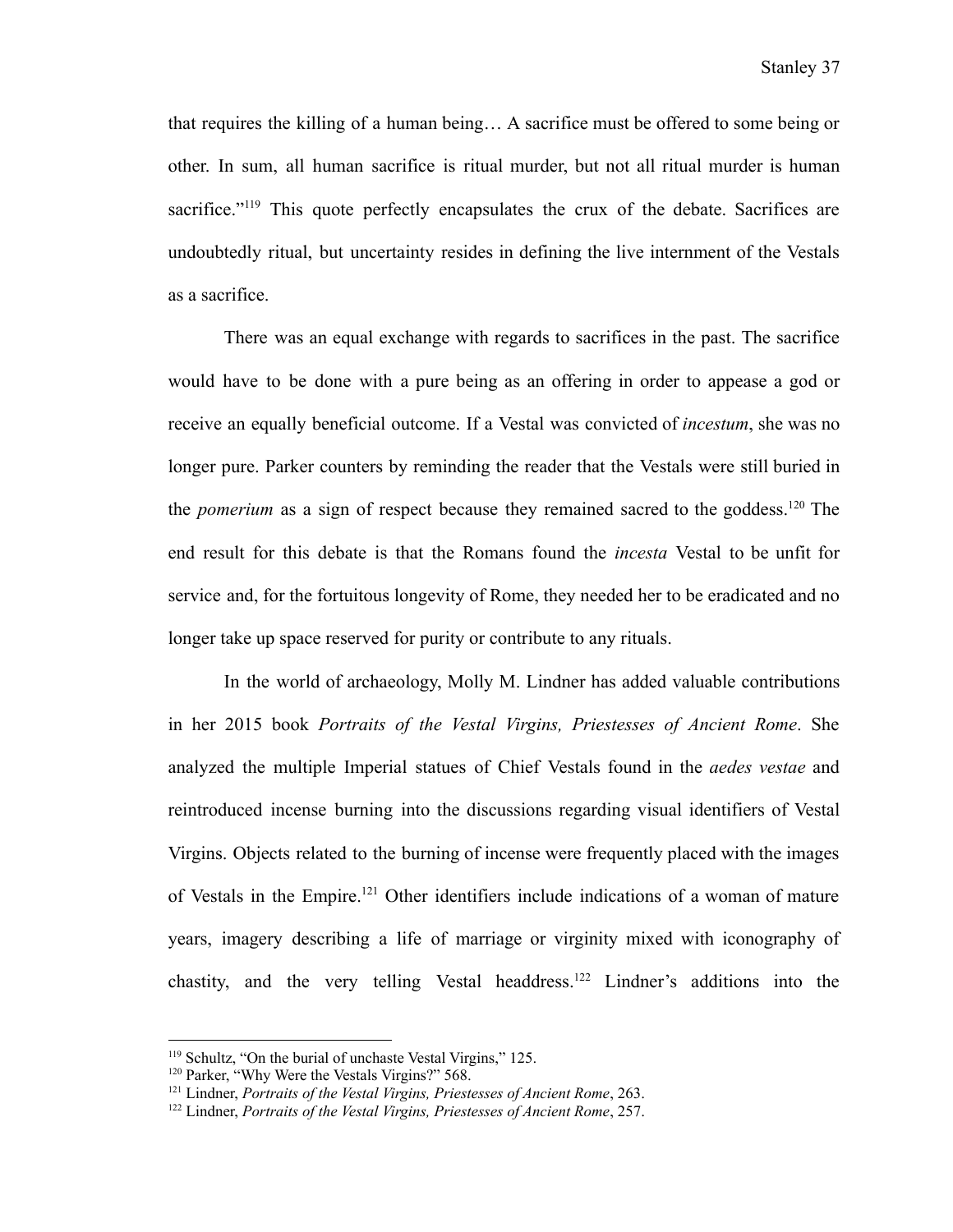archaeological field investigating the Vestals have opened up the conversation amongst scholars to better analyze Vestal portraits and similar statues.

#### **Summary**

The previous sections provided a glimpse into the daily life and duties of the Vestals. Also included above were the scholarly debates regarding the information on the priestesses accepted as fact. The Vestal Virgins were priestesses who lived lives of devotion, contradiction, and purification; this much is obvious. Every aspect of their existence was designed to reflect some part of their identity. The exact purpose of these representative characteristics, such as Vestal attire, daily duties, or their political sway, remain up for debate and discussion. The second half of this paper now turns to how individuals and the collective Roman society used these characteristics of the Vestal Virgins for their own gain.

The sections that follow pertain to the four ways in which Vestals granted access to their privileges and powers. The first way demonstrated here is through familial connections. The Vestals kept close ties to the members of their prior families. Those connections then paved the way for nepotism by means of public Vestal support. Following that are a few pages on the financial situation of the priestesses. The Vestal Virgins acquired considerable sums of money through a variety of means. The people of Rome frequently added to those sums through donations. However, at times, people tried to obtain Vestal property through blackmail. Next comes the section on the political influence of the holy women. The priestesses changed the course of politics by sharing their opinions with both the people of Rome and select members of the elite class. Finally, a section devotes itself to the *crimen incesti* of the Vestals. The result of such a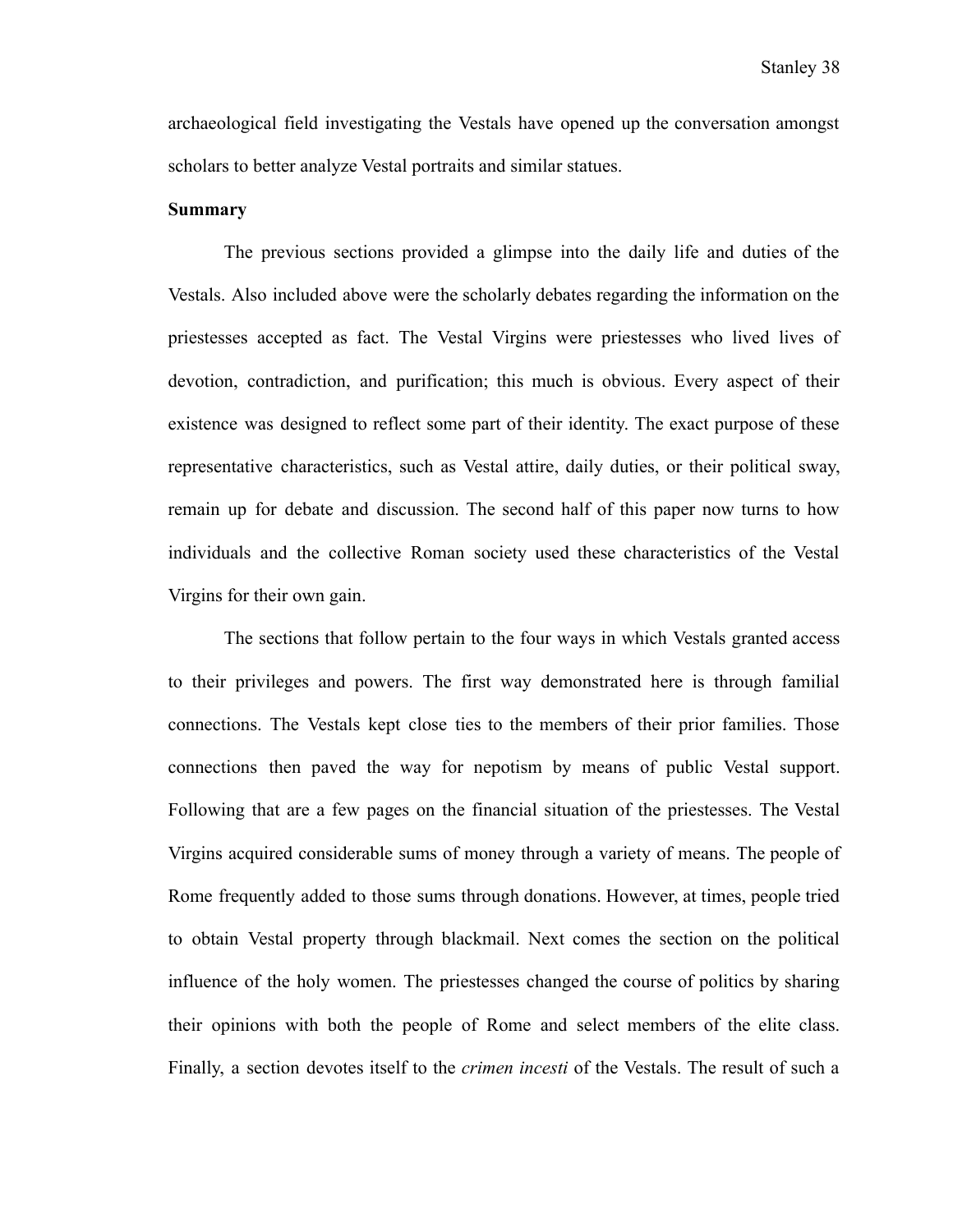crime is not only death, but also social manipulation, for the state of Rome created a narrative surrounding each case of *incestum* and used it to the state's own advantage.

#### **Familial Connections**

The Vestals, in theory, cut ties to their *gens* and relinquished the right to nepotism and favoritism. In practice, this was not the case. The family members of the Vestal Virgins, due to their proximity with their daughters and sisters in the order, received access to many of the privileges the Vestals possessed. This section focuses on some of the instances in which the Vestals had full agency in gifting their previous *gens* with some of their priestly privileges. The family members of the priestess truly reaped the benefits of affiliation and relation to a Vestal Virgin. This relationship was cultivated throughout the Vestal's term as priestess. The familial connection went against the legal custom, but it fit perfectly with the social customs of kinship. The priestesses wielded their powers, which came from the high class status of the Vestal Virgins, in order to positively affect their familial connections.

Upon entering the priesthood of the Vestal Virgins, as a part of the *captio* ceremony, the *pontifex maximus* took each girl from her father or the *paterfamilias*. This significant ritual indicated the separation of the soon-to-be Vestal from her *gens*. Without her family, the Vestal claimed all of the powers and privileges which befitted the priestesses. Many Vestals conformed to what the state expected of them. In fact, if a Vestal left the order, it was very common for her to move into the home of a matron of her choosing as opposed to moving back in with her *gens*. <sup>123</sup> The structure of the order established a basis for familial disconnect.

<sup>123</sup> Beard, "The Sexual Status of Vestal Virgins," 21.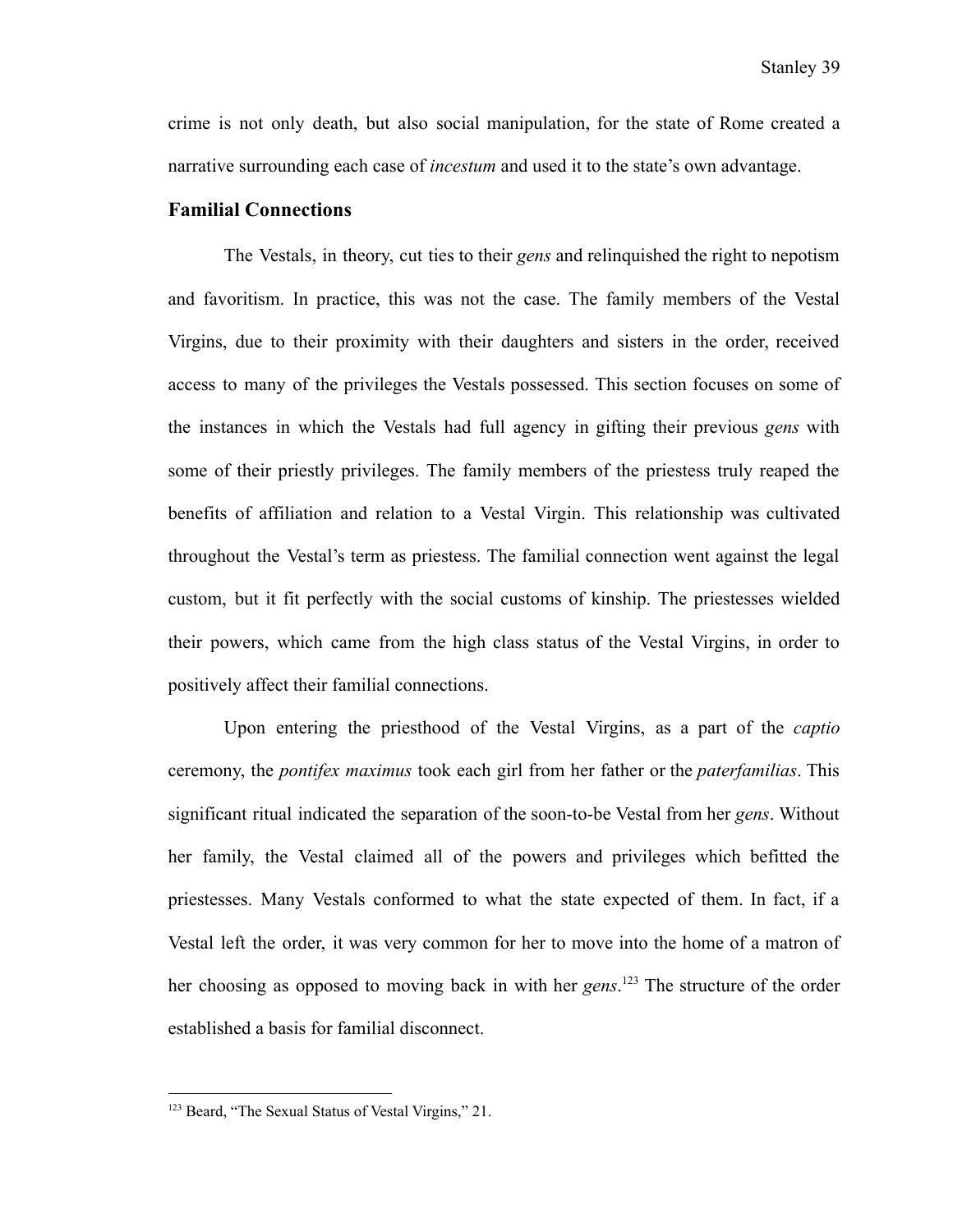Despite this custom and theoretical guideline set up by the Roman state, some Vestals did not renounce their connections to their  $\mathrm{kin}$ .<sup>124</sup> It is significant that it was the choice of the Vestal to even temporarily bestow her influence and power on her relatives. One popular example of this gift was to leave estates and property to blood relatives in the will of a Vestal. The irony of the matter is that the Vestals created wills because they did not have any descendents. Theoretically, by cutting off any ties to her previous *gens*, a Vestal would not have anyone to take care of her estate. As such, the priestesses had wills. If they did not create a will it was called dying intestate and all of the belongings and properties of the dead Vestal would go to the state instead of to their next of kin.<sup>125</sup> However, because the Vestal did keep up their connections with families, they would leave parts of their estates, whether it be land, objects, or enslaved people, to their kin.<sup>126</sup> There were no direct consequences to upholding the connections between family members. The Vestals could even flaunt their well-kept connections in public. In the cases seen below, each Vestal Virgin helped either her *gens* as a whole or just one individual member.

DiLuzio remarks that the priestesses imitated other elite Roman women in the way in which they kept loyalties to their kin. Both groups would even go to creative extremes in order to provide political or social success for said relations.<sup>127</sup> In order to provide this success, the holy women used their transition from private citizens to public priestesses. In doing so, they had to leave their families to help their families. Focusing

<sup>124</sup> Staples, *The Good Goddess to the Vestal Virgins*, 144.

<sup>125</sup> Aulus Gellius, *Attic Nights*, 61.

<sup>126</sup> Wildfang, *Rome's Vestal Virgins*, 65.

<sup>127</sup> DiLuzio, *A Place at the Altar*, 238.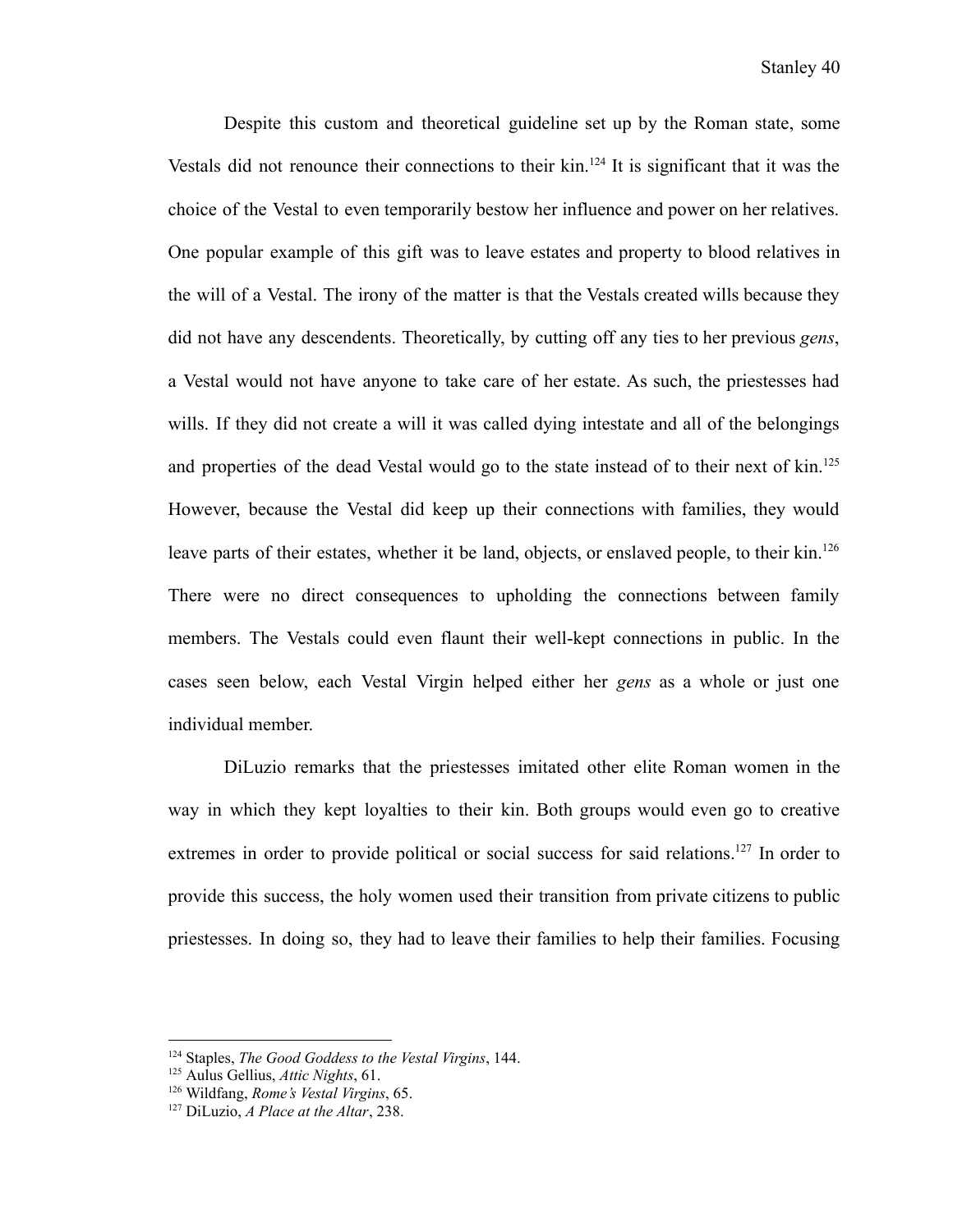on this transition of positions, the Vestals had the higher social standing from which to provide greater support and assistance to the lives of their relatives. Lindner says that,

Textual evidence from Roman authors and inscriptions cut into large marble bases set up in the Vestals' residence suggest that individual Chief Vestal Virgins had powerful connections to their families of origin and used their power to help their relations. Inscriptions bespeak gratitude not only of families but also of clients for interventions and munificence.<sup>128</sup>

The public affiliation between Vestal and family provides historians with plenty of evidence, both textual and archaeological, from which to draw upon. The public trusted the Vestals, knowing that the priestesses would only support a cause beneficial to Rome. The people of Rome must have been accustomed to the common occurrence of Vestals deploying nepotism, and took stock in the public perception of the opinion of the priestess, through her shows of support towards her *gens*.

In the first half of the 1st century BCE, the Vestal Licinia was a perfect example of the facts above.<sup>129</sup> There is ambiguity regarding the exact year in which this occurred, but at a gladiatorial show, Licinia vacated her seat for a Licinius Murena.<sup>130</sup> Due to the shared "Licini-us/a" name, it is very likely that the two were related in some form or another. Jerome S. Arkenberg argues that the Vestal was not a close relation of Licinius Murena because Cicero, the writer who gave this account, did not call her an aunt, sister, or cousin. Arkenberg does not believe her to be the daughter of the man either.<sup>131</sup> In and

<sup>128</sup> Lindner, *Portraits of the Vestal Virgins, Priestesses of Ancient Rome*, 2.

 $129$  According to Cadoux, it is possible that this Vestal Licinia is the same Vestal accused by Plotius who was tried and acquitted with the Vestal Fabia in a case of *crimen incesti*. The years and names line up with each other, but scholars are not positive. "It seems that both Fabia and Licinia continued as Vestals for some years. In 63, L. Licinius Murena was helped in his candidature for the consulship by a relative who was a Vestal, and this could well have been our Licinia." Cadoux, "Catiline and the Vestal Virgins," 178. Arkenberg says that there is no actual evidence to connect the two Licinias. Jerome S. Arkenberg, "Licinii Murenae, Terentii Varrones, and Varrones Murenae: I. A Prosopographical Study of Three Roman Families," *Historia: Zeitschrift für Alte Geschichte* 42, no. 3 (1993): 340. <http://www.jstor.org/stable/4436295>.

<sup>130</sup> DiLuzio, *A Place at the Altar*, 231.

<sup>131</sup>Arkenberg,"Licinii Murenae, Terentii Varrones, and Varrones Murenae," 340.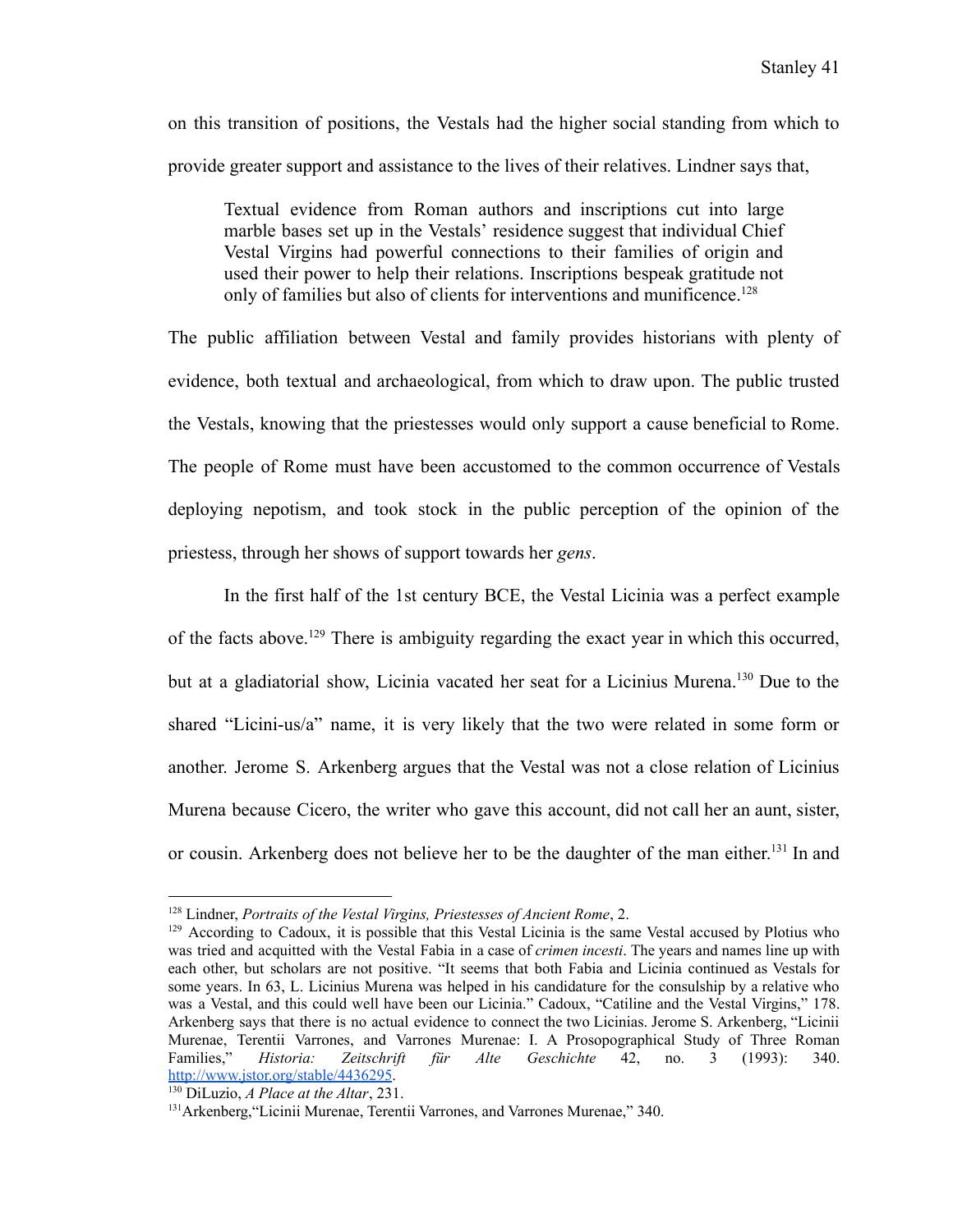of itself, a Vestal relinquishing a seat in her segregated area at a gladiatorial game was already a significant move. The action showed that the person for whom the Vestal yielded her seat was someone deserving of the praise and kindness of the Vestal. It indicated to the public that the man was worthy of the attention of a Vestal and therefore worthy of the support and interest of the people of Rome. Licinia ceded her seat to Licinius Murena right as he was running for consul. With no evidence of coercion, Licinia chose to give up her seat to her relative, fully knowing the beneficial effects it would have. When election time came around, Licinius Murena was elected by the people. The impact of the preference of a Vestal went beyond the individual, it also affected everyone who was able to see the support and act accordingly. Licinia gave her support to Licinius Murena, thus convincing the people of Rome to give him their political support.

Between the scholars Cadoux, DiLuzio, and Arkenberg there is some scholarly debate on who exactly the Vestal Licinia helped to consulship. All three agree that the relative years in which Licinia held the position of Vestal were from sometime before 73 BCE until sometime after 63 BCE. Cadoux and DiLuzio write that Licinia assisted L. Licinius Murena into his consul position in 63 BCE by giving up her seat at a gladiatorial show. <sup>132</sup> Arkenberg lists P. Licinius Murena, an older man with an unknown connection to L. Licinius Murena, as the man who secured consulship through the public show of preference by Licinia.<sup>133</sup> He continues with the paraphrased words of Cicero, who attributed that L. Licinius Murena received his position through "the lavish games he gave as praetor, his liberality to his troops, his general goodwill to Romans in Gaul, his

<sup>132</sup> Cadoux, "Catiline and the Vestal Virgins," 177. DiLuzio, *A Place at the Altar*, 231.

<sup>133</sup> Arkenberg,"Licinii Murenae, Terentii Varrones, and Varrones Murenae," 339.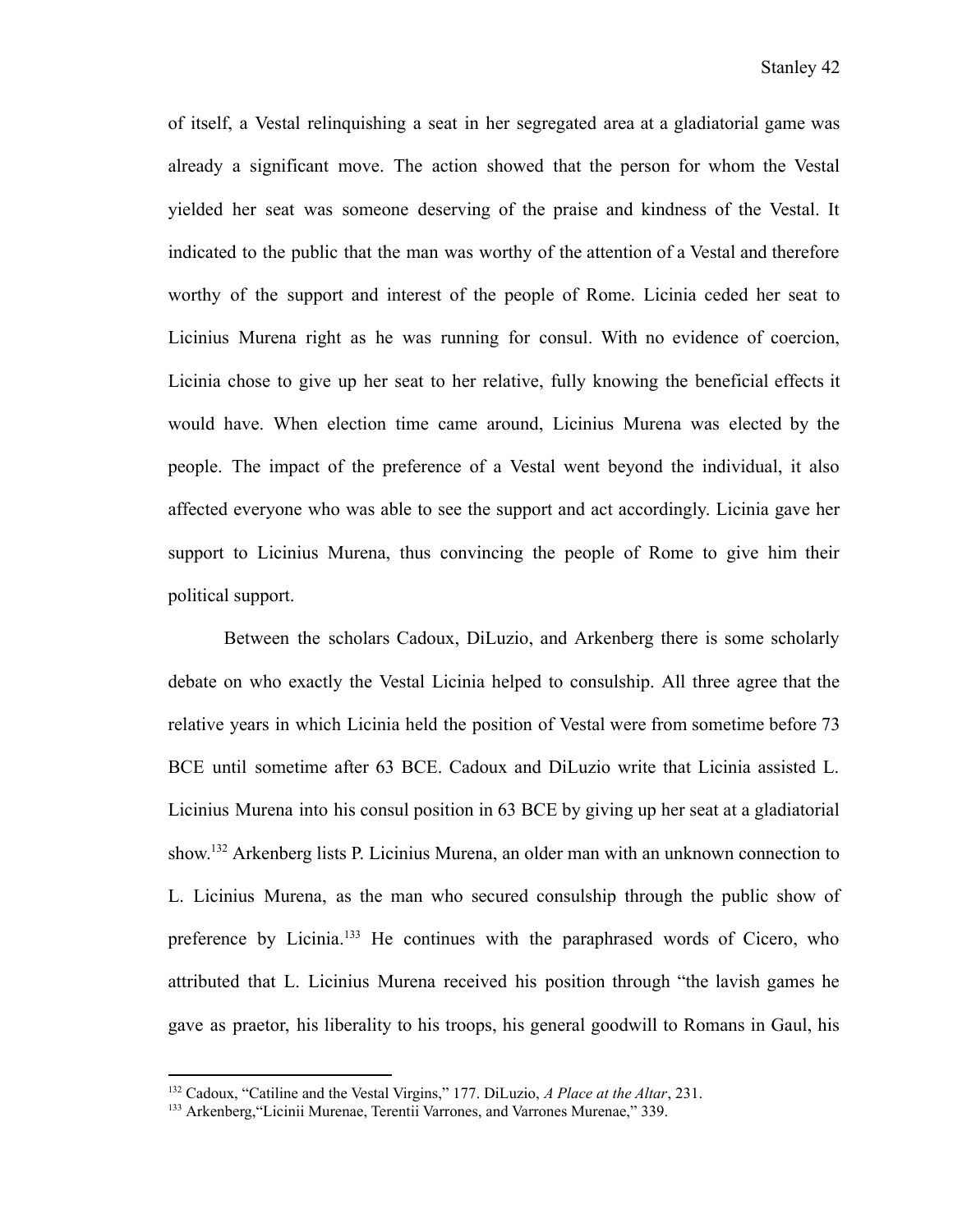reputation in Asia, and the presence in the city of Lucullus's troops, there to celebrate the latter's long-delayed triumph," and not through *ambitus*, political corruption, as he was accused.<sup>134</sup> Regardless of *who* the Vestal Licinia assisted, the familial connection remained present no matter how distant her relation to the soon-to-be consul was. Such acts of nepotism were prevalent within the lives of the other Vestals as well.

Another case of a Vestal giving her public approval for the benefit of a family comes from Cicero as well. In this instance from 69 BCE, the Vestal Fonteia became the crux of the argument for the acquittal of her brother, M. Fonteius.<sup>135</sup> Fonteius was on trial for extortion, of which the conviction would result in death, with Cicero as his defender. The orator used the purity and innocence of the Vestal sister to play upon the emotions of the jury. <sup>136</sup> He argued that if that brother were to die, Fonteia would become so distraught that her tears would extinguish the sacred hearth of Vesta. The argument of Cicero thus created the implication that the safety of the entire city of Rome rested on the acquittal of M. Fonteius. He said, "What protection, what comfort is left to the poor woman, if this man is lost? Other women, for their part, can bear guardians for themselves, and have at home an ally and participant in all of life's fortunes. But for this virgin, what can be either dear or pleasant except her brother?"<sup>137</sup> Cicero portrayed the Vestal Virgins as the modest and chaste women as which they presented themselves. The success of the defense depended on the jury believing that those qualities existed in the Vestals.

The jury empathized with the Vestal and her grief over the potential loss of her brother, a human emotion that resonates throughout every social class. That grief was

<sup>134</sup> Arkenberg,"Licinii Murenae, Terentii Varrones, and Varrones Murenae," 339.

<sup>135</sup> Allen M. Ward, "Cicero's Support of Pompey in the Trials of M. Fonteius and P. Oppius," *Latomus* 27, no. 4 (1968): 802. [http://www.jstor.org/stable/41525720.](http://www.jstor.org/stable/41525720)

<sup>136</sup> DiLuzio, *A Place at the Altar*, 224.

<sup>137</sup> DiLuzio, *A Place at the Altar*, 224.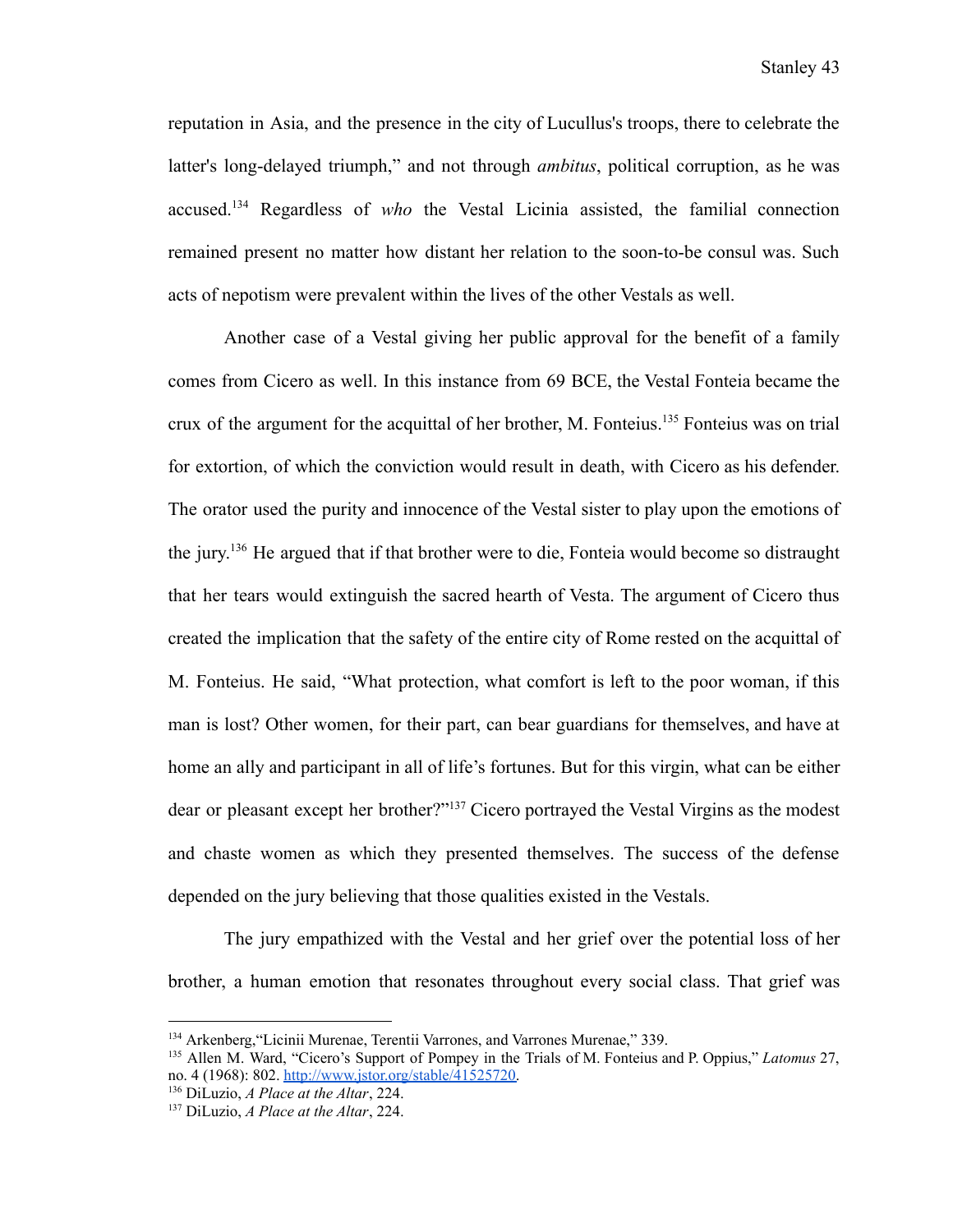amplified by the innocence of a priestess who "has been, on behalf of you and of your children, occupied for so many years in propitiating the immortal gods."<sup>138</sup> Cicero represented Fonteia both as a tireless devotee to Vesta and as a woman ready to grieve her brother. Not only would the death of Fonteia's brother have devastated the Vestal herself, but it would also have devastated the entire city. Cicero remarked her grief stricken tears would have doused the hearth of Vesta, thus removing the blessing of Vesta from Rome and affecting everything from agriculture to milling. The fault, as Cicero made clear, would not have been on Fonteia, but on the jury for setting these events into action by convicting Fonteius.Fonteia's emotions were assumed based on her status, stripped bare, and projected in front of a jury waiting to be manipulated by Cicero. Cicero took hold of the public perception of the position of the Vestal Fonteia, specifically the perception that the Vestals were ritually pure beings devoted to a powerful goddess and emotionally connected to their families. He extracted those perceptions for the benefit of her brother.

Valerius Maximus told another account of a Vestal Virgin using her position to support a member of her birth family.<sup>139</sup> In 143 BCE, Appius Claudius Pulcher was elected as consul. He fought against the Salassi army and lost at first, only to further his strategy and win in the end. Upon his return to Rome, the pontifical college denied his request to hold a triumph into the city. Going against the wishes of the senate, Pulcher hosted a triumph for himself and his soldiers at his own expense. The senate got word of this and sent a tribune to forcibly remove Pulcher from his chariot. The Vestal Claudia stepped onto the chariot and stopped the attack. Claudia was the daughter of Appius Claudius Pulcher. <sup>140</sup> The Vestal *sanctitas*, sacred status, of the priestess saved the

<sup>138</sup> DiLuzio, *A Place at the Altar*, 224.

<sup>139</sup> DiLuzio, *A Place at the Altar*, 226

<sup>140</sup> Wildfang, *Rome's Vestal Virgins*, 91-92.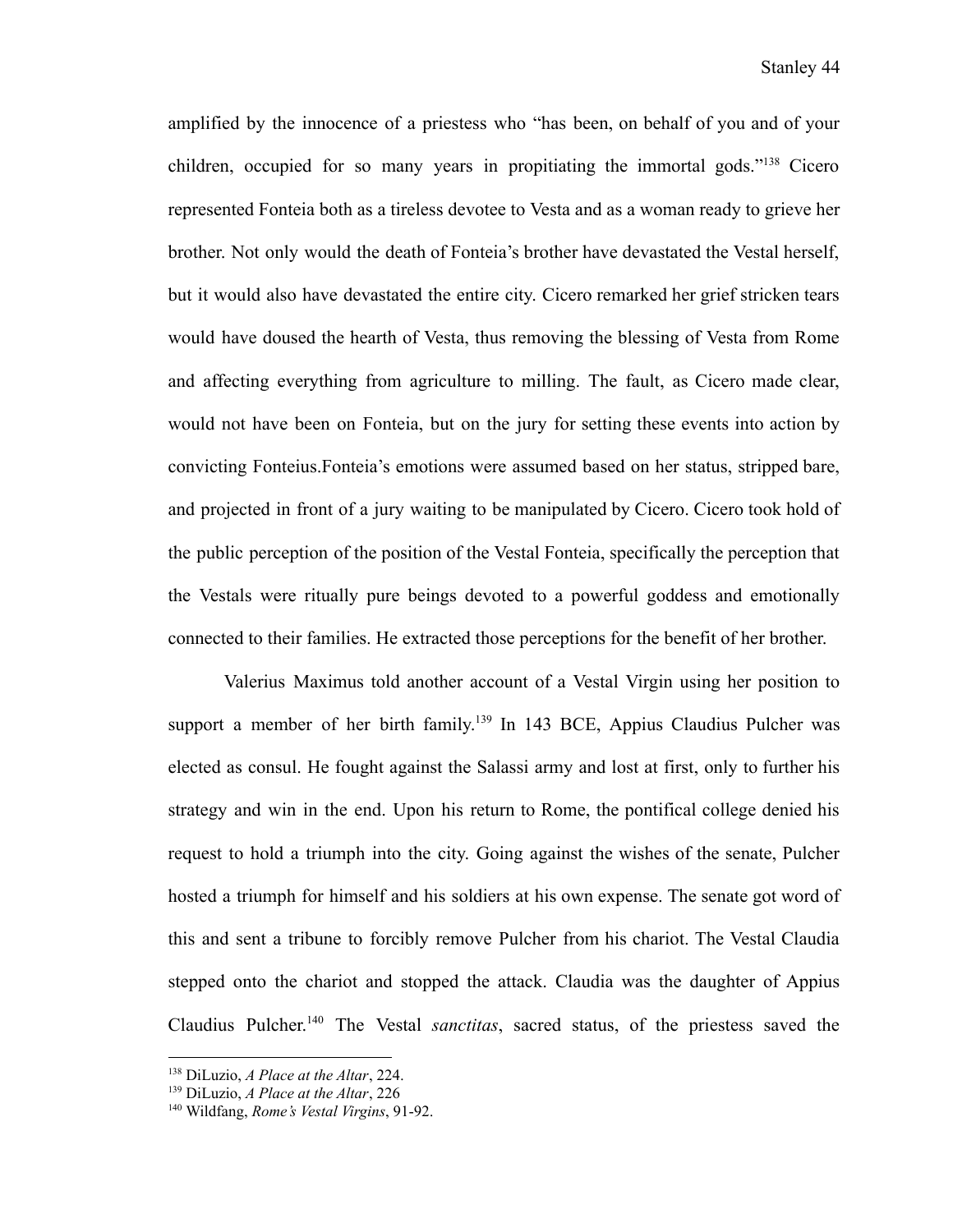triumph. Given the legal ideal that Vestals be separated from their families, modern scholars might expect Claudia to receive backlash from her actions. Subverting these expectations, the intervention of Claudia earned her praise as a "paragon of female virtue."<sup>141</sup> From such a public and idolized position in society, the repercussions of an error on the part of the priestesses were more dire than for others, such as with *crimeni incesti*. However, when the holy women did something praiseworthy, they were inundated with accolades. Valerius Maximus described her intercession as a display of filial piety better than any son. In this story, Claudia is the model Roman citizen, putting her family first.<sup>142</sup> The virtue of Claudia which saved the triumph and represented the ideal Roman came from her years of service as a Vestal. Her priestly duties fostered the devotion and *pietas* or piety necessary to stop the forceful removal of her father.

This rebellious move on the part of Claudia had a two fold benefit. On the one hand, the Vestal was able to help a close relation from her birth *gens*. Such a move was successful due to the cultural norm which prohibited bad behavior around the Vestal Virgins.<sup>143</sup> In fact, Cadoux remarks that, "Their presence was a guarantee against violence."<sup>144</sup> Claudia wielded her knowledge of this for the benefit of her birth family.

<sup>141</sup> DiLuzio, *A Place at the Altar*, 228.

<sup>142</sup> "*Magna sunt haec virilis pietatis opera, sed nescio an his omnibus valentius et animosius Claudia Vestalis virginis factus. quae, cum patrem suum triumphantem e curru celeritate utrisque se interponendo amplissimam potestatem inimictiis accensam depluit. igitur alterum triumphum pater in Capitolium,* alterum filia in aedem Vestae duxit, nec discerni potuit utri plus laudis tribueretur, cui victoria an cui pietas *comes aderat*." "Great are the works of male piety, but perhaps the action of Claudia the Vestal Virgin was more powerful and courageous than them all. Seeing her father at his triumph being dragged from his car by the violent hand of a Tribune of the Plebs, she put herself between the two with amazing speed and so drove off a mighty power fired by enmities. So the father led one triumph to the Capitol while the daughter led another to the temple of Vesta, nor could it be determined which of the two should be praised more, he who had the victory by his side or she who had the piety." Valerius Maximus, *Memorable Doings and Sayings*, trans. D.R. Shackleton Bailey, Loeb Classical Library (London and Cambridge, Massachusetts: 2000) 499.

<sup>&</sup>lt;sup>143</sup> Cadoux, "Catiline and the Vestal Virgins," 164.

<sup>&</sup>lt;sup>144</sup> Cadoux, "Catiline and the Vestal Virgins," 166.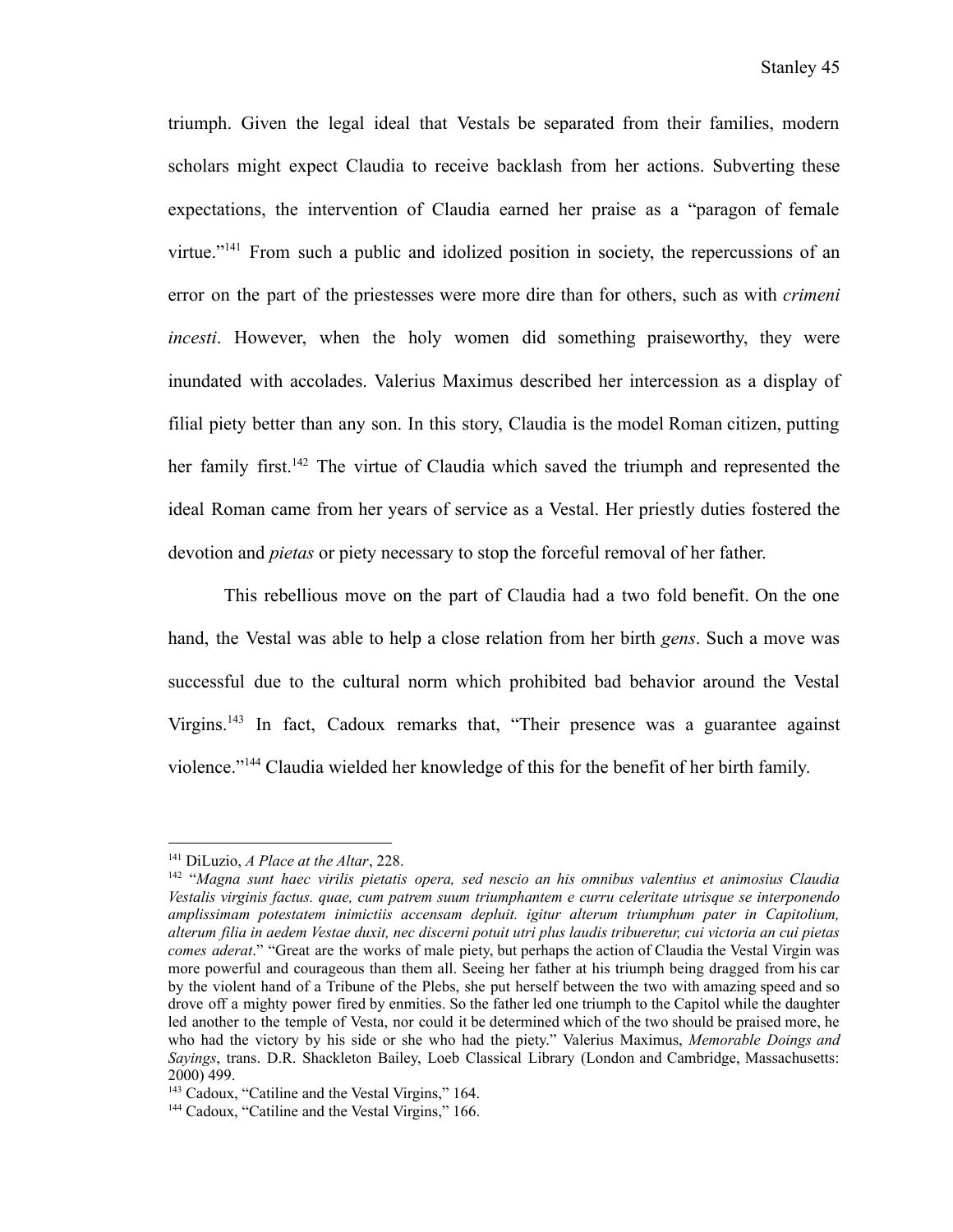On the other hand, by stopping the tribune from forcibly removing Pulcher, the Vestal Claudia announced to the senate and people of Rome that the Vestals were interested in involving themselves in politics.<sup>145</sup> The Vestals were already invested in politics, but until this point they only participated in politics which directly concerned the Vestal order. By literally and physically inserting herself into the triumph so that it could continue, Claudia intentionally opened the door for the Vestals to participate in issues which affected others in Rome as well.

The Vestal Virgins were once a part of the private citizens of Rome. In theory, they were to renounce their past connections and devote themselves completely to serving the goddess Vesta. In practice, they represented a different story. The Vestals very clearly and publicly were able to foster a relationship with their previous *gens*. In doing so, the priestesses drew upon their status in order to create a positive outcome for their family members. Licinia helped a member of her *gens* to reach the position of consul through an action of public favor. Fonteia brought an emotional element into the defense argument of Cicero. He subjected the jury to their own expectations of the emotions and reaction of a Vestal Virgins upon the death of a relative. Claudia brought honor to her father by giving him the access to complete a triumphal march. She also benefited the Vestals as a whole by showing that they were interested in political manners outside of their preexisting, predetermined sphere. The priestesses connected their Vestal lives to their past families. In doing so, they were able to help their families through the power and prestige of being a Vestal.

# **Financial Power**

<sup>145</sup> Wildfang, *Rome's Vestal Virgins*, 93.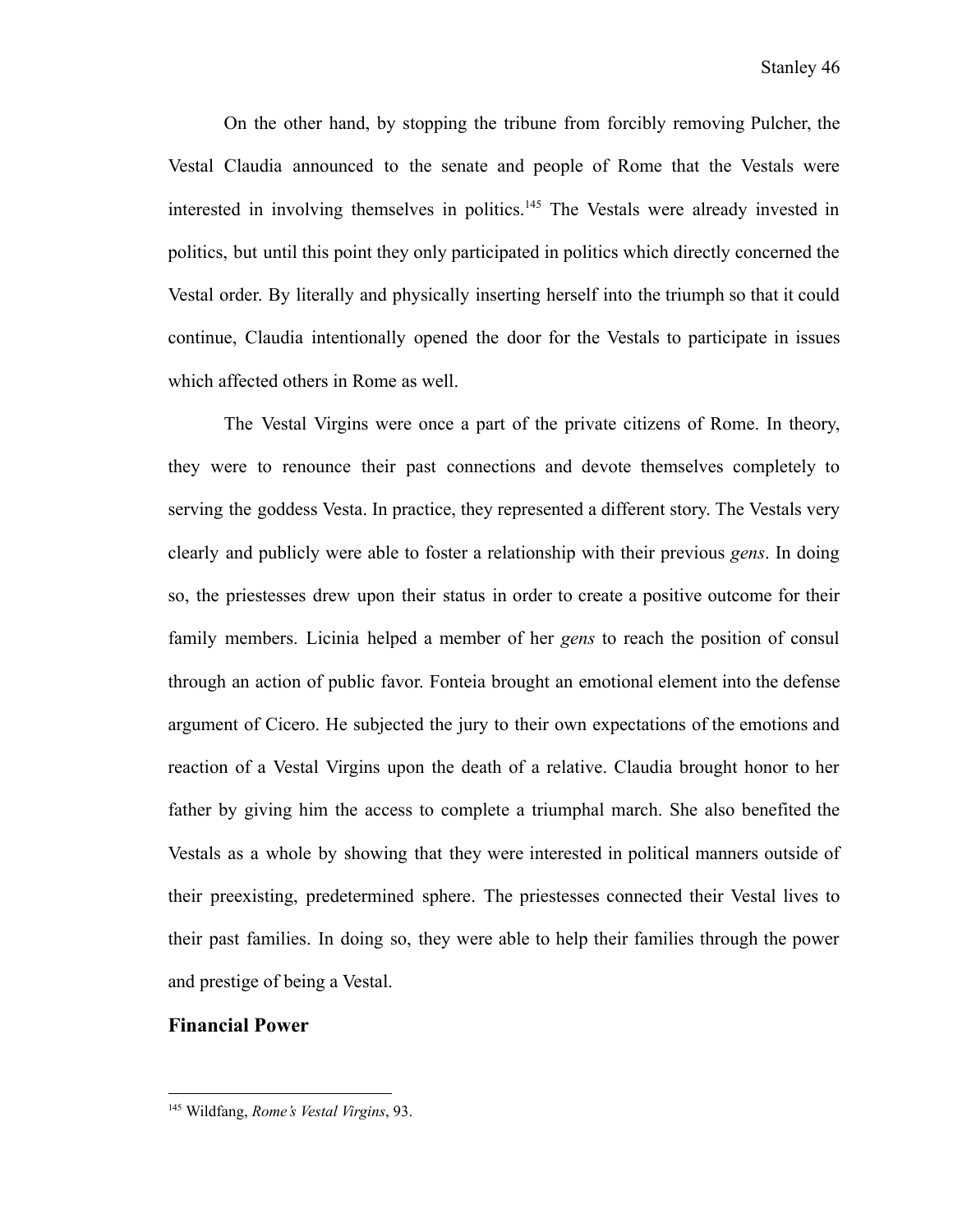The financial power of the Vestal Virgins was great, in that they were able to acquire wealth both individually and as a whole group. In most cases, people contributed to the growing wealth of the Vestals. They did so primarily through donations. However, instead of adding to the affluence of the priestesses, some people tried to detract from Vestal holdings. In some situations, especially in those involving land and property, people tried to exploit the extensive financial benefits allotted to the Vestals. Residents of the city knew about the luxury of the Vestal lifestyle. The religious leaders of Rome used that to get people to reinvest in the priesthood. Due to the wealth of the holy women, the Roman state in the Imperial era attracted the desire to participate in the lifestyle of the priestesses as a means to raise support for the Empire. The state raised this support and participation by paying the girl whom the *pontifex maximus* selected to become the next Vestal. Overall, the money and valuables of the Vestal Virgins traded hands frequently and provided many scenarios for people to find an outcome which brought profit to themselves.

The financial position of the Vestal Virgins varied throughout the years. By the time of Livy, the priestesses were receiving money in some form. Livy wrote that they received a *stipendium* which came at the expense of the public.<sup>146</sup> The *stipendium*, as written according to Livy, was a sum of money given to each Vestal at the start of her religious career. Only a few years later, Tacitus described the Vestal income in an annual aspect, similar to the annual income men in the military received.<sup>147</sup> Scholars are uncertain over the details of how exactly the Vestals acquired money from the state, but it is certain that they did indeed have a growing financial support.

<sup>146</sup> Wildfang, *Rome's Vestal Virgins*, 70.

<sup>147</sup> Wildfang, *Rome's Vestal Virgins*, 71.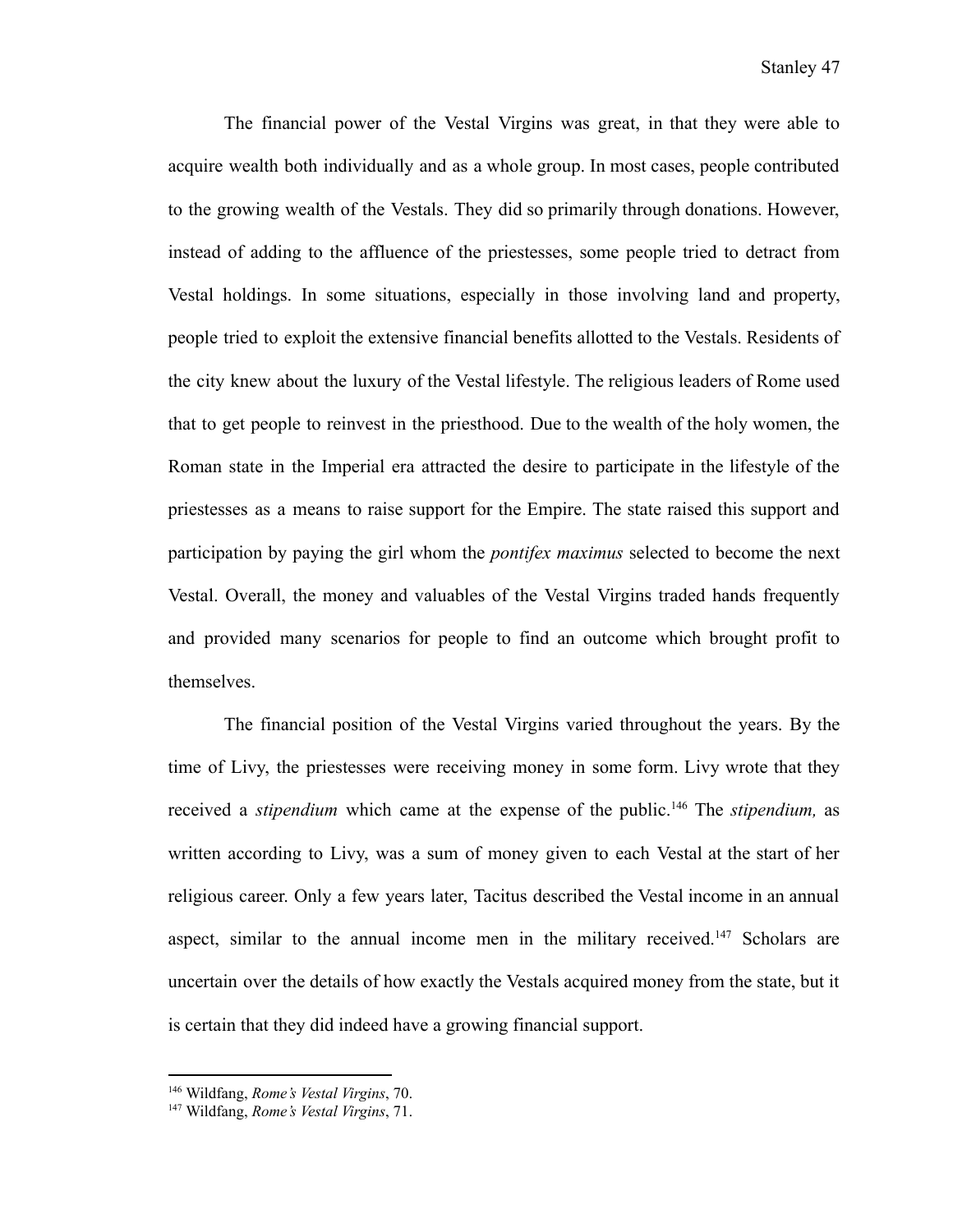The priestesses were able to manage their income themselves and spend it as they pleased.<sup>148</sup> The Vestals were not subject to the ministrations and management of a *tutela*. A *tutela* was the guardianship, usually by the *paterfamilias*, over a woman, including her financials. The Vestals were released from the monetary oversight of the *paterfamilias* upon their initiation into the sacred order. As such, the priestesses had the ability to buy, sell, and rent land and properties at their own discretion.<sup>149</sup> This power equipped them with the ability to will this property to others outside of their *gens*<sup>150</sup> These transactions gave individual Vestals financial security. Donating to the Vestal Virgins was the most common way to access their power, but it involved an equal exchange. The Vestals were able to provide a service to a customer of sorts. Public intrigue spiked when people tried to take advantage of the financial stability and security from which the Vestals benefitted.

Another way in which the Vestals accrued financial stability was through sales. By the 1st century CE, Hygenius remarked that the priestesses leased out store fronts in the markets near the *aedes vestae*. <sup>151</sup> These shops paid rent, thus giving the Vestals an additional form of income. It was also in a central location which would be beneficial to those wanting to sell their goods in those stores. According to a translation from Joshua M. Robers, Hygenius wrote "From antiquity, they learn this, so that they also make use of the ancient names, such as the leased property of the Vestals, the temple altars, temples, tombs and similar [things]."<sup>152</sup> This affluence only added to the privileges of the Vestals. The priestesses understood how to lease their properties for maximum financial gains.

<sup>148</sup> Wildfang, *Rome's Vestal Virgins*, 72.

<sup>149</sup> Wildfang, *Rome's Vestal Virgins*, 62.

<sup>150</sup> DiLuzio, *A Place at the Altar*, 138.

<sup>&</sup>lt;sup>151</sup> Joshua M. Roberts, "Rome's vestal virgins: public spectacle and society," (Masters thesis, Western Washington University, 2012), 94.

<sup>&</sup>lt;sup>152</sup> Roberts, "Rome's vestal virgins: public spectacle and society," 95.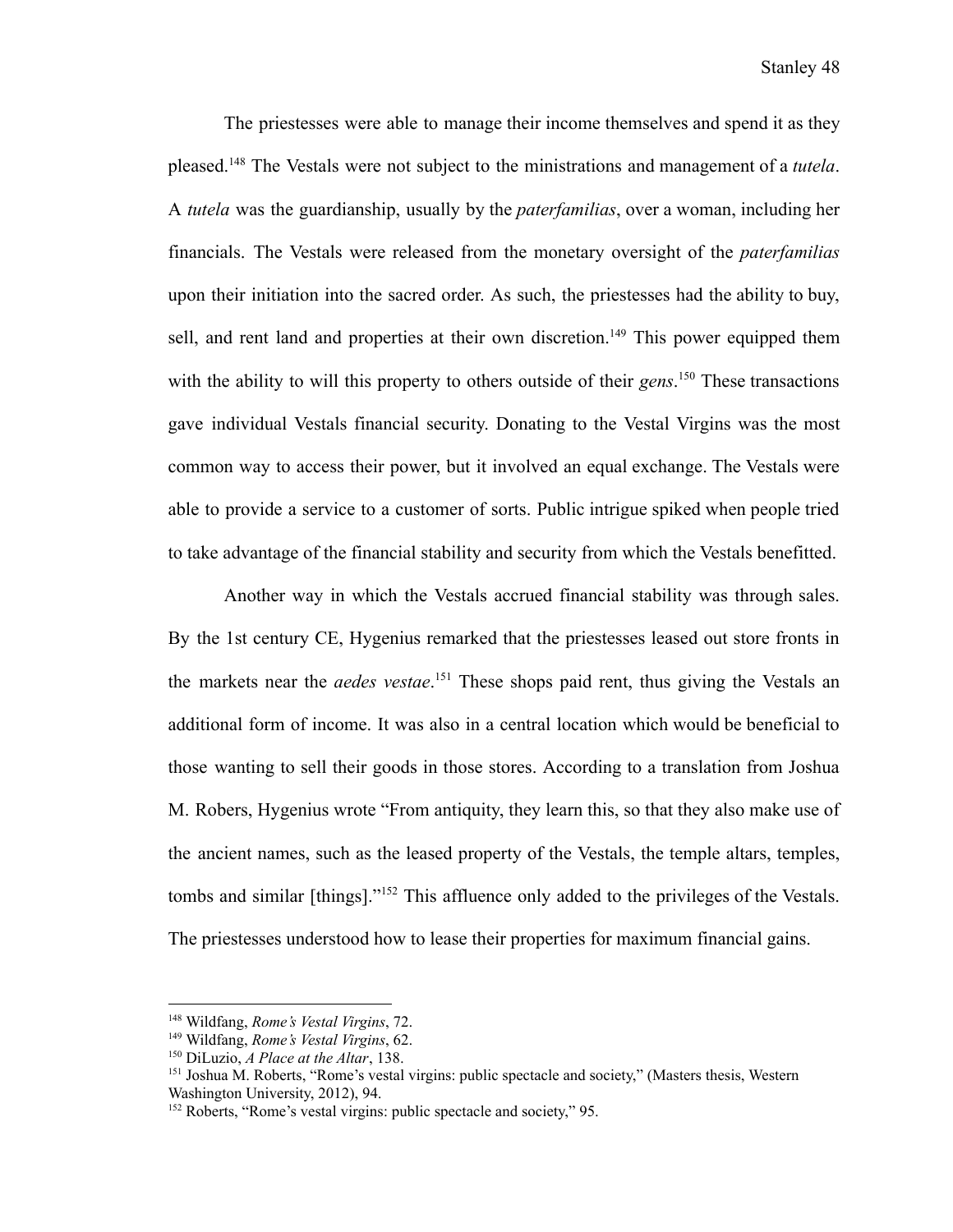Both the order as a whole and individual Vestals had a large amount of financial privilege. This wealth came to the Vestals in the forms of material trades and donations. The clients of the priestesses tended to be Roman citizens. The clients asked for the benedictions and help of the holy women and, in return, they would donate something of value to the religious order, or even to the specific Vestal who helped them, in exchange for the sacred services. A good portion of the Vestal wealth came from the bequests of wealthy patrons and family members.<sup>153</sup>

Family members did find other means through which to take advantage of the Vestal resources. The Vestal Licinia was selling property which Crassus wanted. He claimed to have been courting Licinia, spending more than appropriate time with her, in order to acquire a cheaper deal on her land. The experience of the Vestal Licinia and M. Licinius Crassus is but one example of the common occurrence of a Vestal meeting someone in private in order to negotiate a deal for the sale of an estate owned by a Vestal. In that case, Licinia was accused of *incestum* as a form of blackmail for the property. According to DiLuzio, at least in the Imperial period, situations such as the one described above were not uncommon.

Tiberius did not take advantage of money already in the hands of Vestals. Instead, he wielded the potential for money and the greed which goes along with it. According to Tacitus, in the 1st century CE, Emperor Tiberius was attempting to reinvigorate the Roman public in their trust and positive feelings towards the Roman state.<sup>154</sup> One of the ways in which he did so was by incentivizing families to invest themselves into the support of the Vestals by providing an award for the young girl the *pontifex maximus*

<sup>153</sup> DiLuzio, *A Place at the Altar*, 136.

<sup>154</sup> Tacitus, *The Complete Works of Tacitus*, ed. Alfred John Church, William Jackson Brodribb, and Sara Bryant (New York: Random House, Inc., 1942).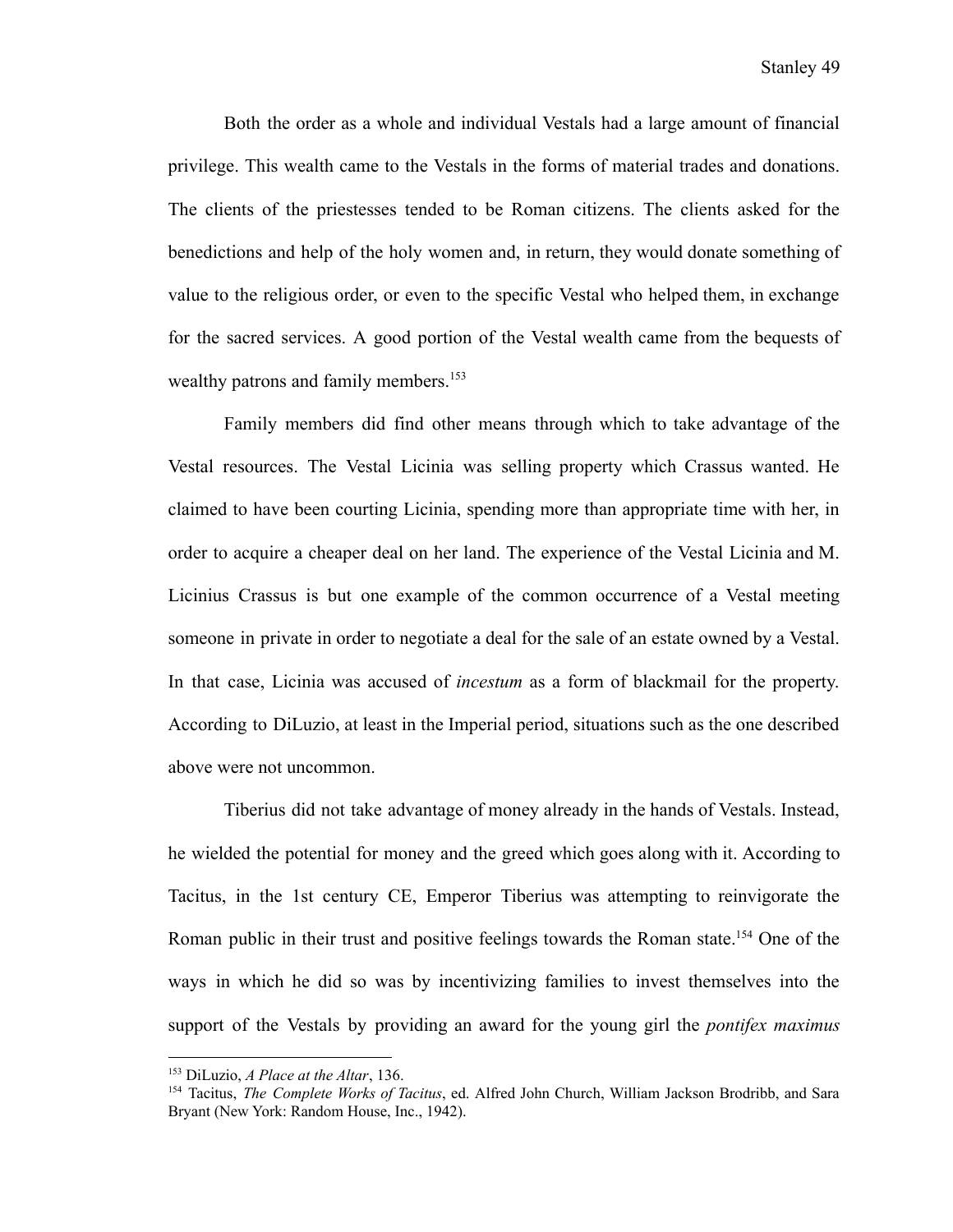would choose. In a previous year there was even a second place prize for the family of the second place girl. The child who would eventually be called the Vestal Cornelia won the position to be a Vestal Virgin and received two million sesterces. Two million sesterces was twice the value of the property qualifications needed in order to join the senatorial order.<sup>155</sup> Awarding such a grand prize strengthened the connection between the Empire and the elite families of Rome. Suddenly, contributing a daughter to the Roman state was beneficial to the public and could bring good financial tidings. The emperor used the desire for money as a tool to benefit the interest in the safe-keeping and religious ongoings of the empire.

The Vestal Virgins held a surprising amount of financial power, even when it was not yet in their hands, such as with the case described above with Emperor Tiberius. Similar material and monetary donations encouraged the Vestals to support a person or cause they may not have supported before. Property was a common good of which people would try to take advantage from the Vestals, all because the priestesses possessed the ability to buy and sell estates without the guidance of a *tutela*. The financial gains of the Vestals put them in a position apt for deals in order to bring a positive outcome to multiple parties contemporaneously.

### **Political Power**

The high standing of the Vestal Virgins within the political sphere of Rome was evident in many aspects of their lives. The sway the Vestals had over politics was common knowledge throughout the city. The citizens of Rome were able to use that political sway to their advantage and connect their needs to those of the Vestals. The priestesses were educated members of a religious order who were integral to the

<sup>155</sup> DiLuzio, *A Place at the Altar*, 142.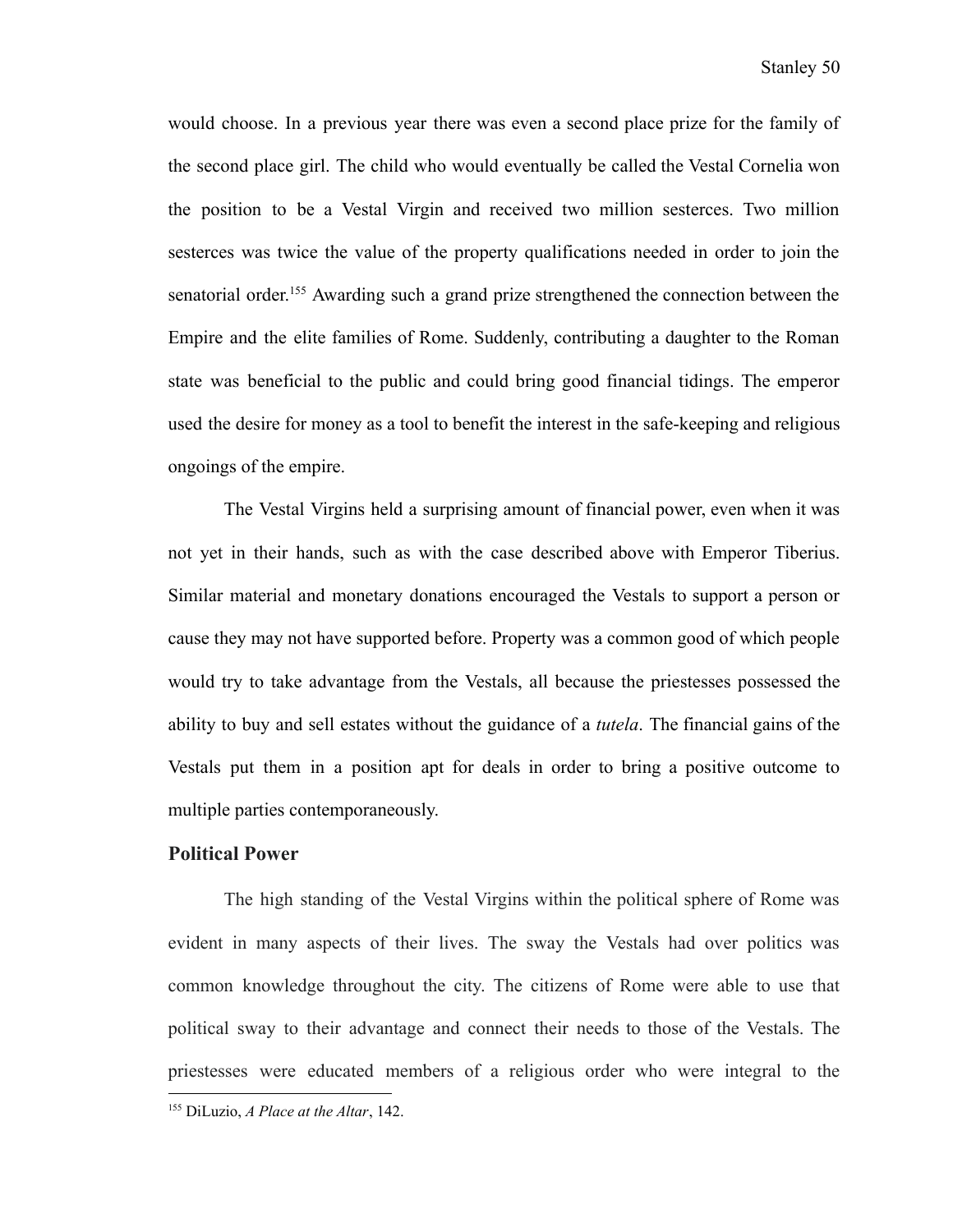purification and longevity of both the city and society. The Vestals received their education as a part of their training which was centered around serving the goddess and Rome. Politicians exploited their exhibited need for purity in order to create an outcome which benefited their own personal or group desires. The Vestals themselves found ways to incorporate their own desires into the outcomes of their political actions. Members of the public and the Vestals themselves molded the political power held by the Vestal Virgins for an outcome that benefited the case-specific manipulator.

One such aspect of political priority in the lives of the Vestal Virgins was their physical location in the forum, in the middle of all the political activity. These priestesses were the only women to hold such a fixed physical position in the Roman Forum. They were also the only women who were able to address the senate.<sup>156</sup> Even the way in which the priestesses walked through the city was an indicator of their importance to the senate. The holy women had a special type of bodyguard called a *lictor*. The Vestals were accompanied by a specific type called *lictores curiatii* which were affiliated with the pontifical college.<sup>157</sup> Ariadne Staples, a scholar on women in ancient religions, writes,

A *lictor* was a symbol of power, secular in the case of magistrates, sacred in the case of the *flamen Dialis* and the Vestal Virgins. From the perspective of common perception a Vestal on the streets, accompanied by a *lictor*, would have been a unique figure, instantly recognizable as a Vestal. Positions of power in Rome were occupied exclusively by men. The Vestals were the only women who were accompanied by a symbol of power… It kept her aloof from the common experience of any other category in Rome.<sup>158</sup>

<sup>156</sup> Matthew Dillon and Lynda Garland, *The Ancient Romans: History and Society from the Early Republic to the Death of Augustus* (London and New York: Routledge, 2021), 349.

<sup>157</sup> DiLuzio, *A Place at the Altar*, 141.

<sup>158</sup> Ariadne Staples, *The Good Goddess to the Vestal Virgins: Sex and Category in Roman Religion* (London and New York: 1998), 145.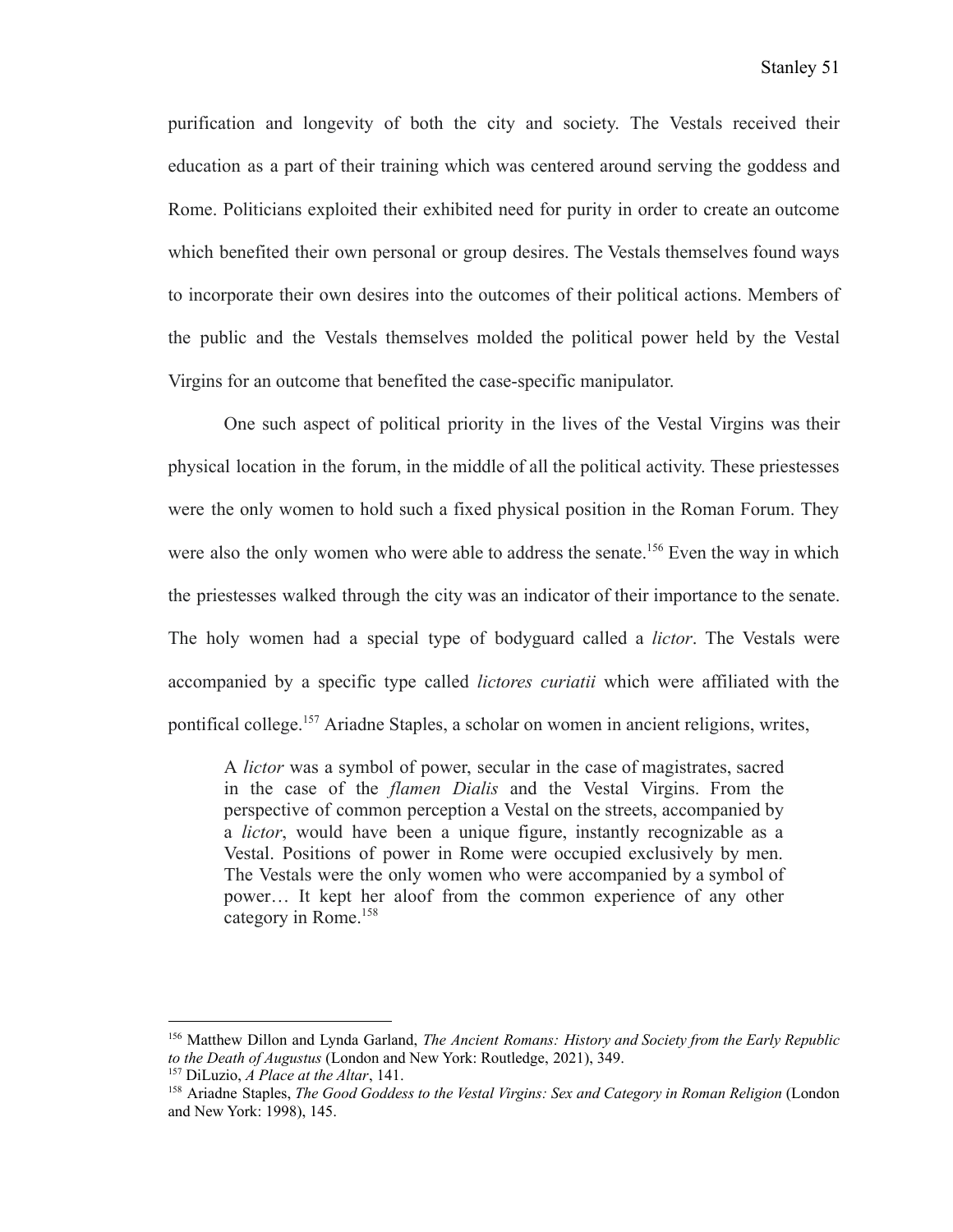These *lictores* granted the Vestals not only a distinction into the realm of influential people, but also physical protection. Vestals were allowed to employ a *lictor* starting in 42 BCE; Dio reported this is because a Vestal was insulted and therefore put in danger on her way home from a dinner party. <sup>159</sup> The *lictores curiatii* placed the Vestals on a similar visual level of influence and importance as the rest of the pontifical college.

In a typical Roman household, women held influence over their children and husbands. This extended into the households of senators as well.<sup>160</sup> As described in the earlier section, the Vestal Virgins did not relinquish their connection to their previous *gens*. Their feminine influence extended to their fathers and brothers, the same way an elite matron could attempt to sway her husband or child. The impact of the Vestals upon their families was even more pronounced because of their status. This is all to say that the Vestal Virgins could guide and affect the political realm in Rome because of the religious offices they held and their familial connections to senators. One of the reasons for which people would implore the Vestals for aid was to gain respect by association.<sup>161</sup> The Vestals held such a high status in the political realm that people wanted to use that to their advantage.

A commercial guild took advantage of the high status of the college of priestesses in the early 3rd century CE. The commercial guild was one responsible specifically for the repairs to major access roads to and from Rome. They took advantage of the political status of the Vestals with the establishment of a statue base and inscription found in the *atrium vestae*. Their goal in this was to ease the bureaucracy involved in road construction. The inscription was dedicated to Emperor Caracalla. "The road repairs

<sup>159</sup> DiLuzio, *A Place at the Altar*, 141.

<sup>&</sup>lt;sup>160</sup> De la Bédoyère, "Virtue, Honour, and Chastity," 25.

<sup>161</sup> Saquete, *Las vírgenes vestales*, 105.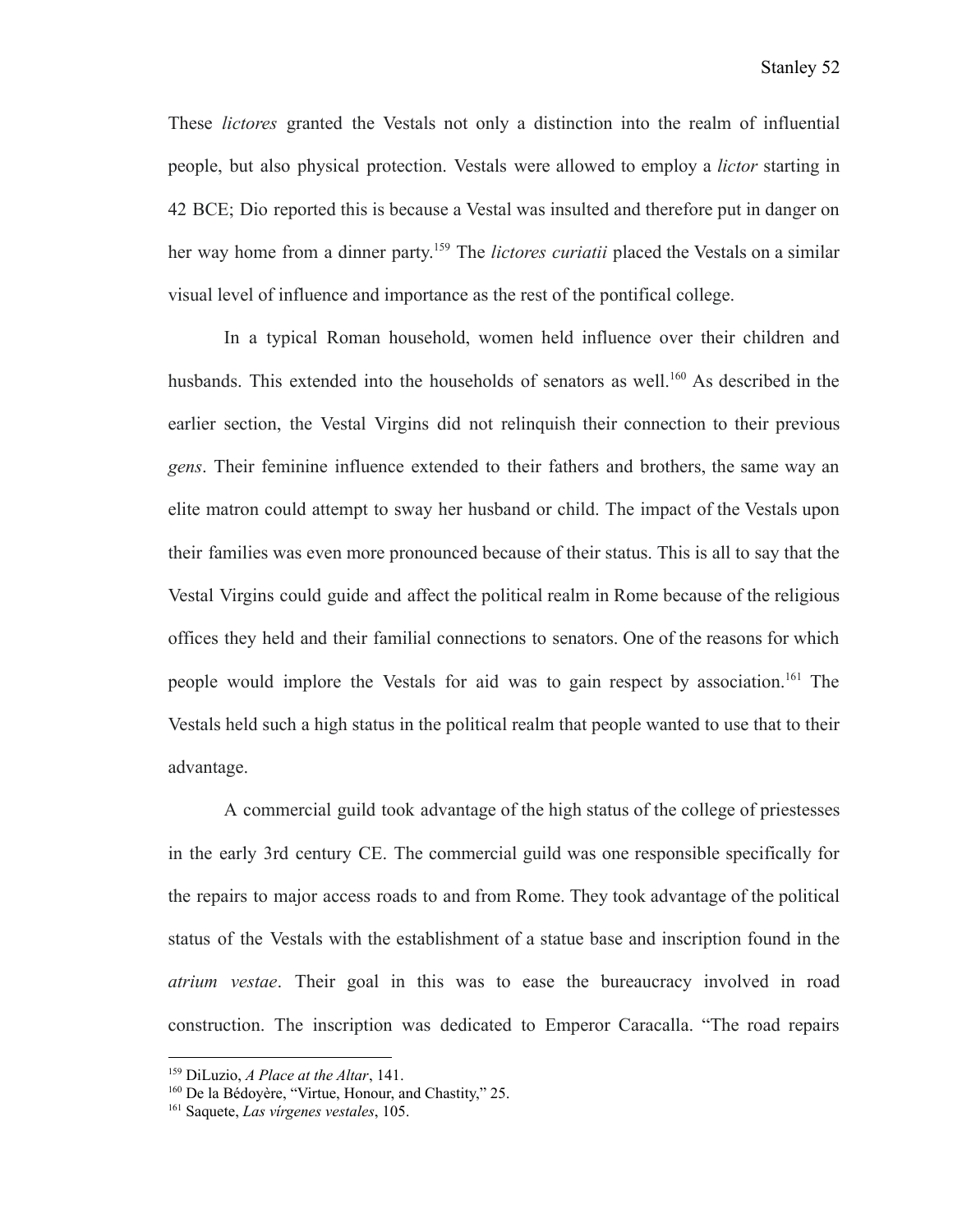mentioned in the inscriptions echoed the idea of maintenance of order and decency within the college of Vestals in the Severan period, which Caracalla supported most aggressively."<sup>162</sup> According to Lindner, in Roman thought, it was considered wise to foster a public connection between the emperor and the Vestal Virgins by means of inscriptions and dedications.

This inscription does a two fold job. On the one hand, it reinforces the support of the emperor for the major road works. That support ensures an easy construction without political or bureaucratic roadblocks. On the other hand, by placing the inscription in the *atrium vestae*, the guild was imploring the blessing of Vesta. They placed the inscription in a location where the Vestals would see. The Vestals would then have the agency to pray to Vesta and provide support for the workers, or not. The guild finessed the system in such a way that they essentially asked Vesta and the emperor for blessings on their work.

These guild workers were fully cognizant of what results their actions would achieve. They played into the connection between the emperor and the Vestals. This came at a time when the relationship between the political and religious was strong. By calling upon both offices, those who built the roads ensured the favor of the religious and the state powers. The emperor approved of and funded a project, public works ran smoother. When given the favor of a goddess, life became less challenging because her protection was a part of divine favor. Making the inscription was a calculated move. On the off chance that the emperor did not want to support the commercial guild, the Vestals, having been honored in the placement of the inscription within the *atrium vestae*, could suggest to the emperor and pontifical college that they support the workers.

<sup>162</sup> Lindner, *Portraits of the Vestal Virgins, Priestesses of Ancient Rome*, 77.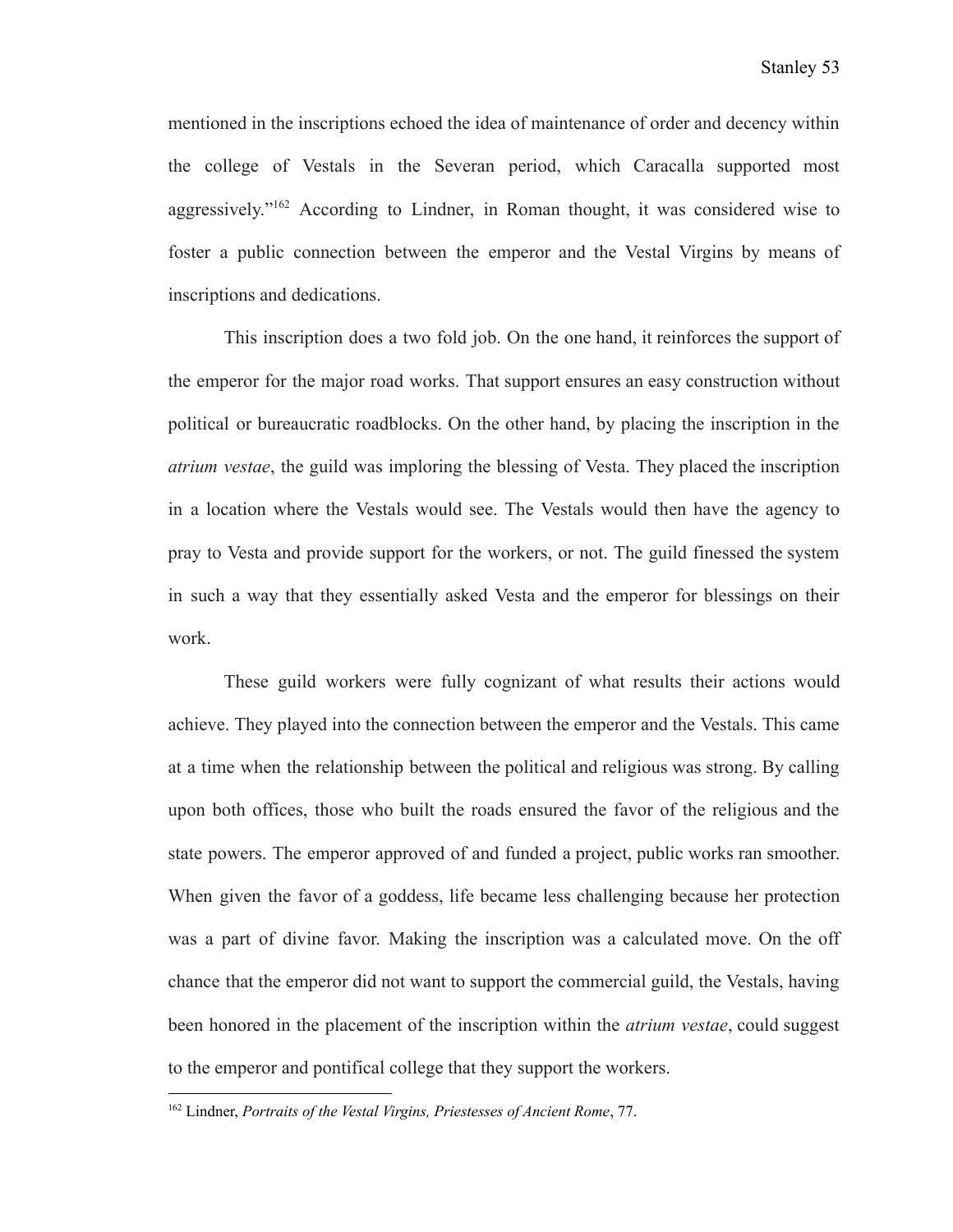According to Takács, "Roman women could sway political opinion, but outside their assigned sphere, in the realm of the public, they could easily become targets themselves."<sup>163</sup> Such an event happened to the Vestal Mor Minucia during the Struggle of the Orders. The Struggle of the Orders, or Conflict of the Orders, was a lengthy political battle between the different classes in Rome to see where each sect fit and held power. 164 Minucia was alive in the 4th century BCE. She was a plebeian in origin. Plebeians were very rarely accepted into the order of the Vestals. Typically, the *pontifex maximus* wanted a new member from a patrician family to further establish her purity. Minucia was the only plebeian Vestal throughout her tenure. By the time that Minucia had already passed her first ten years of learning, the plebeians of Rome were trying to gain more influence over the pontifical college and the patricians, especially within the political sphere. In retaliation and as a way to deter the plebeians from gaining political ground, Mor Minucia was accused of *incestum*.<sup>165</sup> The accusation was on the basis of improper dress. Her act of *incestum* was not even one that had another partner. It was simply theoretically out of custom and propriety for a Vestal. The pontifical college used her as an example that the plebeians were not fit to hold such power. In 337 BCE, Mor Minucia was convicted of the *crimen incesti* and buried alive.

To fully understand the power manipulations at play, one must peel back the layers of each action. The plebeians were using the sanctity and class standing of Minucia as a Vestal Virgin in order to show that they could integrate themselves into the upper ranges of society and add positive contributions. Minucia almost certainly would have

<sup>163</sup> Takács, *Vestal Virgins, Sibyls, and Matrons*, 19.

<sup>164</sup> "The Struggle of the Orders: Plebeians Unite to Lift their Shackles," Sites at Penn State. Last modified 2022. <https://sites.psu.edu/struggleoftheorders/>.

<sup>165</sup> An enslaved person accused Mor Minucia of *incestum*. Wildfang, *Rome's Vestal Virgins*, 83.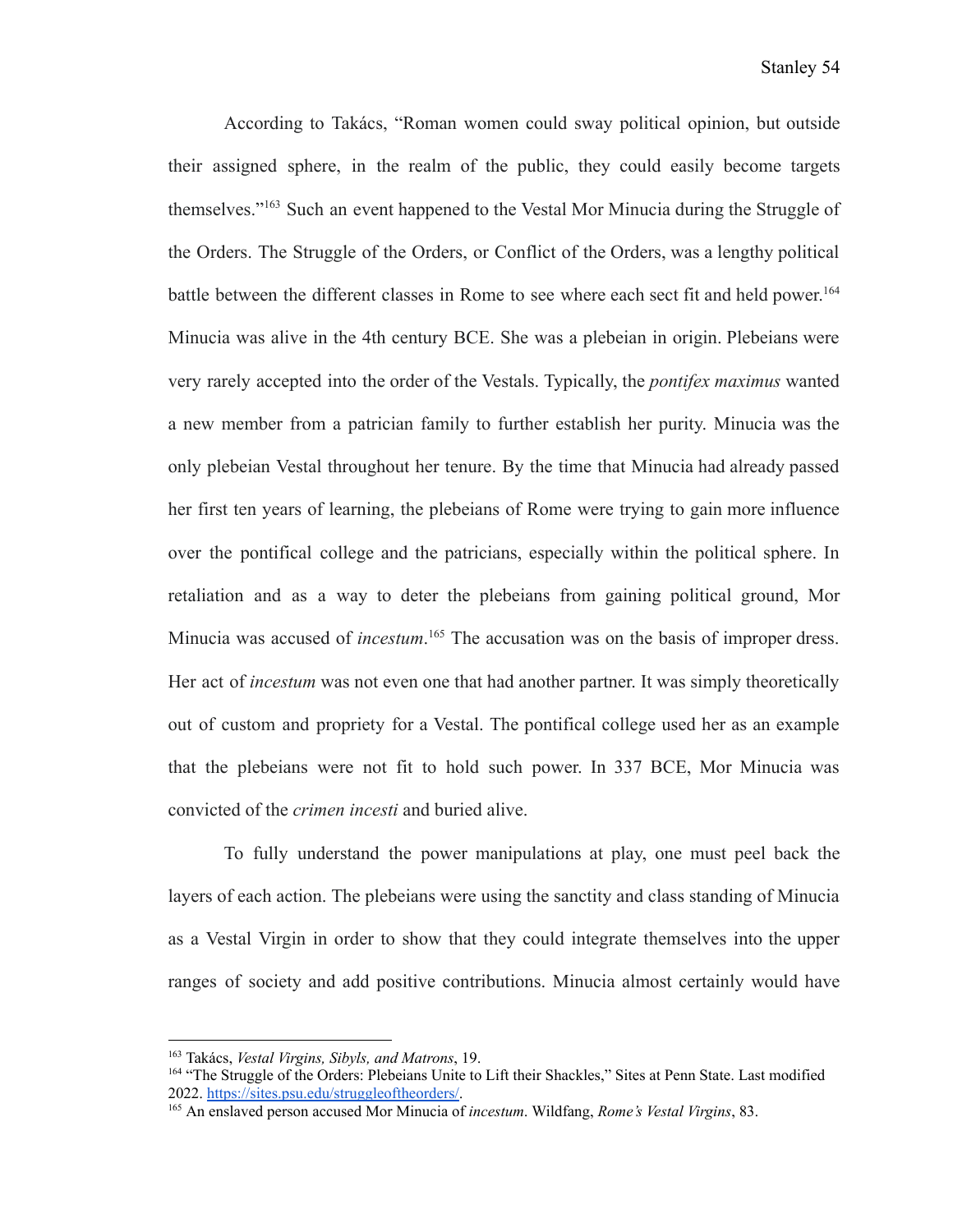known about her position and public persona being used as such. The patricians used Minucia to keep the plebeians out of political power. As a Vestal Virgin, she was within her assigned sphere with the power to sway political opinion, but as a plebeian, the patricians viewed her as having stepped outside of her sphere and sought to use her to put a stop to others doing the same. Minucia became a target of these manipulations by the mere virtue of her birth. The origin of her birth would theoretically have been ignored but in practice was not, just as how past *gens* would theoretically not have received any benefits, but did in practice.

The power of Minucia was significant because she was a Vestal Virgin and a plebeian. Both the plebeians and patricians were using the Vestal for their own designs. "Minucia's *incestum*, real or invented, provided the patricians with a golden opportunity to make their point and warn the plebians of the dangers attendant on overstepping their traditional place, and it is most probably for this reason as much as any actual misdeed that she was found guilty and buried alive."<sup>166</sup> Accusing a Vestal of *crimen incesti* was a fast way to remove her from the power playing field. The Vestal Virgins were easy targets because they had limited authority with which to defend themselves, even though they were the only women allowed to testify in court. While at the same time, the priestesses were difficult targets because of the power they could wield, political or otherwise.

By the 1st century CE, the Vestal Virgins were publicizing the ways they found to reclaim their own power within the political sphere. For example, in the 3rd century CE, the Vestal Julia Aquilia Severa married the emperor and received the title of *Augusta*. 167 There were many instances of the Vestals individually trying to sway the political forces

<sup>166</sup> Wildfang, *Rome's Vestal Virgins*, 84.

<sup>167</sup> Outi Sihvonen, "The Vestal Virgins and Power: Tradition and Change in Third Century Rome" (PhD diss., Tampere University, 2020), 127.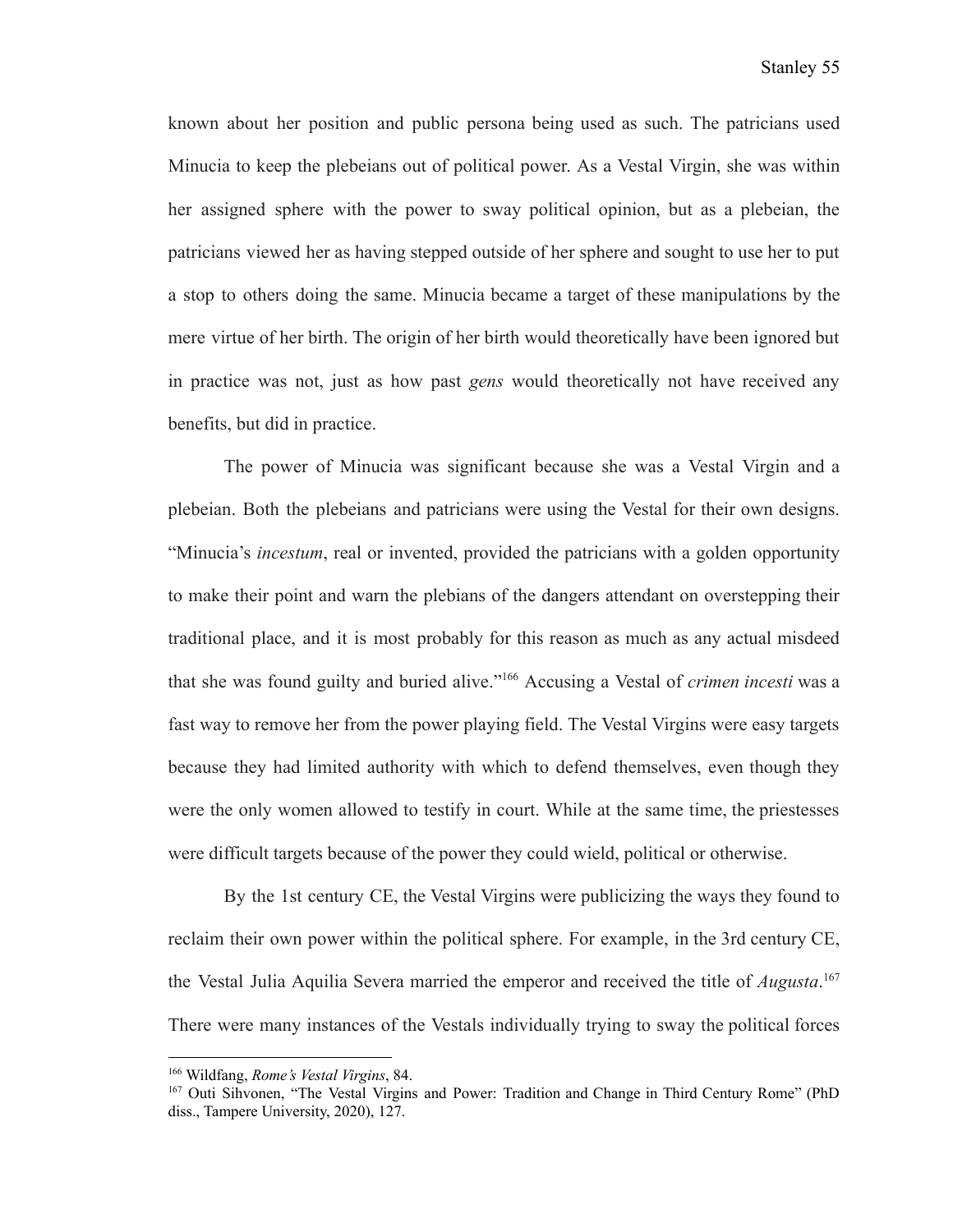at play and most resulted in failure.<sup>168</sup> After the turn of the millenium, the Vestals identified ways to successfully influence the political sphere of Rome. In order to do so they would move as a unit and manipulate the preexisting religious rules, such as the conservative attire, and frameworks in which they lived. That is to say, the Vestals went through loopholes in the rules and regulations of their own order. 169

One example of such was that the Vestals began arguing for more sexual leniency, although this did not gain any traction until a few centuries later. <sup>170</sup> Part of the actions of Julia Aquilia Severa were for such sexual leniency: marriage while still a Vestal. However, any changes she may have made reverted back to their more conservative norm after her death.<sup>171</sup> Instead of fighting directly for sexual leniency, the Vestals approached the proverbial barriers in smaller steps by, for example, arguing for a less strict dress code. As seen with Minucia above, a fashion faux pas could be fatal. In this way, the Vestals took their own power in their hands and used it for their benefits and not to the direct advantage of others.

Another instance in which the Vestals wielded their power for their own benefit was in order to reinforce their diminishing support from the pontifical college. The Chief Vestal exchanged dedicated statues with the married couple Agorius Vetius Praetextatus and Fabia Paulia. This means that in the 4th century CE, Praetextatus, Fabia, and Coelia Concordia commissioned statues and wrote the inscription displaying the purpose of these statues was to honor the other person. The three parties dedicated their statues right before the disbanding of the cult of Vesta.<sup>172</sup> Such as the case, it was a symbiotic

<sup>168</sup> DiLuzio, *A Place at the Altar*, 191.

<sup>169</sup> Wildfang, *Rome's Vestal Virgins*, 95.

<sup>170</sup> Wildfang, *Rome's Vestal Virgins*, 91.

<sup>&</sup>lt;sup>171</sup> Sihvonen, "The Vestal Virgins and Power: Tradition and Change in Third Century Rome" 237.

<sup>172</sup> Lindner, *Portraits of the Vestal Virgins, Priestesses of Ancient Rome*, 78.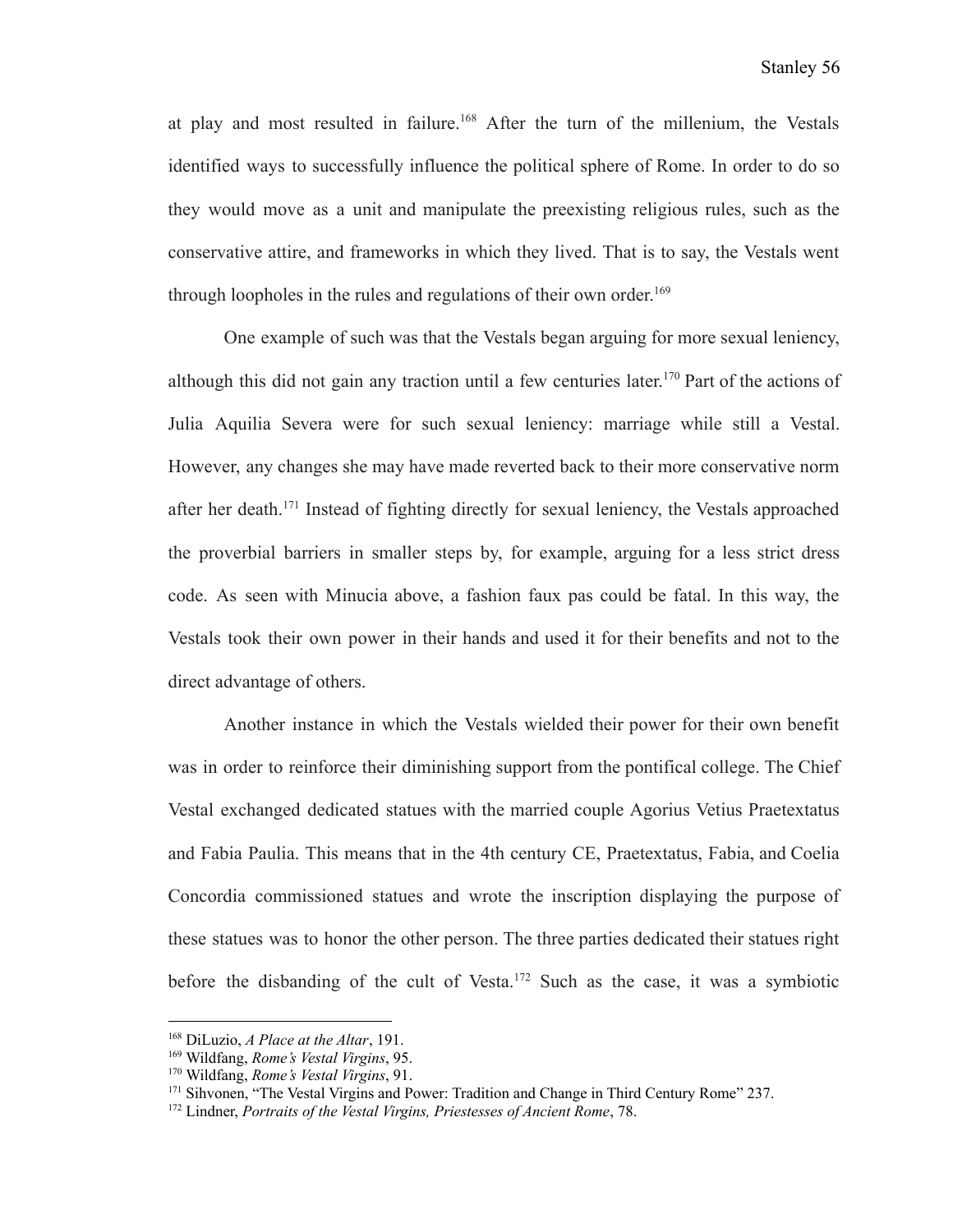relationship and transaction due to the power and acknowledgement each party received. Praetextatus was a praetor and a high priest under Emperor Valentinian II. Coelia Concordia was the *virgo vestalis maxima* and a friend of the pair. <sup>173</sup> At this time, the Vestals were in search of support from the senate. Christianity was on the rise and the Vestals were mere years away from their dispersion. Archaeologists found that the statue dedicated to Coelia Concordia was established first. The Chief Vestal did not dedicate one to her friend until after his death. This move was heavily criticized by Symmachus because it was the first time a Vestal had ever set up a statue dedicated to a man.<sup>174</sup>

The Vestals in the late empire were able to grab political status, reminiscent of their positions in the past. Coelia Concordia calculated the correct person with whom to exchange statues. Because of the exchange, the Vestals reinforced their association with the other primary religious orders of Rome. Praetextatus was a priest of Vesta as well as a praetor. The association between the Vestal Virgins and a priest of Vesta was not a surprise, but by associating themselves with a praetor, a man holding a political office, the Vestals were able to steal back some power which had disappeared with their declining popularity from the people of Rome in the 4th century. In return, Praetextatus was able to reinforce his authority as a priest of Vesta through the acknowledgment and inscription by the Vestal Virgins, the group of people most dedicated to Vesta. The Vestal Virgins took hold of their own power both from within, by using it to strengthen the perceived relationship between Praetextatus and Vesta, and from without, by encouraging Praetextatus to strengthen the influential relationship between the Vestals and the pontifical college for the duration of their existence.

<sup>173</sup> Lindner, *Portraits of the Vestal Virgins, Priestesses of Ancient Rome*, 79.

<sup>174</sup> Rodolfo Lanciani, *Ancient Rome in the Light of Recent Discoveries* (Boston and New York: Houghton & Mifflin, 1898), 169.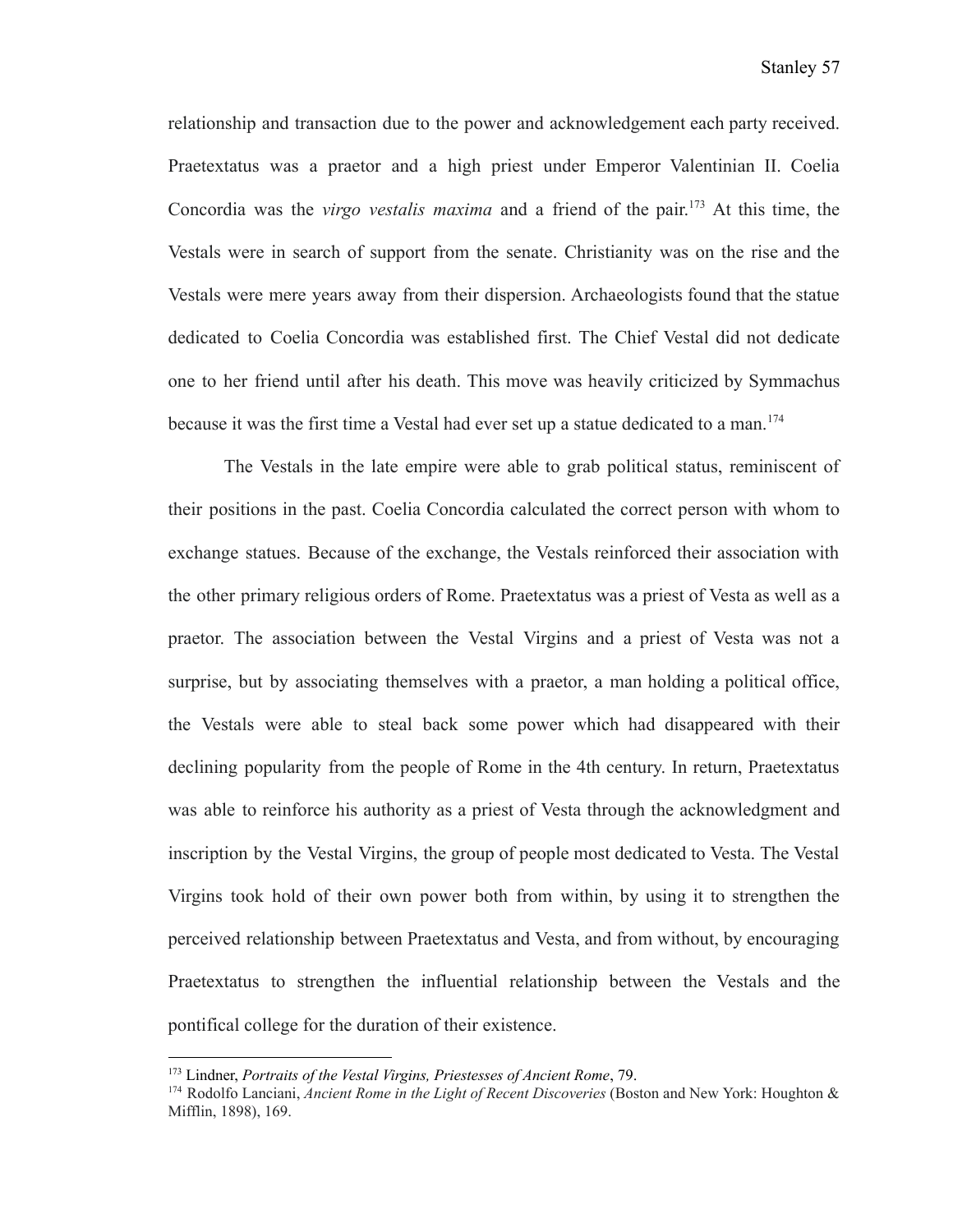Many Imperial statues of Vestal Virgins resembled their contemporary empresses.<sup>175</sup> The sculptors copied the styles of the statues of the empress and emulated distinguishable characteristics in the statues of the Vestals. Unfortunately, it is difficult to determine the express purpose for these similarities outside of gaining favor with the senate and the ruling family. "It is unlikely that we will ever know the name of this Chief Vestal Virgin, because the names of all but two second century Vestals are missing in the historical record."<sup>176</sup> The repetitive styles of the statues creates difficulties for identifying specific people after two thousand years of wear. Therefore, archaeologists must rely on other identifiers on the statues, such as soft shoes to indicate a Vestal.

The relationship between the people of Rome, from every social standing and class, and the power of the Vestal Virgins within the political sphere is one of give and take. The commercial road working guild gave authority to the Vestals by connecting them and the contemporary emperor, while also gaining political favor from the Vestals and the emperor. By being placed in the political favor of the Vestals, the guild had a voice speaking out for the workers when they were not able to do so themselves. Mor Minucia was a perfect example of a Vestal and her influence being used by multiple groups all at once. Her role as a Vestal was overshadowed by her birth as a plebeian. In the Late Empire, the Vestals transitioned from having to work as a group in order to gain sway and desires, to making individual decisions and power grabs like Coelia Concordia. The Chief Vestal worked to keep her order in the political sphere by exchanging statues with a senator. The political influence of the Vestal Virgins was accessible and able to be molded to one's own desires than other forms of their power.

<sup>&</sup>lt;sup>175</sup> "Empress" here means the wife of the emperor.

<sup>176</sup> Lindner, *Portraits of the Vestal Virgins, Priestesses of Ancient Rome*, 148.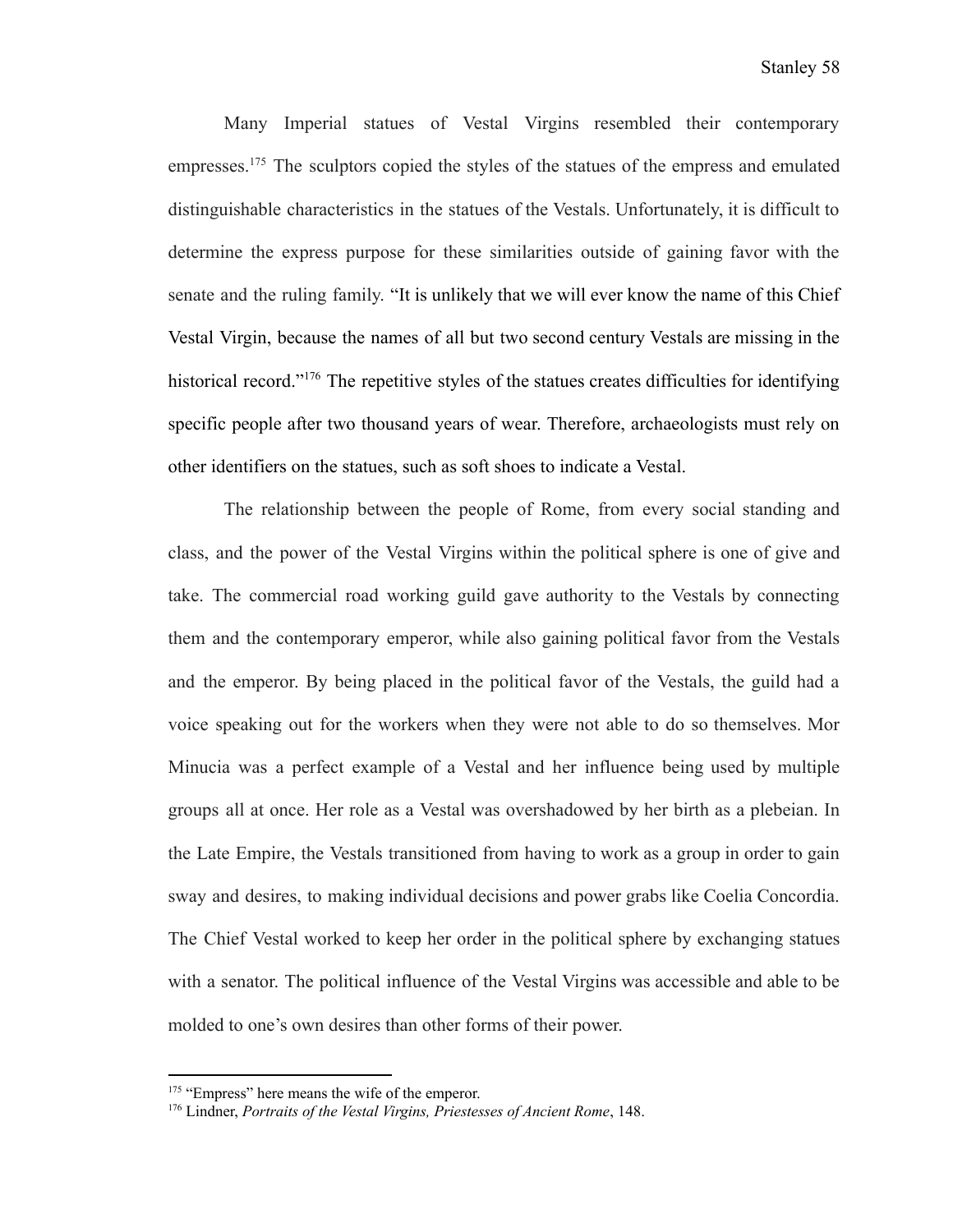Stanley 59

## *Crimen Incesti*

The previous three sections have been on the power of the Vestal Virgins, be it the power of family connections, financial gains, or political sway. Going forward, the *crimen incesti* will be highlighted for the way in which each of these Vestal powers were exploited against their benefit. *Crimen incesti* was an important and grand event any time it occured. In some cases, the allegedly *incestae* Vestals came out alive, but many did not. Even when the priestess was saved by the goddess Vesta herself, the event in question benefited someone other than the Vestal Virgins. The crime of unchastity opened up the opportunity for people to manipulate the various powers of the Vestals for their own sakes. It often worked so well because there were few ways to avoid live internment when a Vestal had already been convicted in the eyes of the public. With that as the case, the accuser of the *incesta* Vestal influenced the outcomes.

As already discussed, the Vestal Virgins could be charged with *crimen incesti*, convicted, and sentenced to death. By performing their rituals in a state of *incestum*, the Vestals brought pollution into their performances for purity. The Romans placed a great deal of importance on the Vestals to remain chaste because they were representations of the city itself. "The untouched body of the Vestal Virgin is metonymy for the untouched city of Rome. Her unique legal status frees her from all family ties so that she can incarnate the collective."<sup>177</sup> While in theory the unique legal status of the Vestals cut them off from all familial ties, as seen in this paper, in practice that was not true. Anyone, from the gods to family to enslaved people could accuse a Vestal. Vestals were accused of *incestum* for many reasons throughout time, not simply for unchastity. The reasons behind the accusations shifted in each case but there were some commonalities. Scholars

<sup>&</sup>lt;sup>177</sup> Parker, "Why Were the Vestals Virgins?" 563.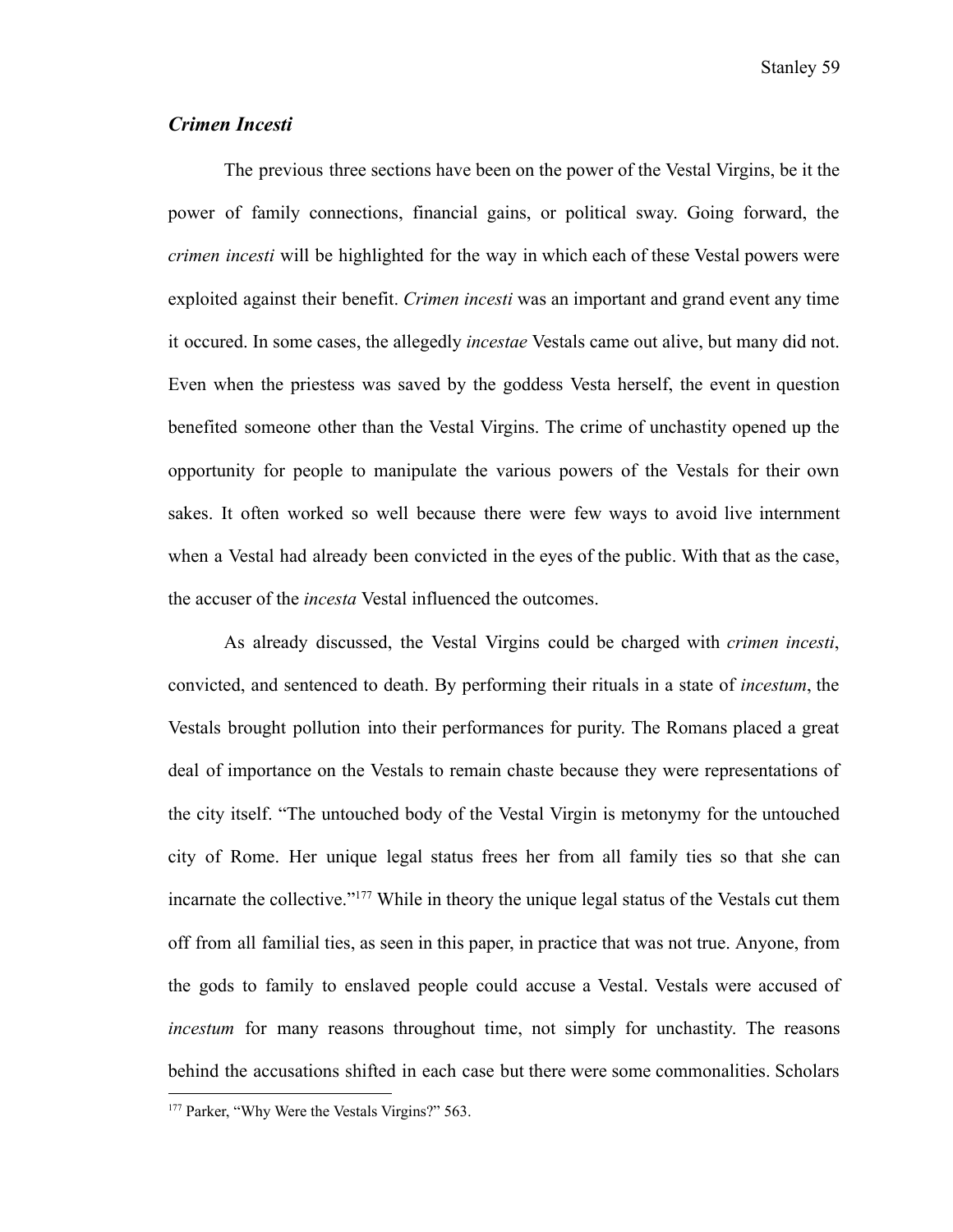have debated how to define the death of the Vestal, but the bottom line is that "all was not well with the state's relationship with its gods. The only way that relationship could be repaired was by the ritual of live internment."<sup>178</sup> In order for Rome to operate smoothly in agriculture and with the protection of Vesta, fostering purity within the Vestal Virgins was essential. This section will be taking a look at specific cases of accusations towards the Vestals and those who benefitted from these encounters.

Investigating the cases of *incesta* Vestal activity relies on investigating the accusers of the Vestals in question. The majority of accusations were brought to light by enslaved people, family members, or the gods themselves. More often than not, when an enslaved individual accused a Vestal of *incestum* it was through eyewitness accounts. In one account told by Dio, Vestals Aemilia, Marcia, and Licinia were all tried together in 114-113 BCE.<sup>179</sup> Originally, Marcia and Licinia were acquitted despite the displeasure of the public. Eventually, a second investigation occured and a slave of Vetutius Barrus acted as the informant which solidified the guilt of the three Vestals and convicted them with *incesti*. In this scenario, Aemilia had multiple lovers, one of whom was Vetutius. In the hopes of being manumitted, Manlius, another person enslaved by Vetutius, betrayed the Vestal because he allegedly caught the offenders in the  $act<sup>180</sup>$  The pontifical college approved of this type of irrefutable proof. The word of enslaved people was taken very seriously in these matters.

Here, Manlius took advantage of the vulnerable position of the Vestal. Given that the consequences of her actions were so high, the reward for reporting her offense was equally as high. This situation was a perfect example of a life for a life. Manlius traded in

<sup>&</sup>lt;sup>178</sup> Schultz, "On the burial of unchaste Vestal Virgins," 129.

<sup>179</sup> Dillon and Garland, *The Ancient Romans*, 352.

<sup>180</sup> Wildfang, *Rome's Vestal Virgins*, 94.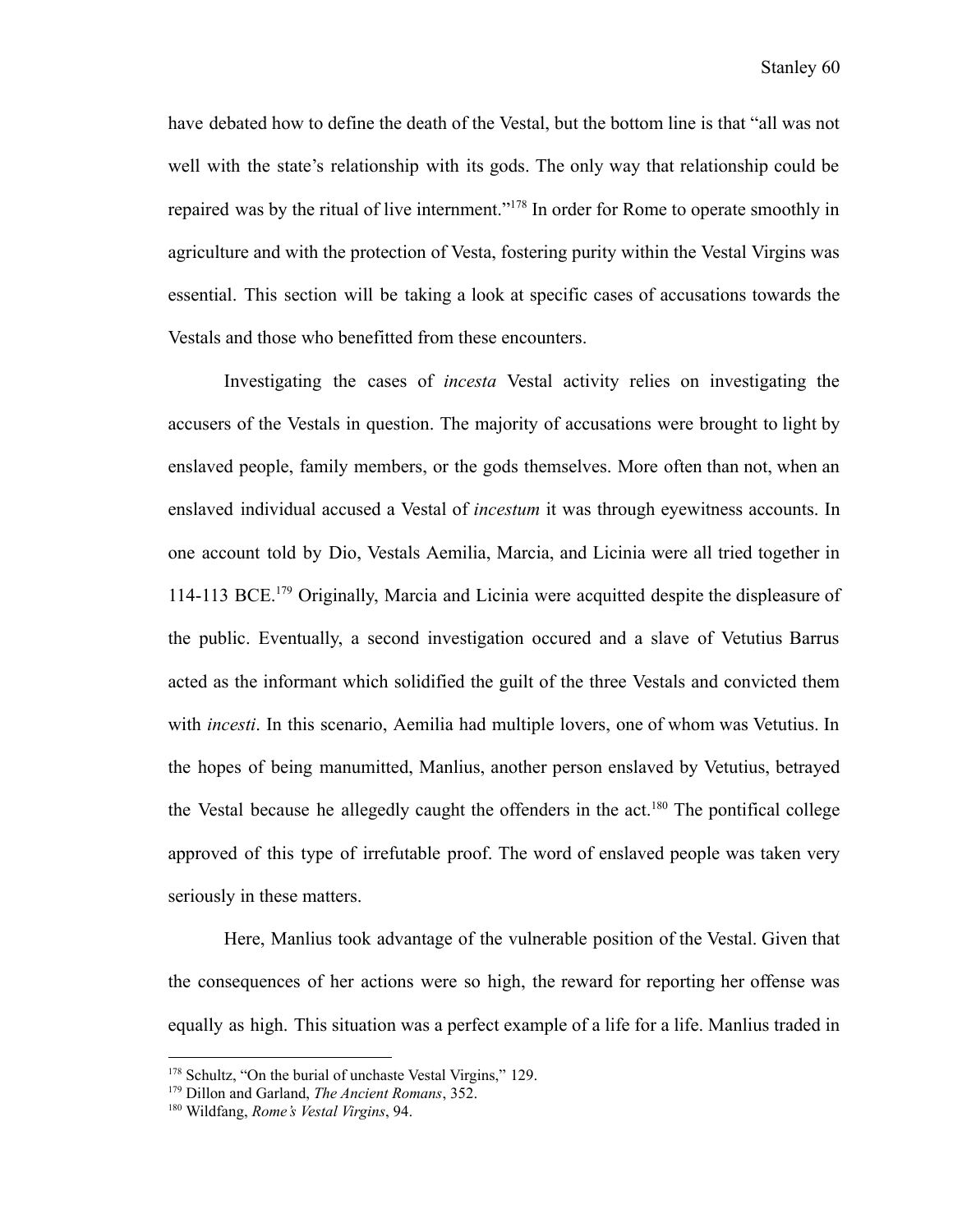his life of servitude and slavery for freedom because he exhibited exemplary actions for the city, while Aemilia was trading in her life of servitude for death because she exhibited unacceptable actions for the city. Manlius tore down the high standing of a Vestal Virgin and used it for his own gain.

In Mor Minucia's case cited earlier with regards to political power,<sup>181</sup> sexual activity was not involved. Chastity for the Vestals was not restricted to promiscuity. In these situations, the Vestals in question showed too much wit and inappropriate dress as with Minucia in 337 BCE. Livy describes an instance where the Vestal Minucia was accused of misconduct.<sup>182</sup> Minucia was very possibly the first historical example of a Vestal being buried alive for *incestum*. <sup>183</sup> She was suspected of misconduct because she dressed in a manner more elaborate than was the norm. Such an exhibition was not appropriate for a vessel of Vesta. A slave accused her in front of the pontiffs. This accusation led to the interrogation through torture of others Minucia had enslaved. The rulers of Rome took the eyewitness accounts of enslaved people against the Vestal Virgins very seriously. This situation demonstrates how a Vestal could be accused for things other than sexual activity. The Vestals represented the moral standards of Rome.

Accusations could also come from familial connections. In the case mentioned earlier in this paper,<sup>184</sup> Plutarch wrote that the Vestal Licinia was tried and acquitted for *crimen incesti*. <sup>185</sup> The trial took place in 73 BCE. The Vestal Licinia faced trial with

<sup>&</sup>lt;sup>181</sup> Found on page 54-55.

<sup>182</sup> Dillon and Garland, *The Ancient Romans*, 350.

<sup>&</sup>lt;sup>183</sup> Dillon and Garland elaborate on the situation, emphasizing that there was an ongoing war with the Latins. Minucia was the first plebeian Vestal. Dillon and Garland note that some politicians may have believed her inherent impurity coming from her lower birth status led to the military losses of Rome. Dillon and Garland, *The Ancient Romans*, 350.

 $184$  Found on pages 61-62.

<sup>185</sup> Plutarch, *Plutarch's Lives*, trans. Bernadotte Perrin, Loeb Classical Library (London: William Heinemann Ltd., 1916), 315.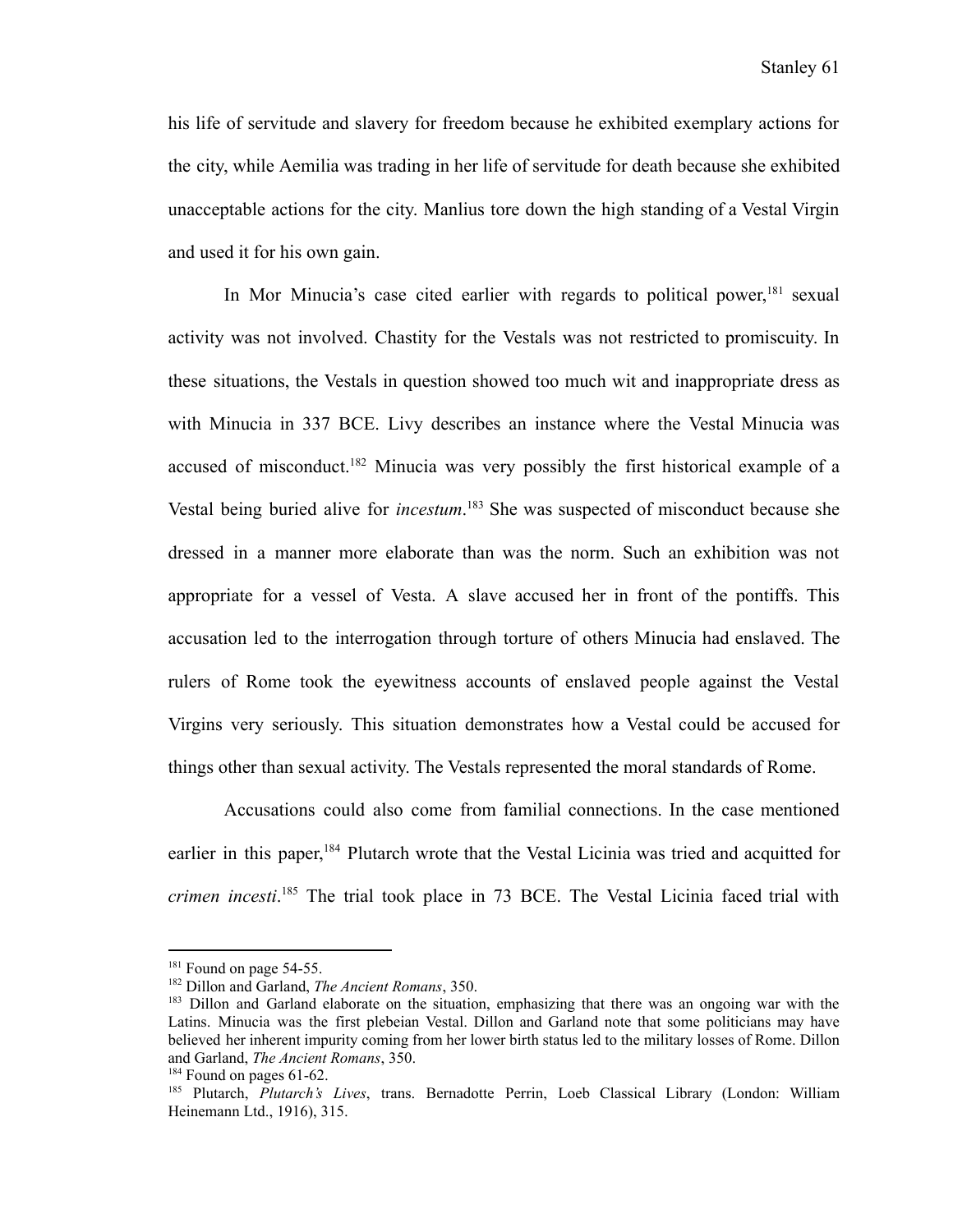Marcus Licinius Crassus. Scholarly debate has accepted the two as cousins, given the "Licini-us/-a" name.<sup>186</sup> The avarice of Crassus provided proof of innocence for the two parties. In this case, Licinia had been selling property which Crassus coveted. In the end, both parties were acquitted. Crassus was such a prolifically greedy person that the pontifical college accepted his defense. At the same time, Crassus "did not let Licinia go until he had acquired her property."<sup>187</sup> Crassus blackmailed the Vestal Licinia, relying on his position in society and greed to assure him a victory. Crassus exploited a familial connection in order to take financial power from a Vestal Virgin.

Members of the *gens* of a Vestal were able to use the chastity status and potential death of the related priestess as bargaining means for an advantageous end. In the example above, Crassus was not the only person who walked away from this event with a better position in life. M. Pupius Piso regained social status and a positive reputation. He defended Licinia in the trial. His career had been in a rut until this very public scandal.<sup>188</sup> By winning the case, Piso secured his position in society. The trial of the Vestal Licinia and Marcus Licinius Crassus proves that when one accused a Vestal of being *incesta* there were outcomes which did not benefit the city of Rome alone, but also specific powerful individuals involved. Piso used the importance of the case of Vestal impurity within society to further his own political career, as he was cited in more winning court cases after this event.<sup>189</sup>

As described earlier, when the eternal living flame of Vesta went out, it portended the unchastity of a Vestal and required a solution to the problematic situation. The Roman

<sup>&</sup>lt;sup>186</sup> Cadoux, "Catiline and the Vestal Virgins," 166.

<sup>187</sup> Plutarch, *Plutarch's Lives*, 315.

<sup>188</sup> Dillon and Garland, *The Ancient Romans*, 360.

<sup>&</sup>lt;sup>189</sup> Cadoux, "Catiline and the Vestal Virgins," 167.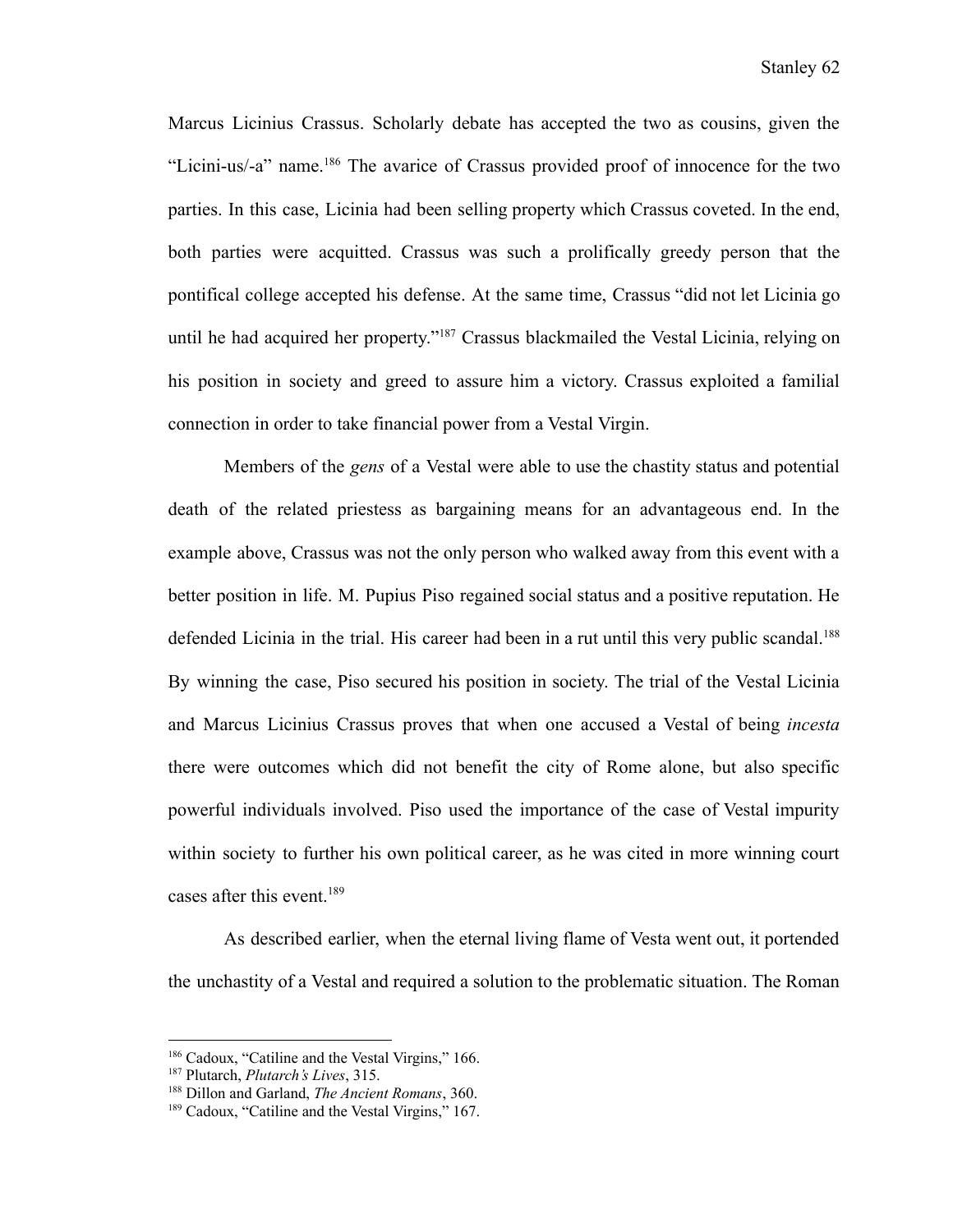public, upon discovering the extinguished flame, took that as a sign that the gods were angry with the Vestals for polluting the purity of Rome.<sup>190</sup> In this sense, the gods accused the Vestals of *crimen incesti* because the deities themselves revealed the crime by putting out the fire, but in reality, "it is generally assumed nowadays that accusations of, and convictions for, Vestal *incestum* occurred only at moments when Rome was in especially great danger or turmoil."<sup>191</sup> In each account of misconduct described in *The Ancient Romans: History and Society from the Early Republic to the Death of Augustus*, the authors Dillon and Garland associate the accusations with recent ill auguries, leading to the search for an unchaste Vestal.<sup>192</sup>

This is a tactic which is applied by politicians in power, such as the *triumviri* or the pontifical college, in order to appease and settle the concerns of the masses. According to Wildfang,

A close examination of these cases in fact reveals that such accusations seem to have been made only when the punishment of a Vestal could serve as an object lesson to some segment of the Roman population with whom the Vestal in question had close connections or whom she could be seen as symbolizing in some way. In other words, Vestals of this period seem to have been accused of *incestum* only when a faction to which they or their family belonged or which they could be seen as representing was involved in the turmoil in question.<sup>193</sup>

The quote above argues that accusations and cases against people like Mor Minucia, a plebeian, occurred when the punishment of the Vestal could serve to punish the connected faction or identity of the Vestal. In this case, the condemnation of Mor Minucia proved that plebeians could not handle the responsibility and piety needed to hold power in Rome. Minucia represented Rome and, in these cases, anything that was wrong with

<sup>190</sup> Staples, *The Good Goddess to the Vestal Virgins*, 136.

<sup>191</sup> Wildfang, *Rome's Vestal Virgins*, 79.

<sup>192</sup> Dillon and Garland, *The Ancient Romans*, 346-358.

<sup>193</sup> Wildfang, *Rome's Vestal Virgins*, 80.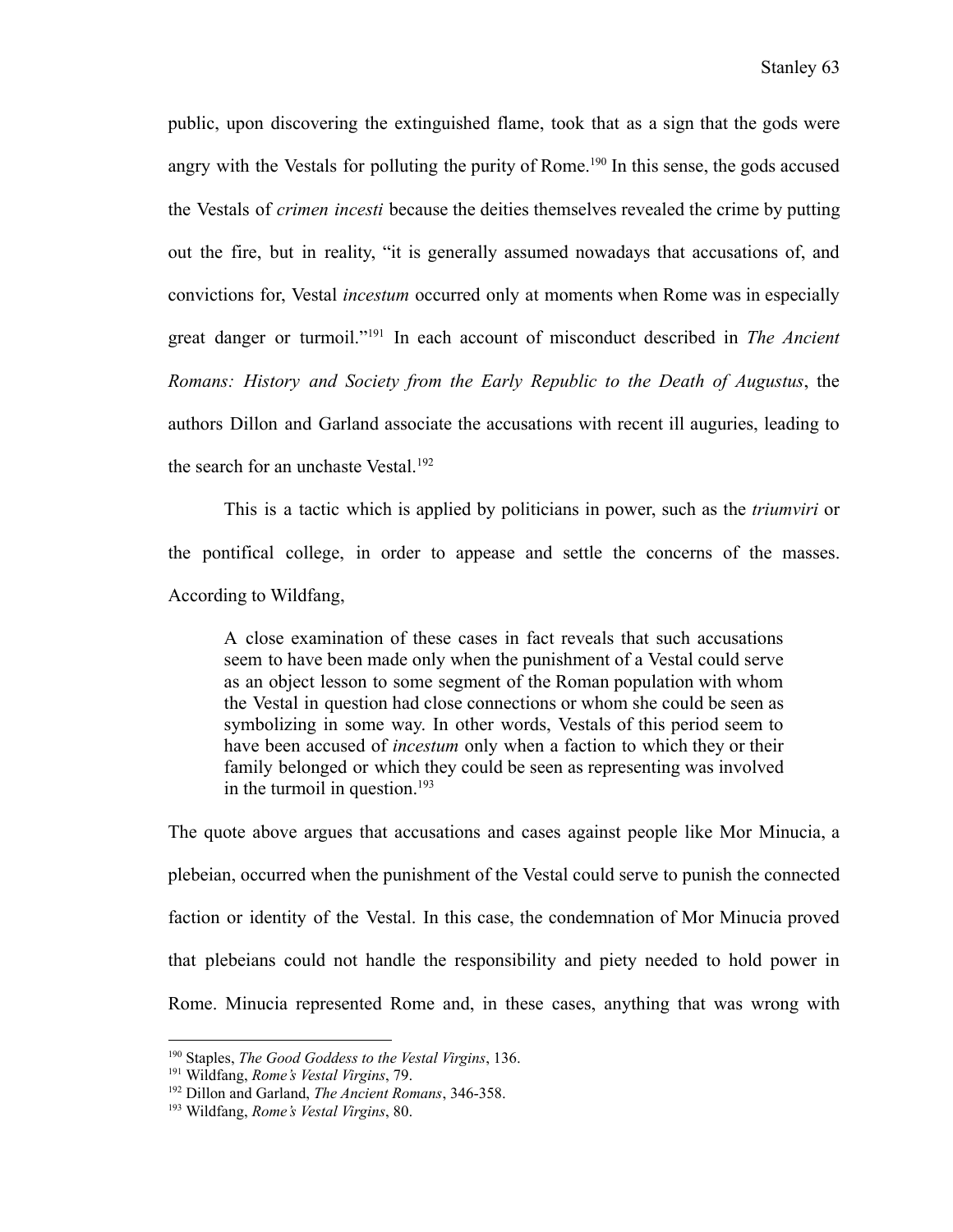Rome. The factions associated with the Vestal did not have to be class based, they could also be family members or even an entire gender. In 472, BCE there was a plague which terrorized the city, with a specific focus on the women in Rome. As a solution, the Vestal Orbinia was accused, convicted, and sentenced to death.<sup>194</sup> To people of a culture which believed in offerings to gods for better favor and luck, this was a viable solution with a positive outcome.

The death of the Vestal Orbinia was the light at the end of the tunnel. In order to be a solution, it was imperative that the Vestal was convicted and not acquitted. Even though her testimony was submitted to court, there was no guarantee anyone would listen to it, especially because the Vestal could not speak it herself. It was read by an orator. Wildfang believes that a Vestal in times of Roman chaos had little chance of providing an apt defense.<sup>195</sup> The only feasible outcome was a guilty charge. It was up to the pontiffs to further incriminate the Vestal in the eyes of the public. Not only did the Vestal Virgin in question have to appear guilty, accomplished by whatever proof the prosecuting orator brought forth during the trial, but the orator also needed to further separate the Vestal from her community.<sup>196</sup> The trial worked to show that the Vestal willingly sinned against her people, all of Rome, and the goddess Vesta, thus becoming a traitor. In doing so, the state manipulated the public perception of the Vestal, creating its own problem and solution in order to distract from and "resolve" a more large-scale problem regarding the view of the senate in the eyes of the people. The state manipulated the public and political power of a Vestal.

<sup>194</sup> Wildfang, *Rome's Vestal Virgins*, 85.

<sup>195</sup> Wildfang, *Rome's Vestal Virgins*, 56.

<sup>196</sup> Parker, "Why Were the Vestals Virgins?" 585.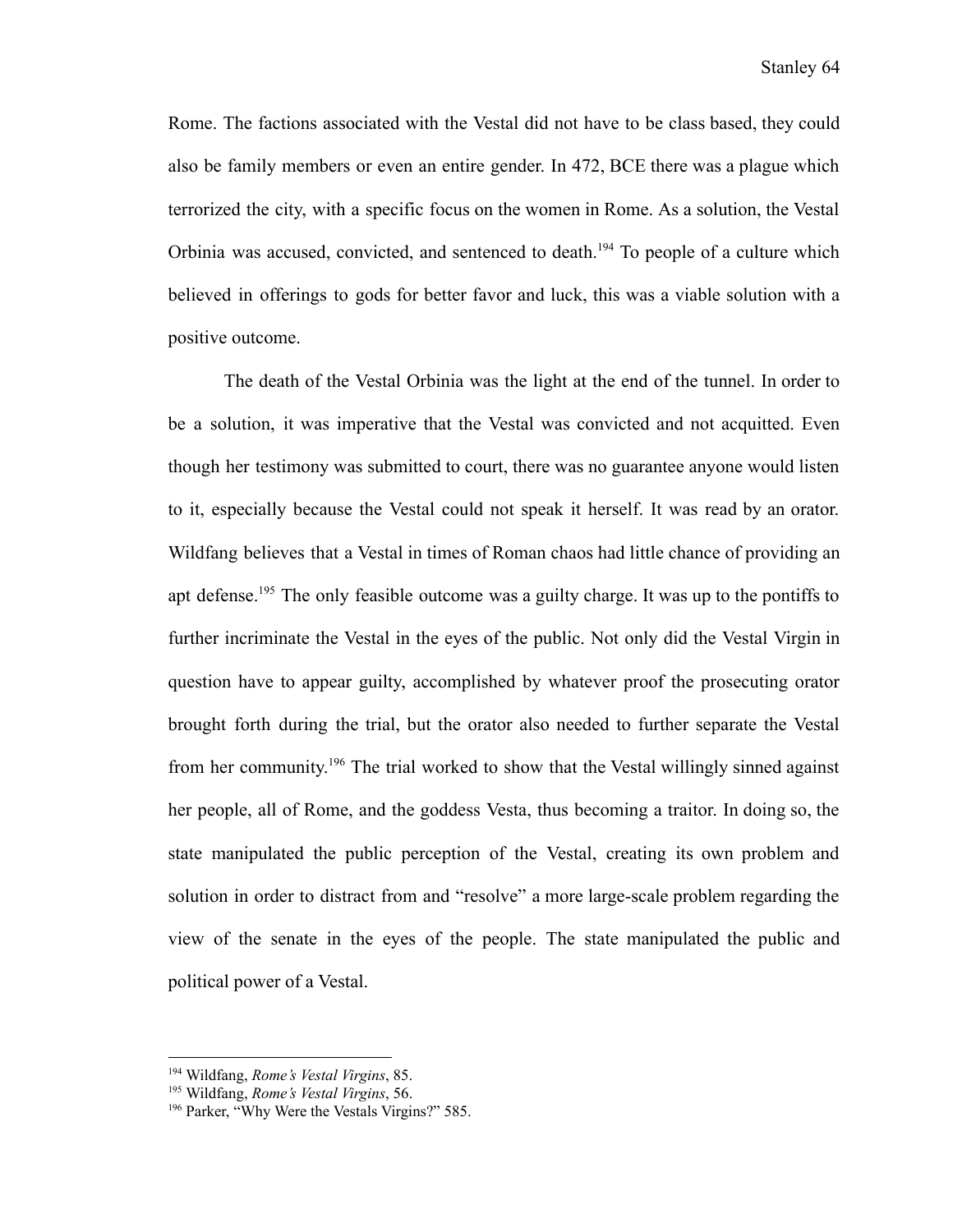While death by live internment was the only solution to the corruption of a Vestal, it was not the only option for the priestess convicted of *crimen incesti*. Two Vestal Virgins, both in the Republican Era, were recorded as having committed suicide and therefore were not murdered in the same ritualistic sense as the others. One was Caparronia who was accused in 266 BCE. Sources deviate regarding her death. One account, St. Jerome in his *Temporum Liber*, says that she hanged herself.<sup>197</sup> The other account says that she was hanged, according to Paulus Orosius.<sup>198</sup> These men were 4th and 5th century Christians, respectively. Osonius wrote about the Vestal to indicate the series of years in Roman history which tragedy afflicted. St. Jerome translated into Latin the Chronicron of Eusebius. There is very little information surrounding why the Vestal potentially chose to commit suicide instead of facing death at the hands of the goddess inside the tomb. Avoiding the tomb was not an appropriate response for a Vestal Virgin. This did not appease the powers at play because they could not wield the Vestal as a scapegoat or pharmakos. The Vestal Virgin suicides forced the pontifical college to find other methods.

Suicides in lieu of live internment did not assuage the people of Rome. Another instance, a few years later in 216 BCE involved two Vestals who were tried together. Livy wrote on this account mentioning that Floronia and Opimia were convicted of unchastity. "One had received the traditional penalty of being buried alive near the

<sup>&</sup>lt;sup>197</sup> "A Vestal Virgin at Rome was condemned for fornication, and killed herself by hanging." "St. Jerome (Hieronymus): Chronological Tables," Attulus, last modified February 29, 2016. St. Jerome: [Chronological](http://www.attalus.org/translate/jerome1.html#1750) Tables (1) [\(attalus.org\).](http://www.attalus.org/translate/jerome1.html#1750)

<sup>198</sup> "*Eodem tempore Caparronia uirgo Vestalis incesti rea suspendio periit: corruptor eius consciique serui supplicio adfecti sunt.*" "At that time Caparronia, a Vestal Virgin, upon being convicted of unchastity, was hanged. Her seducer and the slaves, who were her accomplices, were also put to death." "Orosius Book 4: Chapters 1-13: 288-219 BCE," Attulus, last modified December, 2020, Orosius, Book 4 (A) [\(attalus.org\)](http://attalus.org/translate/orosius4A.html). This translation was adapted from the translation by I.W. Raymond, 1936.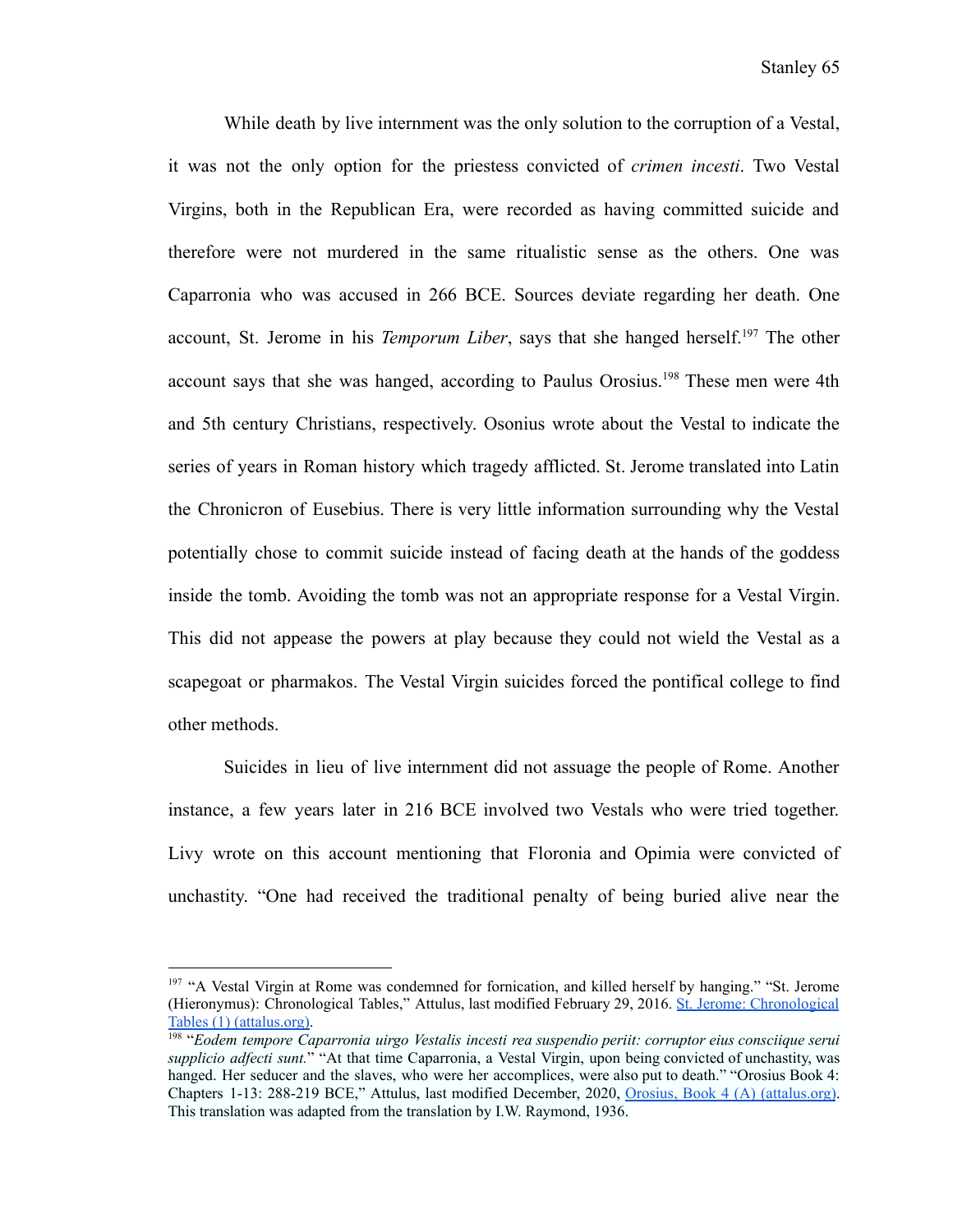Colline Gate and the other had committed suicide."<sup>199</sup> It is not entirely clear which Vestal was buried alive and which killed herself. During that same year, the impending attack of Hannibal was on the minds of the political figures of Rome. Livy said that the two Vestals who participated in *incestum* made the politically powerful people nervous. The fact that one of the Vestals did not submit to the ritual killing made the people of Rome anxious as well. In a search for a viable solution to appease both the gods and the people, the political leaders found a "Gallic man and woman and a Greek man and woman"<sup>200</sup> to sacrifice instead. Such a reasoning and situation would define this situation as both a sacrifice and a ritual killing, much to the chagrin of Schultz who argued that the death rites of a Vestal were not sacrifices. Livy here seems to indicate the need for an appropriate method of death for a Vestal. A suicide upset the necessary balance between the gods and the people of Rome.

Despite the need for the death of a Vestal, there were certain examples in which the accused Vestal did not die. In these situations, the goddess Vesta saved the priestess. Even in these cases, the saving of a Vestal was a means to an end for the Roman political leaders. There are multiple cases of a Vestal Virgin being saved by divine intervention. Around 230 BCE, the Vestal Tuccia was accused of *crimen incesti*. <sup>201</sup> According to Valerius Maximus, Tuccia called out to the goddess and said that she would draw water from the Tiber with a sieve and bring it to the *aedes vestae* in order to prove her innocence and her continued favor of Vesta.<sup>202</sup> Tuccia was successful in her efforts and no

<sup>200</sup> Livy, *History of Rome: Books 21-22*, 365. <sup>199</sup> Livy, *History of Rome: Books 21-22*, trans. J.C. Yardley, Loeb Classical Library (Cambridge, Massachusetts and London, England: Harvard University Press, 2019), 365.

<sup>201</sup> Wildfang, *Rome's Vestal Virgins*, 85.

<sup>&</sup>lt;sup>202</sup> "Vesta<sup>"</sup> inquit, 'si sacris tuis castas semper admovi manus, effice ut hoc hauriam e Tiberi aquam et in *aedem tuam perferam*.'" "'Vesta,' she said, 'if I have always brought pure hands to your sacred service, make it so that with this I draw water from the Tiber and bring it to your temple.'" Valerius Maximus, *Memorable Doings and Sayings*, 192-193.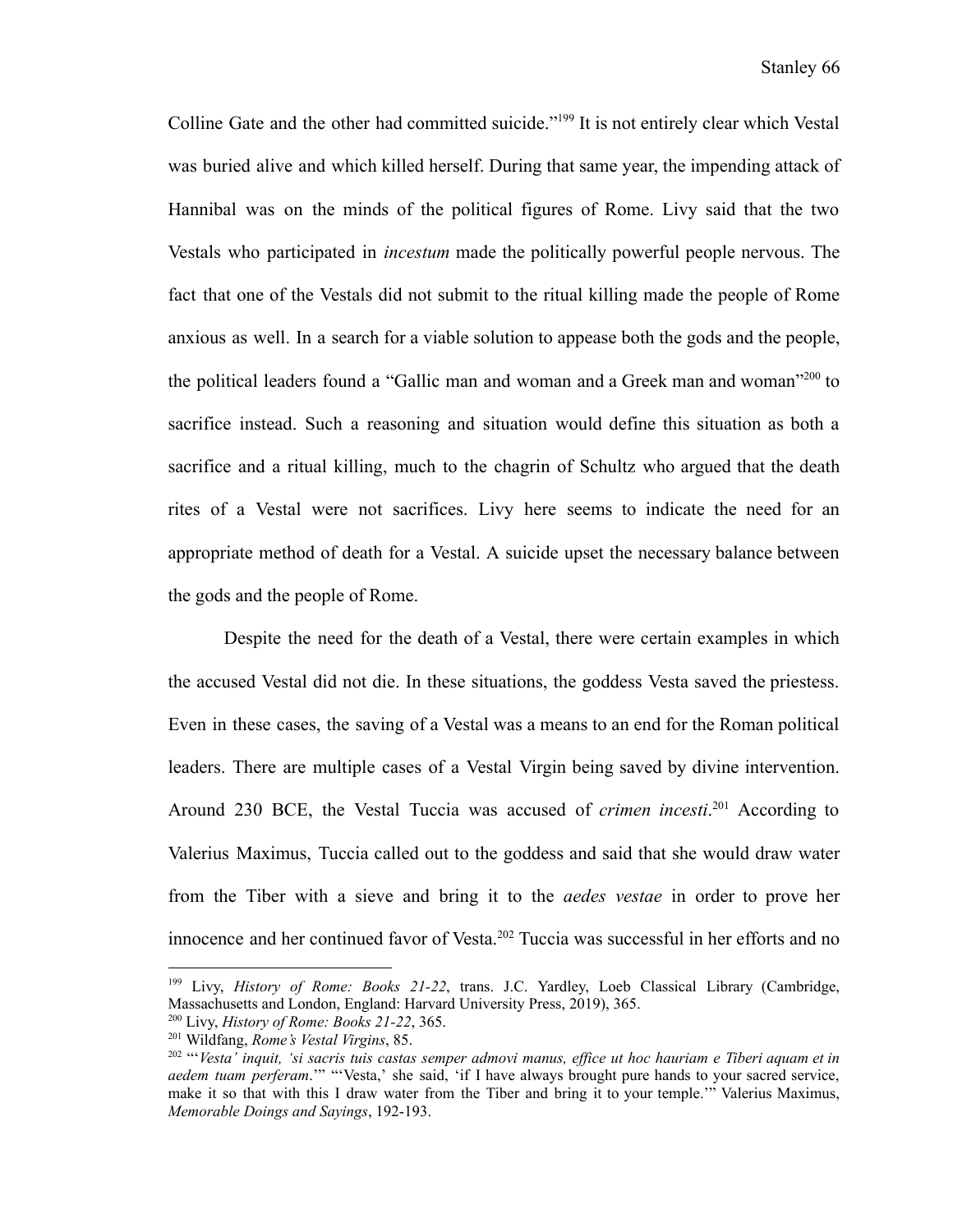longer needed a trial. In the source context, Valerius Maximus added this story amidst other examples of gods saving people who were unjustly accused. The gods, as powerful characters in the ancient world, brought justice to the special cases in which they were invested.

Divine interventions on behalf of a Vestal demonstrated that the goddess was still present and attentive to her priestesses and that her priestesses, in turn, were present and attentive to the city and people of Rome. Tuccia's trek to prove her innocence was such a powerful moment that Pliny the Elder celebrated her in his *Natural Histories* and Petrarch did the same in his *Triumph of Chastity*. The visual representation of Tuccia carrying her sieve became famous by the Middle Ages and she was associated with the virtue of chastity. Depictions of the Vestal Tuccia carrying her sieve and proving her *castitas* remain in famous museums throughout the world today. <sup>203</sup> Having a goddess save an allegedly impure Vestal reiterated for the Roman people the constant connection to the goddess, thus reinforcing the connection between the city of Rome and the Vestals who work in their favor.

These miraculous divine interventions came in other forms while still relaying the same message. At an unknown date, although Wildfang believes it to be sometime around 70 BCE shortly after the trials between Licinia and Crassus, the Vestal Aemilia, different from the one tried above, was accused of *incestum*. <sup>204</sup> The hearth was extinguished and

<sup>203</sup> Some examples of this artwork are: *The Vestal Virgin Tuccia with a Sieve*, painted by Andrea Mantegna, c.1495-1506; *The Vestal Virgin Tuccia Proving her Innocence*, engraved by Jacob Matham, 1608, after Bartholomeus Spranger, c.1546 - 1611; and *Veiled Woman (The Vestal Virgin Tuccia)*, sculpted by Antonio Corradini, 1743. "The Vestal Virgin Tuccia with a Sieve," Two Exemplary Women of Antiquity, The National Gallery, last modified 2022, Andrea Mantegna | The Vestal Virgin Tuccia with a Sieve | [NG1125.1](https://www.nationalgallery.org.uk/paintings/andrea-mantegna-the-vestal-virgin-tuccia-with-a-sieve) | [National](https://www.nationalgallery.org.uk/paintings/andrea-mantegna-the-vestal-virgin-tuccia-with-a-sieve) Gallery, London. "The Vestal Virgin Tuccia Proving her Innocence," The Philadelphia Museum of Art, last modified 2022, The Vestal Virgin Tuccia Proving her Innocence [\(philamuseum.org\)](https://philamuseum.org/collection/object/22890). "Veiled Woman (The Vestal Virgin Tuccia)," Masterpieces, Barberini Gallerie Corsini Nazionale, Veiled [Woman](https://www.barberinicorsini.org/en/opera/veiled-woman-the-vestal-virgin-tuccia/) (The Vestal Virgin Tuccia) | Gallerie [Nazionali](https://www.barberinicorsini.org/en/opera/veiled-woman-the-vestal-virgin-tuccia/) Barberini Corsini.

<sup>204</sup> Wildfang, *Rome's Vestal Virgins*, 86.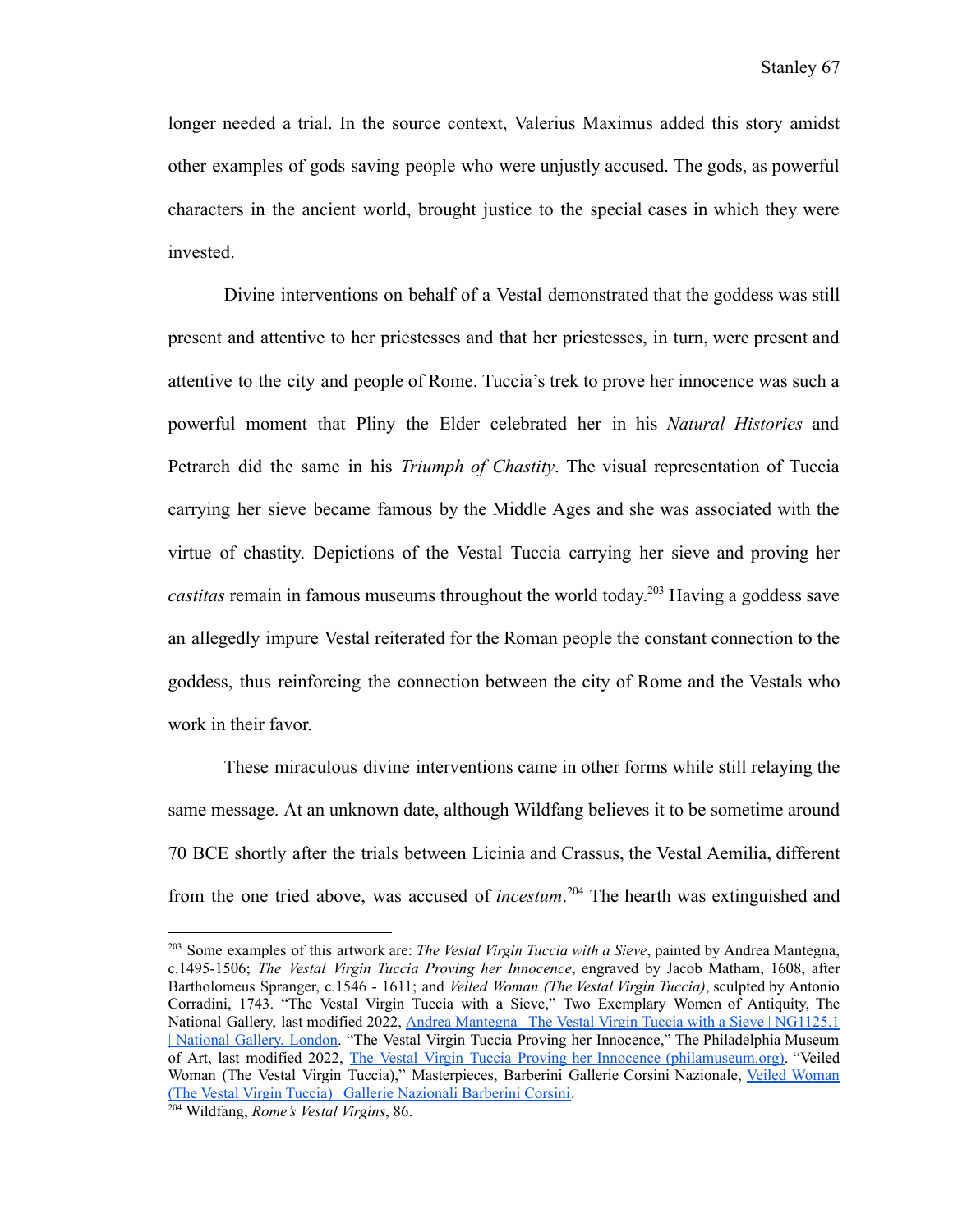blame fell to Aemilia, indicating her *crimen incesti*. Aemilia proved her innocence by throwing a piece of her garment onto the eternal hearth and reigniting the flame from the dead ashes. This miracle came directly from the goddess. Aemilia called upon her deity, the embodiment of whom resided in the sacred hearthfire. Had Aemilia not received the blessing of Vesta then the hearth would not have relighted. The *incesta* Vestal draped her attire at her goddess and laid herself bare before the revered deity. Vesta in turn saw all of Aemilia and saved her from live internment. This connection between goddess and priestess, deity and human, was evident to the audience in these moments. The relationship of the Vestal and her goddess represented the continued relationship between Rome and its deities.

The potential for Vesta to save a Vestal was even built into the criminal death ritual the Vestals were a part of. By leaving the bread, milk, water, and oil in the tomb for the convicted Vestal, in theory the Vestal did not die of starvation.<sup>205</sup> But the true purpose was to displace the blame from the people of Rome for killing a priestess of a goddess. It also created the opportunity for Vesta to decide if she wanted her priestess to live or die, because the ingredients for life were provided in the tomb. By doing so, it literally put the fate of the Vestal in the hands of the goddess; humans had no more control over matters and would accept what came. The outcome for the Vestal was life or death, but at that point for Rome, the ritual had already taken place and the goddess Vesta had the agency to keep or kill her priestess. Rome and its representatives complied with the traditions which brought the city prosperity and luck. The *pontifex maximus* made the show of praying over the descending Vestal and fixed Rome's problems. The very life of the Vestal was used for the benefit of the city.

<sup>205</sup> Wildfang, *Rome's Vestal Virgins*, 59.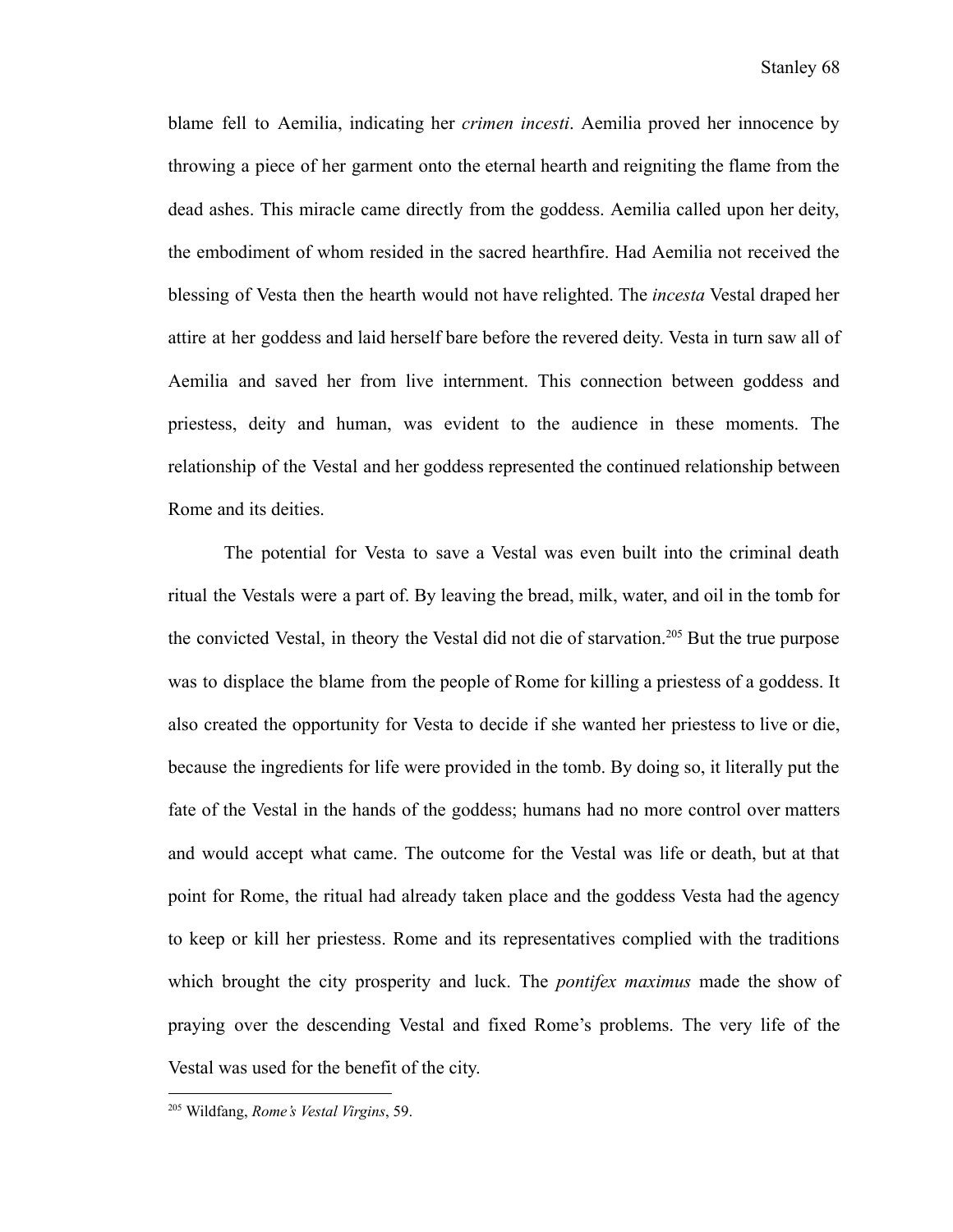The Vestal Virgins were obviously very sacred to the city of Rome. Moreover, in death the Vestals and all that they represented were important to the rituals of Rome. Enslaved people could accuse a Vestal and have their accusation accepted as proof because they represented eyewitness accounts. These people then negotiated the information in exchange for manumission. The charges against the Vestals were motivated. Different people were able to benefit from the situation and in different ways. Members of the *gens* of the Vestal received something from the trials and death, whether it be a positive outcome or an admonition. The beneficial outcomes were seen in cases like Crassus and the Vestal Licinia. Cases of admonition were those like that of Mor Minucia whose status as both a plebeian and a Vestal was used to say that the plebeians were not fit to have power in Rome.

Even a powerful priestess was not free from the reach of the penalties of Rome. The gods could indicate that a Vestal was *incesta*. Sentencing the Vestal to her death was necessary for the prosperity of the city. For Rome to remain pure, the Vestal had to die by ritualistic means. Suicides did not provide the proper cleansing of the impurities brought upon by the *incesta* Vestal. All that being said, it was the prerogative of the goddess Vesta to choose to save any Vesta who had been wrongfully accused, should the deity choose to do so. The circumstances surrounding the accusation, trial, death, and salvation of a Vestal associated with *crimen incesti* were all manipulated in order to benefit other people, whether it was slaves, family members, orators, or even the city of Rome itself.

## **Conclusion**

The Vestal Virgins were women who lived under the constant public eye of ancient Rome. Included in their visibility came high status. Through their status, the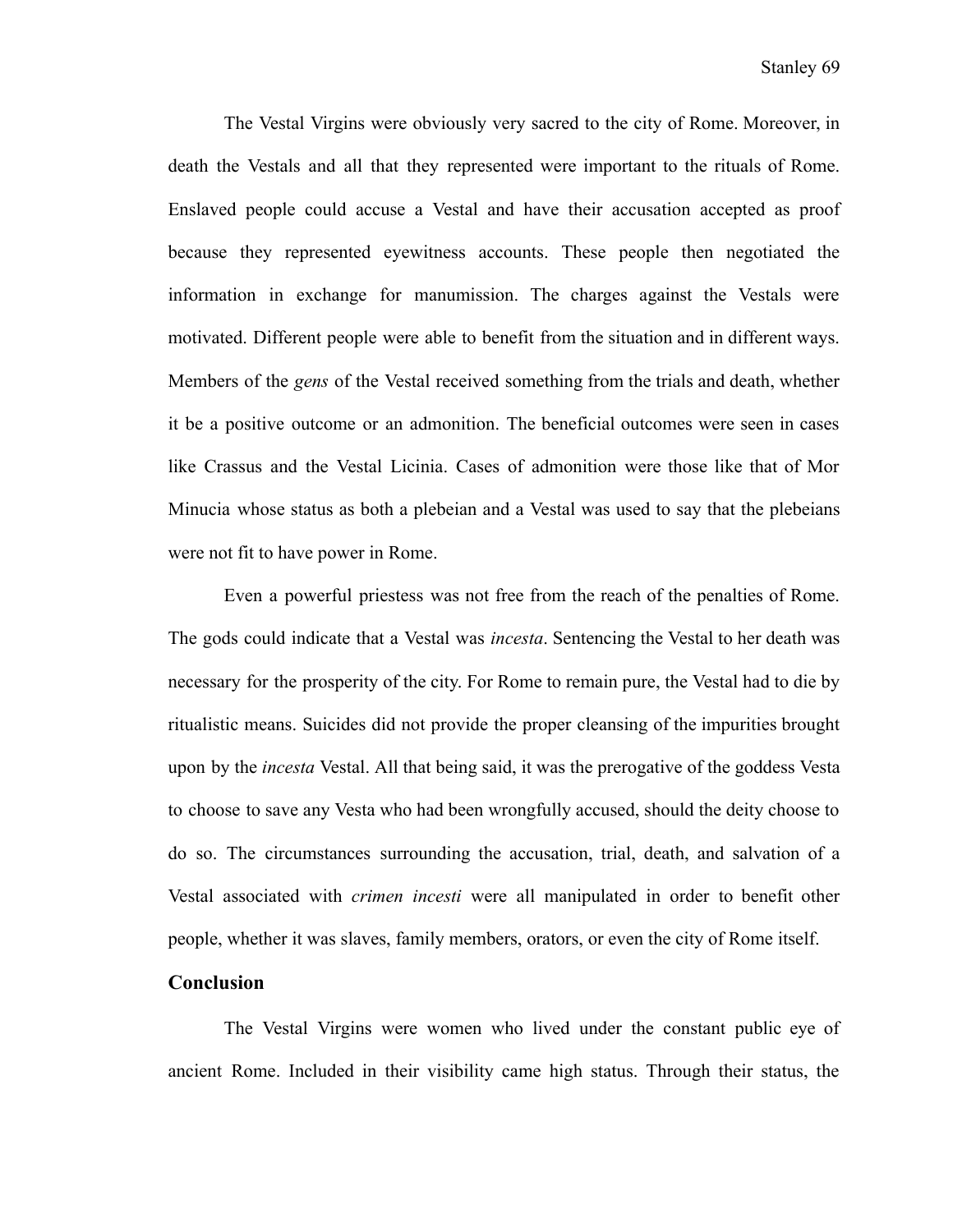priestesses were given many special privileges which other elite women did not have. For example, the Vestals were able to testify in courts, sit in reserved seats at gladiatorial games, and they were the only women to employ *lictores curiatii*. The Vestals held power with their high status. The priestesses used their positions to benefit their familial connections. Even though the Vestals supposedly renounced any connection they had to their past, nepotism still rang true. The devout women had many avenues through which to receive money, and just as many avenues through which others tried to acquire it. Within the political sphere, the Vestals were able to influence the senators of Rome. Workers, such as those in the commercial guild, availed themselves of that ability by indirectly imploring the priestesses to do something for them through a dedicated inscription in the *atrium vestae*.

Through their familial connections, financial power, and political power, the Vestals had at least some opportunities for agency in how their power was manipulated. In cases of *crimen incesti*, agency was most often ripped away from the tainted priestesses. All the same, people took advantage of the situation and found ways to create a better future for themselves, despite the death of a Vestal. The Vestal Virgins were powerful women whose power was manipulated to benefit the needs of others, but the priestesses also found ways to use it for themselves.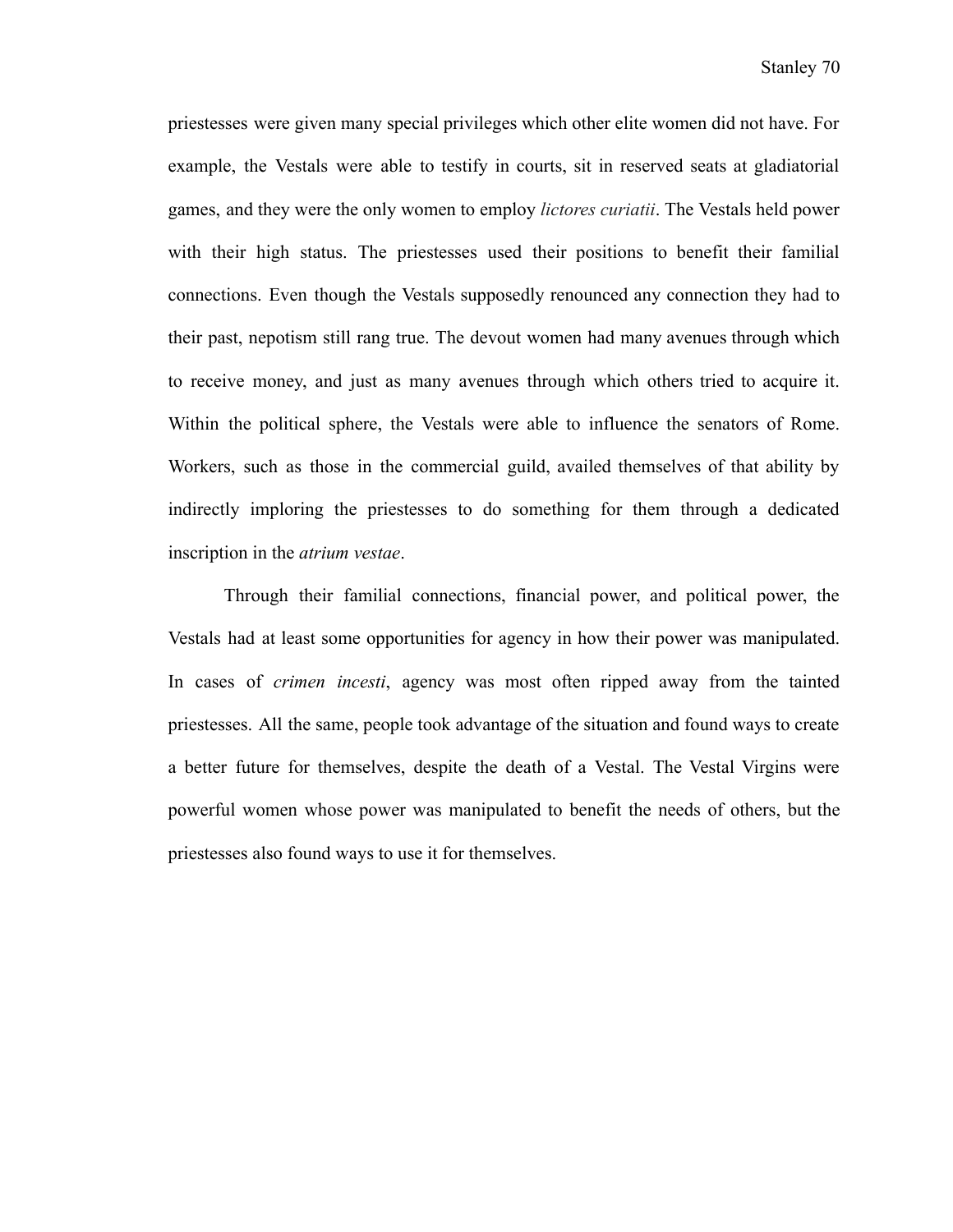## Bibliography

- Arkenberg, Jerome S. "Licinii Murenae, Terentii Varrones, and Varrones Murenae: I. A Prosopographical Study of Three Roman Families." In *Historia: Zeitschrift für Alte Geschichte* 42, no. 3 (1993): 326-51. [http://www.jstor.org/stable/4436295.](http://www.jstor.org/stable/4436295)
- Attulus. "Orosius Book 4: Chapters 1-13: 288-219 BCE." Last modified December 22, 2020. [Orosius, Book 4 \(A\) \(attalus.org\)](http://attalus.org/translate/orosius4A.html).
- Attulus. "St. Jerome (Hieronymus): Chronological Tables." Last modified February 29, 2016. [St. Jerome: Chronological Tables \(1\) \(attalus.org\).](http://www.attalus.org/translate/jerome1.html#1750)
- Aulus Gellius. *Attic Nights*. Translated by John C. Rolf. Loeb Classical Library. London: William Heinemann Ltd., 1961.
- Balsdon, J. P. V. D. "Holy Women." In *Women: From the Greeks to the French Revolution*, edited by Susan Groag Bell, 41-48. Stanford: Stanford University Press, 1973.
- Barberini Gallerie Corsini Nazionale. "Veiled Woman (The Vestal Virgin Tuccia)." Masterpieces. Veiled Woman (The Vestal Virgin Tuccia) | Gallerie [Nazionali](https://www.barberinicorsini.org/en/opera/veiled-woman-the-vestal-virgin-tuccia/) [Barberini Corsini.](https://www.barberinicorsini.org/en/opera/veiled-woman-the-vestal-virgin-tuccia/)
- Beard, Mary. "Re-Reading (Vestal) Virginity." In *Women in Antiquity: New Assessments*, edited by Richard Hawley, 166-177. London: New York: Routledge, 1995.

⸻. "The Sexual Status of Vestal Virgins." *The Journal of Roman Studies* 70 (1980): 12–27. <https://doi.org/10.2307/299553>.

- Bowersock, G. W. "The Rediscovery of Herculaneum and Pompeii." *The American Scholar* 47, no. 4 (1978): 461-70. [http://www.jstor.org/stable/41210458.](http://www.jstor.org/stable/41210458)
- Cadoux, T. J. "Catiline and the Vestal Virgins." *Historia: Zeitschrift Für Alte Geschichte* 54, no. 2 (2005): 162-79. [http://www.jstor.org/stable/4436764.](http://www.jstor.org/stable/4436764)
- De la Bédoyère, Guy. "Virtue, Honour, and Chastity." In *Domina: The Women Who Made Imperial Rome*, 17-38. New Haven; London: Yale University Press, 2018. [http://www.jstor.org/stable/j.ctv5cg9pm.8.](http://www.jstor.org/stable/j.ctv5cg9pm.8)
- Dillon, Matthew, and Lynda Garland. *The Ancient Romans: History and Society from the Early Republic to the Death of Augustus*. London and New York: Routledge, 2021.
- DiLuzio, Meghan J. "The Ritual Activities of the Vestal Virgins." In *A Place at the Altar: Priestesses in Republican Rome*, 185-222. Princeton; Oxford: Princeton University Press, 2016. doi:10.2307/j.ctt1q1xr91.12.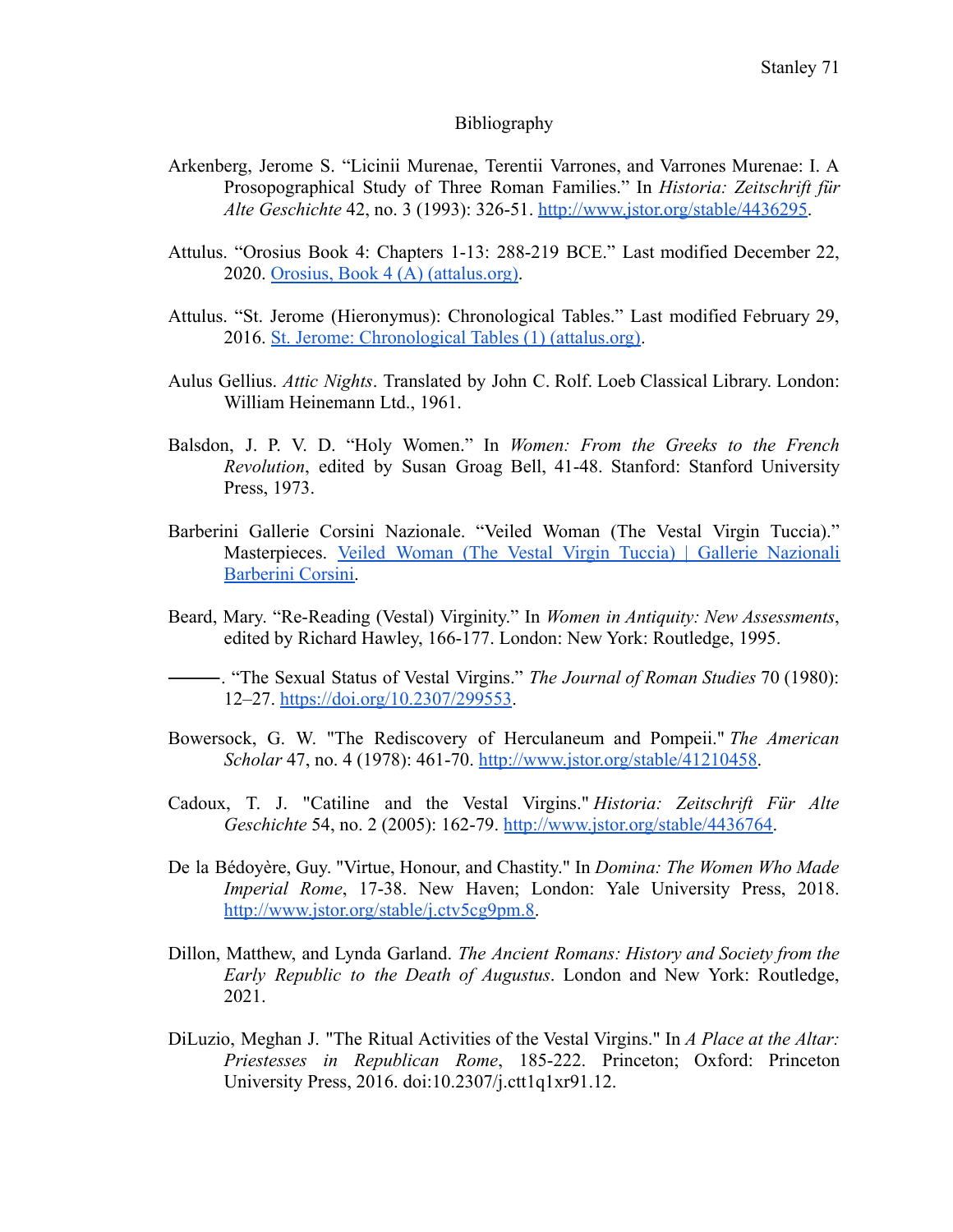- Dionysius of Halicarnassus. *The Roman Antiquities*. Translated by Edward Spelman. Loeb Classical Library. London: William Heinemann LTD., 1962.
- Gallia, Andrew B. "The Vestal Habit." *Classical Philology* 109, no. 3 (2014): 1-34.
- Google Maps. "Directions from the Roman Forum to the Ninfeo di Egeria Walking." Accessed November 16, 2021. Roman Forum to Ninfeo [di Egeria - Google Maps](https://www.google.com/maps/dir/Roman+Forum,+Via+della+Salara+Vecchia,+Rome,+Metropolitan+City+of+Rome,+Italy/Ninfeo+di+Egeria,+Via+della+Caffarella,+Rome,+Metropolitan+City+of+Rome,+Italy/@41.8758518,12.4875213,14z/data=!3m1!4b1!4m14!4m13!1m5!1m1!1s0x132f61b383a9cdef:0xfa914007c0ec7de6!2m2!1d12.485325!2d41.8924623!1m5!1m1!1s0x13258a03fec247c1:0xdfc2da530dff8b05!2m2!1d12.5243071!2d41.85918!3e2)
- Gruen, Erich S. "M. Antonius and the Trial of the Vestal Virgins." *Rheinisches Museum Für Philologie* 111, no. 1 (1968): 59-63. <http://www.jstor.org/stable/41244355>.
- Lanciani, Rodolfo. *Ancient Rome in the Light of Recent Discoveries*. Boston and New York: Houghton & Mifflin, 1898. 169–170.
- Lefkowitz, Mary R. and Maureen B Fant. *Women's Life in Greece and Rome*. Baltimore, MD: Johns Hopkins University Press, 1982.
- Lillis, Julia Kelto. "Virgin Territory: Configuring Female Virginity in Early Christianity." PhD diss., Duke University, 2017.
- Lindner, Molly M. *Portraits of the Vestal Virgins, Priestesses of Ancient Rome*. Ann Arbor: University of Michigan Press, 2015.
- Livy. *History of Rome: Books 21-22*. Translated by J.C. Yardley. Loeb Classical Library. Cambridge, Massachusetts and London, England: Harvard University Press, 2019.
- Llewellyn-Jones, LLoyd. *Aphrodite's Tortoise: The Veiled Woman of Ancient Greece*. Swansea, Wales: The Classical Press of Wales, 2003.
- Parker, Holt N. "Why Were the Vestals Virgins? Or the Chastity of Women and the Safety of the Roman State." *The American Journal of Philology* 125, no. 4 (2004): 563-601. [http://www.jstor.org/stable/1562224.](http://www.jstor.org/stable/1562224)
- Petersen, Lauren Hackworth. "Introduction: People, Places, and Rituals in the Religions of Rome." *Memoirs of the American Academy in Rome* 56/57 (2011): 3-14. [http://www.jstor.org/stable/24616434.](http://www.jstor.org/stable/24616434)
- Pliny the Elder. *Natural History*. Translated by W. H. S. Jones. Loeb Classical Library. London: William Heinemann Ltd., 1963.
- Plutarch. *Life of Numa Pompilius 9.5-10*. Translated by Mary Lefkowitz and Maureen B. Fant in *Women's Life in Greece and Rome*. Baltimore, MD: Johns Hopkins University Press, 1982.
- ⸻. *Plutarch's Lives*. Translated by Bernadotte Perrin. Loeb Classical Library. London: William Heinemann Ltd., 1916.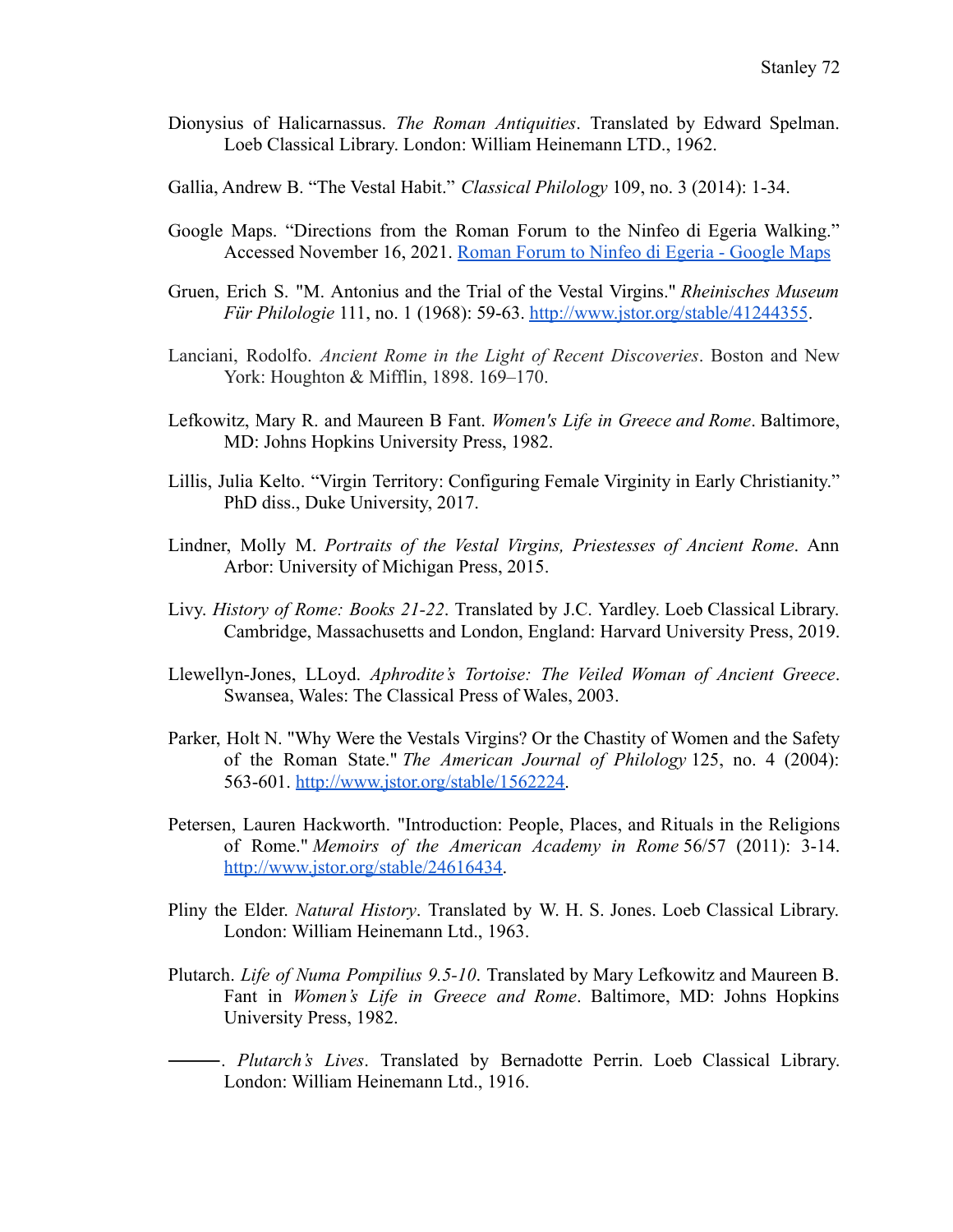- Roberts, Joshua M. "Rome's vestal virgins: public spectacle and society." Masters thesis, Western Washington University, 2012.
- Russell, Amy. "On Gender and Spatial Experience in Public: The Case of Ancient Rome." In *TRAC 2015: Proceedings of the 25th Annual Theoretical Roman Archaeology Conference*, edited by Matthew J. Mandich, Thomas J. Derrick, Sergio Gonzalez Sanchez, Giacomo Savani, and Eleonora Zampieri, 164-76. Oxford, England; Philadelphia, Pennsylvania, USA: Oxbow Books, 2016. [http://www.jstor.org/stable/j.ctt1kw29qk.15.](http://www.jstor.org/stable/j.ctt1kw29qk.15)
- Saquete, José Carlos. *Las vírgenes vestales: un sacerdocio femenino en la religión pública Romana* [The Vestal Virgins: a Female Priesthood in the Roman Public Religion]. Madrid: Consejo Superior de Investigaciones Científicas, 2000.
- Sawyer, Deborah F. *Women and Religion in the First Christian Centuries*. London and New York: Routledge, 1996.
- Schroeder, Jeanne Lorraine. *The Vestal and the Fasces: Hegen, Lacan, Property, and the Feminine*. Berkeley, Los Angeles, and London: University of California Press, 1998.
- Schultz, Celia E. "On the burial of unchaste Vestal Virgins." In *Rome, Pollution, and Propriety: Dirt, Disease, and Hygiene in the Eternal City from Antiquity to Modernity*, edited by Mark Bradley and Kenneth R. Stow, 122-135. Cambridge: Cambridge University Press, 2012.
- Sihvonen, Outi. "The Vestal Virgins and Power: Traditions and Change in Third Century Rome." PhD diss., Tampere University, 2020.
- Sites at Penn State. "The Struggle of the Orders: Plebeians Unite to Lift their Shackles." Last modified 2022. Rome [Divided:](https://sites.psu.edu/struggleoftheorders/) Struggle of the Orders – The Struggle of the [Orders: Plebeians Unite to Lift their Shackles \(psu.edu\).](https://sites.psu.edu/struggleoftheorders/)
- Staples, Ariadne. *The Good Goddess to Vestal Virgins: Sex and Category in Roman Religion*. London and New York: Routledge, 1998.
- Stewart, Roberta. "Domitian and Roman Religion: Juvenal, Satires Two and Four." *Transactions of the American Philological Association (1974-)* 124 (1994): 309-32. doi:10.2307/284295.
- Tacitus. *The Complete Works of Tacitus*. Edited by Alfred John Church, William Jackson Brodribb, and Sara Bryant. New York: Random House, Inc., 1942.
- Takács, Sarolta A. *Vestal Virgins, Sibyls, and Matrons: Women in Roman Religions.* Austin: University of Texas Press, 2008.